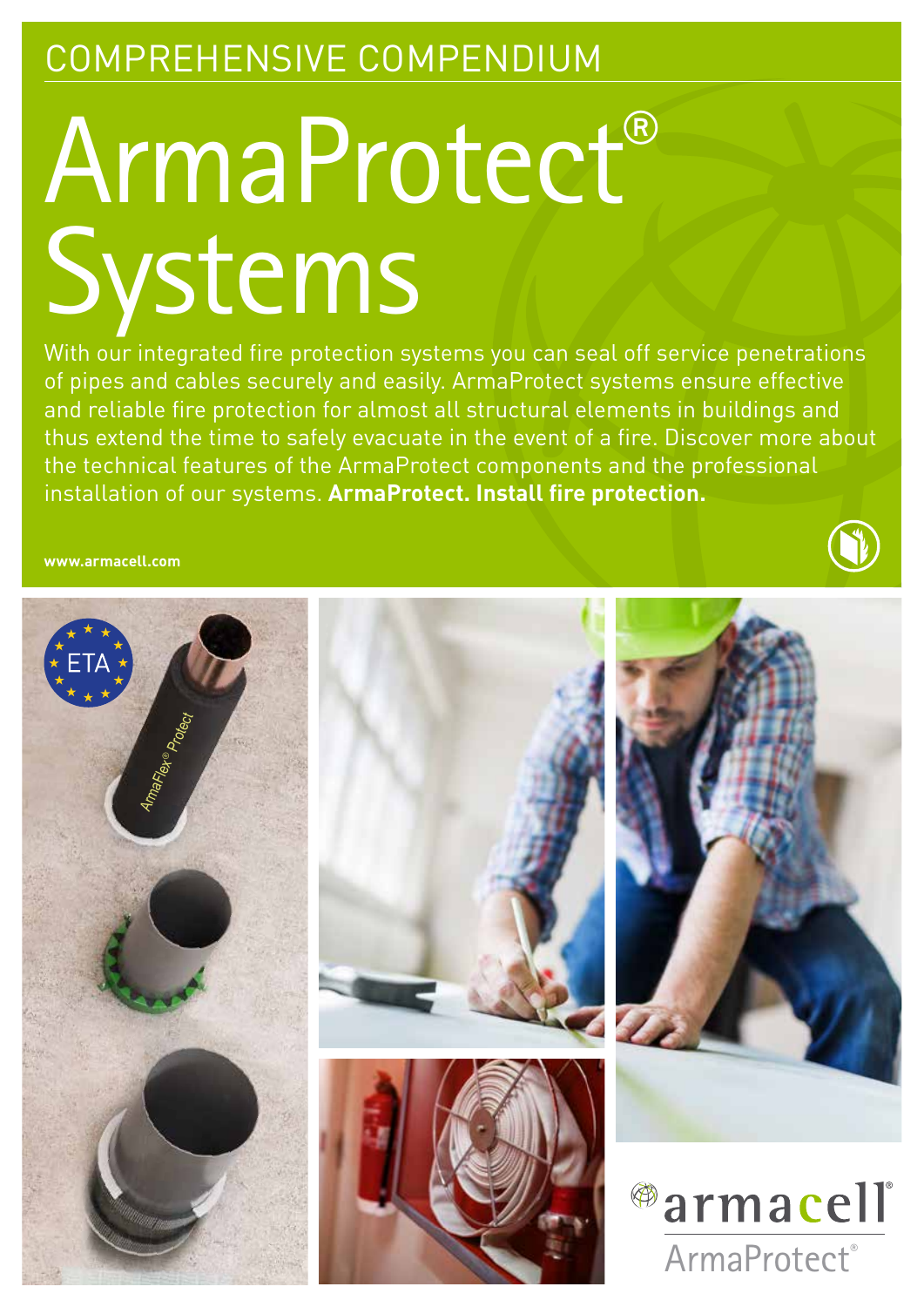

### **CONTENTS**

## 

INTRODUCTION ArmaProtect systems at a glance

### **ArmaProtect passive fire protection systems – technical data**

- ArmaFlex Protect
- ArmaProtect Wrap
- ArmaProtect Board
- ArmaProtect Seal
- ArmaProtect Seal X
- ArmaProtect Collar
- ArmaProtect 1000-HS

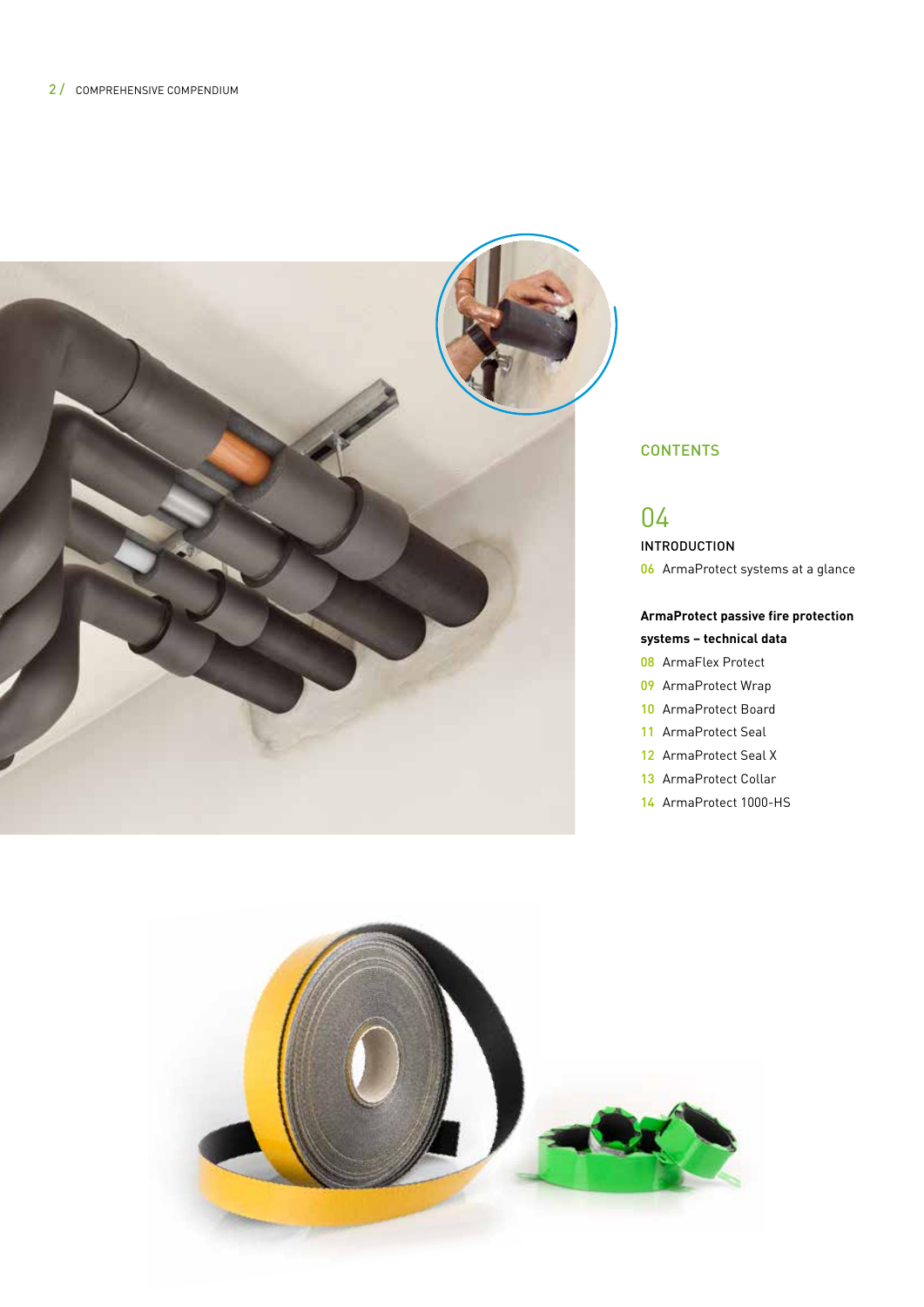# **RELIABLE** AND **EASY-TO-INSTALL**

### 16

SECTION A: PLASTIC PIPE **PENETRATIONS** 

- **1. Non-insulated plastic pipes** A) Rigid floor
- 16 ArmaProtect Wrap
- 18 ArmaProtect Collar
- 19 ArmaProtect Seal X B) Flexible and rigid wall

### 20 ArmaProtect Wrap

- 22 ArmaProtect Collar
- 23 ArmaProtect Seal X
- **2. Insulated plastic pipes**

A) Flexible and rigid wall 24 ArmaProtect Wrap in

ArmaProtect Board

### 20

SECTION B: METAL PIPE PENETRATIONS

### **1. Non-insulated metal pipes** A) Rigid floor

- 26 ArmaFlex Protect (for non-insulated and insulated metal pipes)
- B) Flexible and rigid wall 28 ArmaFlex Protect (for non-insulated and insulated metal pipes)
- **2. Insulated metal pipes** A) Rigid floor
- 30 ArmaProtect 1000-HS
- 31 ArmaProtect Seal X
- B) Flexible and rigid wall 32 ArmaProtect Wrap in
- ArmaProtect Board
- 34 ArmaProtect Wrap in ArmaProtect Board (Patress installation)
- 36 ArmaProtect Seal X
- 38 ArmaProtect Seal X used with ArmaProtect Board
- 39 ArmaProtect Board (Patress installation)

### 40

SECTION C: COMPOSITE PIPE **PENETRATIONS** 

### 1. Non-insulated composite pipes 48 ArmaProtect Protect A) Rigid floor

- 40 ArmaFlex Protect (for noninsulated and insulated composite pipes)
- 42 ArmaProtect Seal X used with ArmaProtect Board B) Flexible and rigid wall
- 44 ArmaFlex Protect (for noninsulated and insulated composite pipes)
- 46 ArmaProtect Seal X used with ArmaProtect Board

### 48

### INSTALLATION INSTRUCTIONS

- 
- 49 ArmaProtect Wrap
- 50 ArmaProtect Board
- 50 ArmaProtect Seal
- 50 ArmaProtect Seal X
- 51 ArmaProtect Collar
- 51 ArmaProtect 1000-HS
- 52 **Annex –**

**Terms and definitions**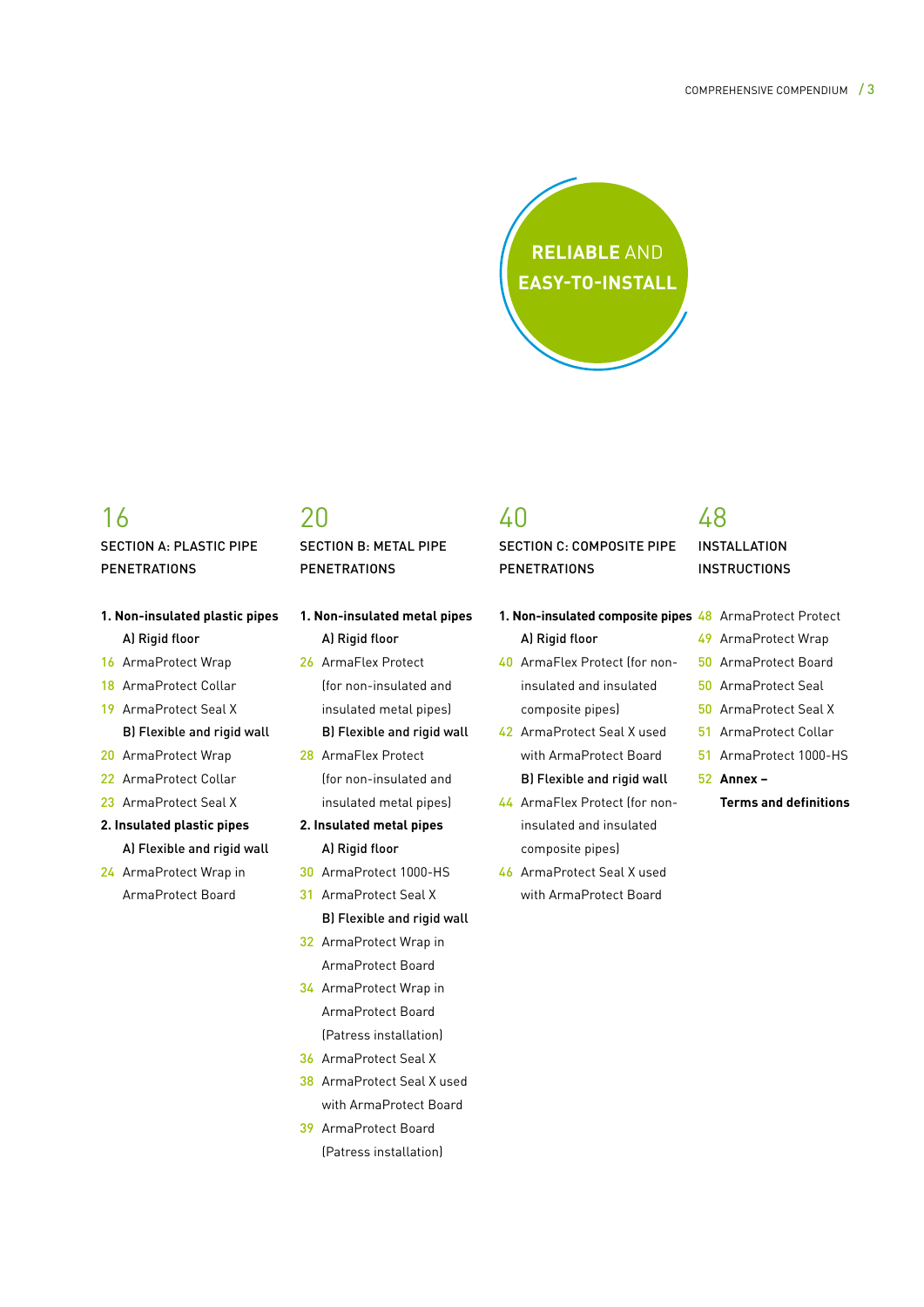In the event of a fire, service equipment has a significant impact on safety in buildings. Pipes, ducts and electric cables penetrate separating building elements and thus form a path via which flames and smoke can spread. Passive fire protection systems are built-in components, which compartmentalise a building using fire barriers (fire-rated walls, floors and ceilings).

ArmaProtect systems facilitate your fire protection project. We provide you with a versatile range for nearly all types of pipes and structural elements. Properly installed, our integrated systems ensure that wall and floor penetrations reliably pass building inspections thus contributing to a smooth construction process. Within ArmaProtect systems, we offer seven passive fire protection products

providing solutions for pipes and also for a wide variety of electrical aperture penetrations. Our state-of-the-art product portfolio is covered by European Technical Assessments (ETAs). They are easy to use and deliver time and cost savings.

This document focuses specifically on passive fire protection applications for pipe penetrations. The information provided is largely compiled from the relevant European Technical Assessments and summarised for your convenience.

For queries related to electrical aperture solutions, please see the relevant literature or consult your local Armacell contact. The following ArmaProtect products are covered in this manual:

This document describes the passive fire protection applications of products in the ArmaProtect portfolio. It is divided into three sections:

**Section A: Plastic pipe penetrations Section B: Metal pipe penetrations Section C: Composite pipe penetrations**

Please refer to the relevant product ETAs for applications that are not covered by this manual and also as the general source of information provided within this document. Please note that information provided in the relevant European Technical Assessments is decisive.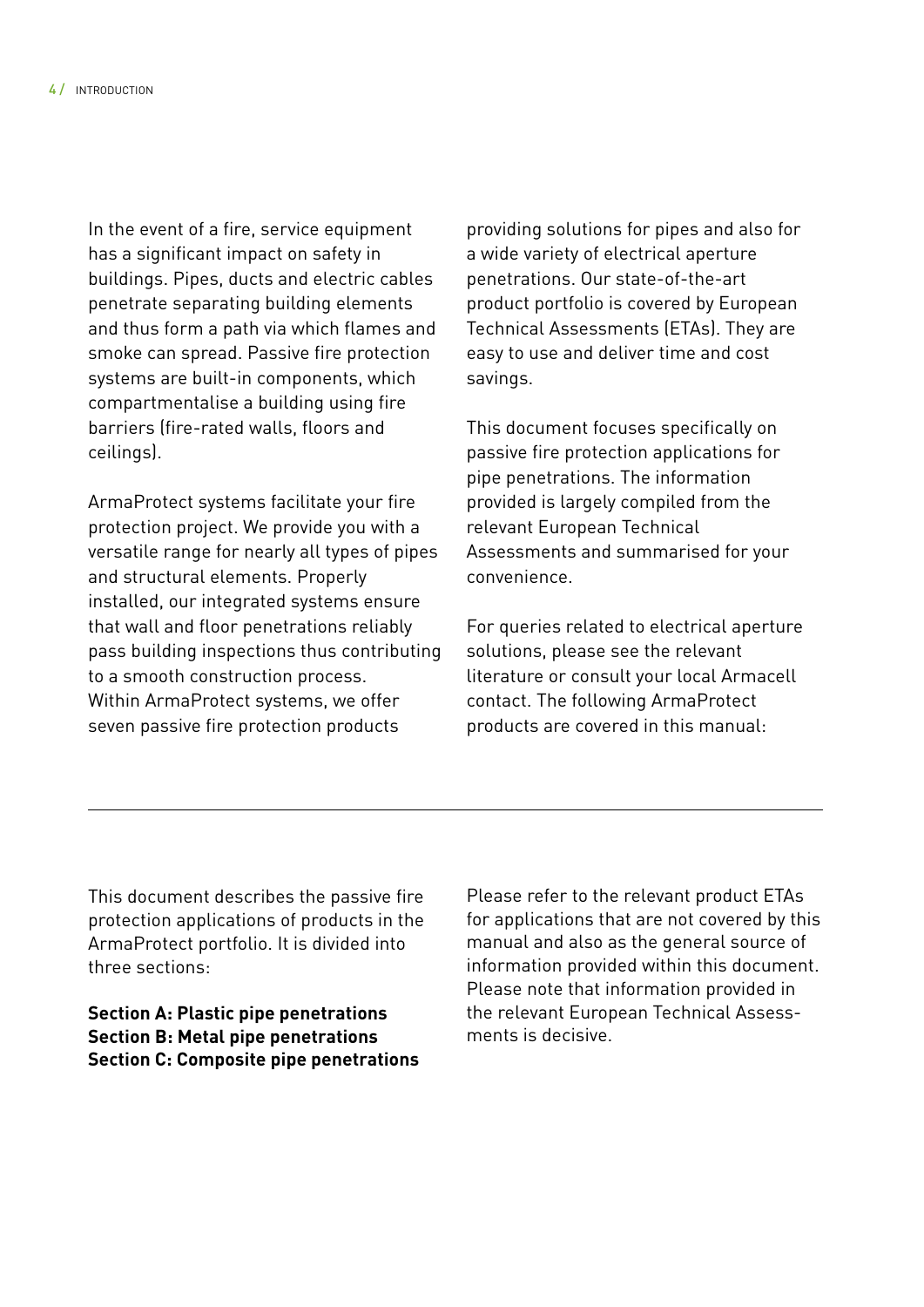

### **ARMAFLEX**® PROTECT ARMAPROTECT **WRAP**

**//** Flexible firestop seal and insulation based on flexible elastomeric foam with intumescent components

### **// ETA-11/0454**



**//** Highly intumescent wrap **// ETA 20/1076**



ARMAPROTECT **BOARD**

- **//** Mineral fibre board, ablativecoated on both sides, for applications with large openings
- **// ETA 20/1078**



**//** Fire-resistant acrylic sealant

**// ETA 20/1079**



### ARMAPROTECT **SEAL X**

- **//** Highly intumescent graphite sealant
- **// ETA 20/1075**



ARMAPROTECT **COLLAR** ARMAPROTECT **SEAL** ARMAPROTECT **1000-HS**

**//** Intumescent collar **// ETA 20/1077**



- **//** High-strength fireresistant mortar
- **// ETA 20/1080**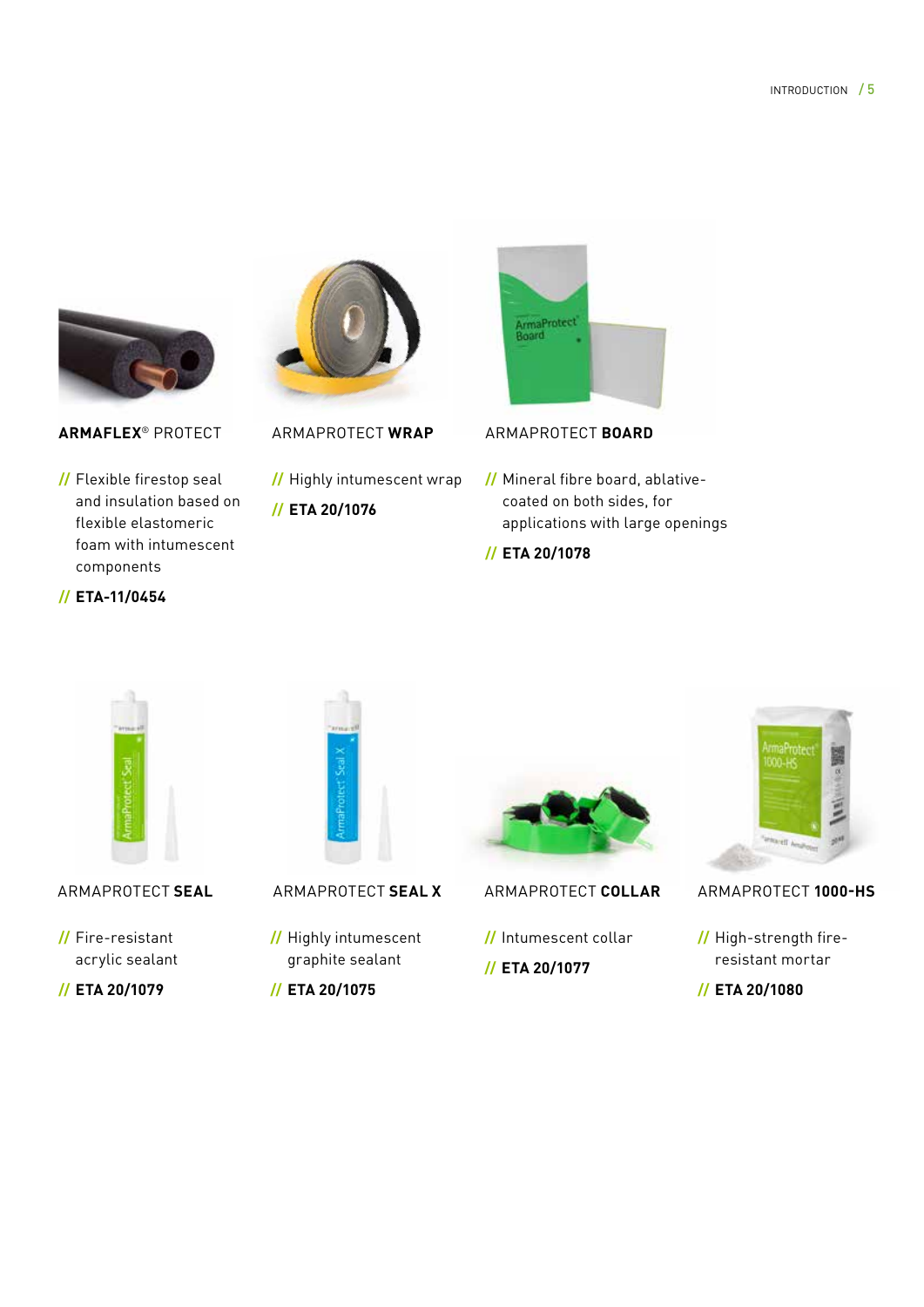### **Notes:**

- (a) ArmaFlex Protect acts as both a thermal insulation and passive fire protection solution
- (b) with ArmaProtect Seal
- (c) with ArmaProtect Board
- (d) for all applications with ArmaProtect Board, ArmaProtect Seal must be used to seal all surfaces
- (e) only with non-combustible insulation
- **Thermal insulation ArmaFlex Protect** (a) **ArmaProtect Wrap Metal pipes Steel** No Wall Floor **Steel** Yes  $\begin{picture}(16,17) \put(0,0){\line(1,0){155}} \put(15,0){\line(1,0){155}} \put(15,0){\line(1,0){155}} \put(15,0){\line(1,0){155}} \put(15,0){\line(1,0){155}} \put(15,0){\line(1,0){155}} \put(15,0){\line(1,0){155}} \put(15,0){\line(1,0){155}} \put(15,0){\line(1,0){155}} \put(15,0){\line(1,0){155}} \put(15,0){\line(1,0){155}} \$  $Floor$   $\qquad \qquad$   $\qquad \qquad$   $\qquad \qquad$   $\qquad \qquad$   $\qquad \qquad$   $\qquad \qquad$   $\qquad \qquad$   $\qquad$   $\qquad \qquad$   $\qquad$   $\qquad \qquad$   $\qquad$   $\qquad$   $\qquad$   $\qquad$   $\qquad$   $\qquad$   $\qquad$   $\qquad$   $\qquad$   $\qquad$   $\qquad$   $\qquad$   $\qquad$   $\qquad$   $\qquad$   $\qquad$   $\qquad$   $\qquad$   $\qquad$   $\qquad$   $\q$ **Copper** No Wall Floor **Copper** Yes  $\begin{picture}(180,170)(-10,0) \put(0,0){\line(1,0){15}} \put(10,0){\line(1,0){15}} \put(10,0){\line(1,0){15}} \put(10,0){\line(1,0){15}} \put(10,0){\line(1,0){15}} \put(10,0){\line(1,0){15}} \put(10,0){\line(1,0){15}} \put(10,0){\line(1,0){15}} \put(10,0){\line(1,0){15}} \put(10,0){\line(1,0){15}} \put(10,0){\line(1,0){15}} \put(1$ Floor **Q Plastic pipes PE** No Floor (b) (b)  $\begin{picture}(180,170)(-10,0) \put(0,0){\line(1,0){10}} \put(10,0){\line(1,0){10}} \put(10,0){\line(1,0){10}} \put(10,0){\line(1,0){10}} \put(10,0){\line(1,0){10}} \put(10,0){\line(1,0){10}} \put(10,0){\line(1,0){10}} \put(10,0){\line(1,0){10}} \put(10,0){\line(1,0){10}} \put(10,0){\line(1,0){10}} \put(10,0){\line(1,0){10}} \put(1$ **PP** No Floor (b) (b)  $\begin{picture}(18,17) \put(0,0){\line(1,0){10}} \put(1,0){\line(1,0){10}} \put(1,0){\line(1,0){10}} \put(1,0){\line(1,0){10}} \put(1,0){\line(1,0){10}} \put(1,0){\line(1,0){10}} \put(1,0){\line(1,0){10}} \put(1,0){\line(1,0){10}} \put(1,0){\line(1,0){10}} \put(1,0){\line(1,0){10}} \put(1,0){\line(1,0){10}} \put(1,0){\line(1,0){10}} \put(1,$ **PVC**  $Yes$  Wall  $Wall$  (b)+(c) No  $Floor$   $\qquad \qquad$   $\qquad \qquad$   $\qquad$   $\qquad$   $\qquad$   $\qquad$   $\qquad$   $\qquad$   $\qquad$   $\qquad$   $\qquad$   $\qquad$   $\qquad$   $\qquad$   $\qquad$   $\qquad$   $\qquad$   $\qquad$   $\qquad$   $\qquad$   $\qquad$   $\qquad$   $\qquad$   $\qquad$   $\qquad$   $\qquad$   $\qquad$   $\qquad$   $\qquad$   $\qquad$   $\qquad$   $\qquad$   $\qquad$   $\qquad$   $\qquad$   $\blacksquare$  or  $\blacksquare$  or  $\blacksquare$  (b) or  $\blacksquare$ **ABS** No Wall Mall **No Wall Mall No Wall No Wall No Wall No Wall No Wall No Wall No Wall No Wall No Wall No Wall No Wall No Wall No Wall No Wall No Wall No Wall No Wall No Wall No Wa Composite pipes Alpex F50 Profi** No Wall/Floor **<sup>L</sup>** No Wall/Floor **Uponor MLC** No Floor Room Provide Provide Provide Provide Provide Provide Provide Provide Provide Provide Provide Provide<br>Provide Provide Provide Provide Provide Provide Provide Provide Provide Provide Provide Provide Provide Provid No Wall <u>Wall (c) and the Wall (c) and the Wall (c) and the Wall (c) and the Wall (c) and the Wall (c) and the W</u> **Electrical apertures** Floor or(c) (e) Wall (b) (c)

 $\bullet$ **o** system stand-alone solution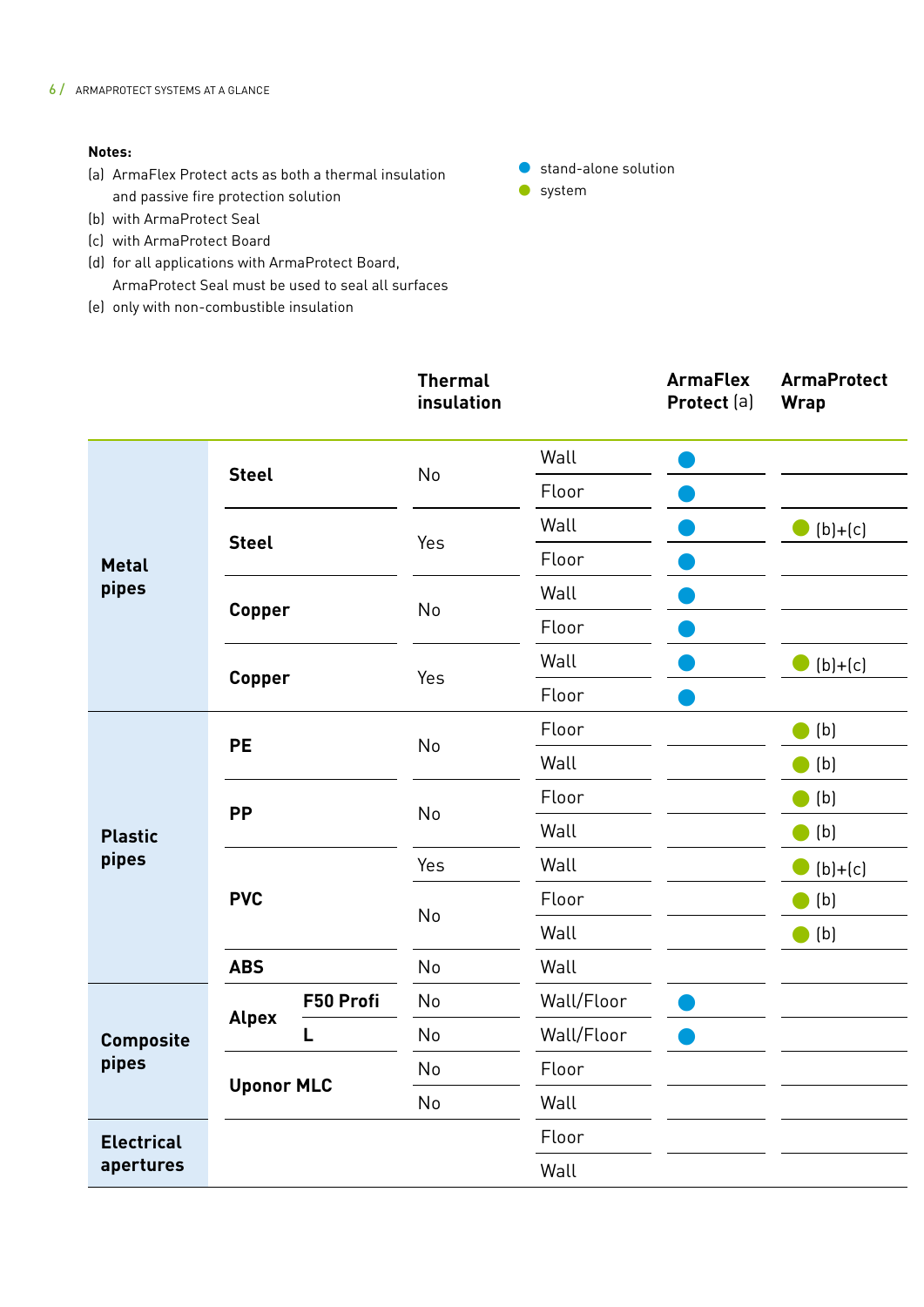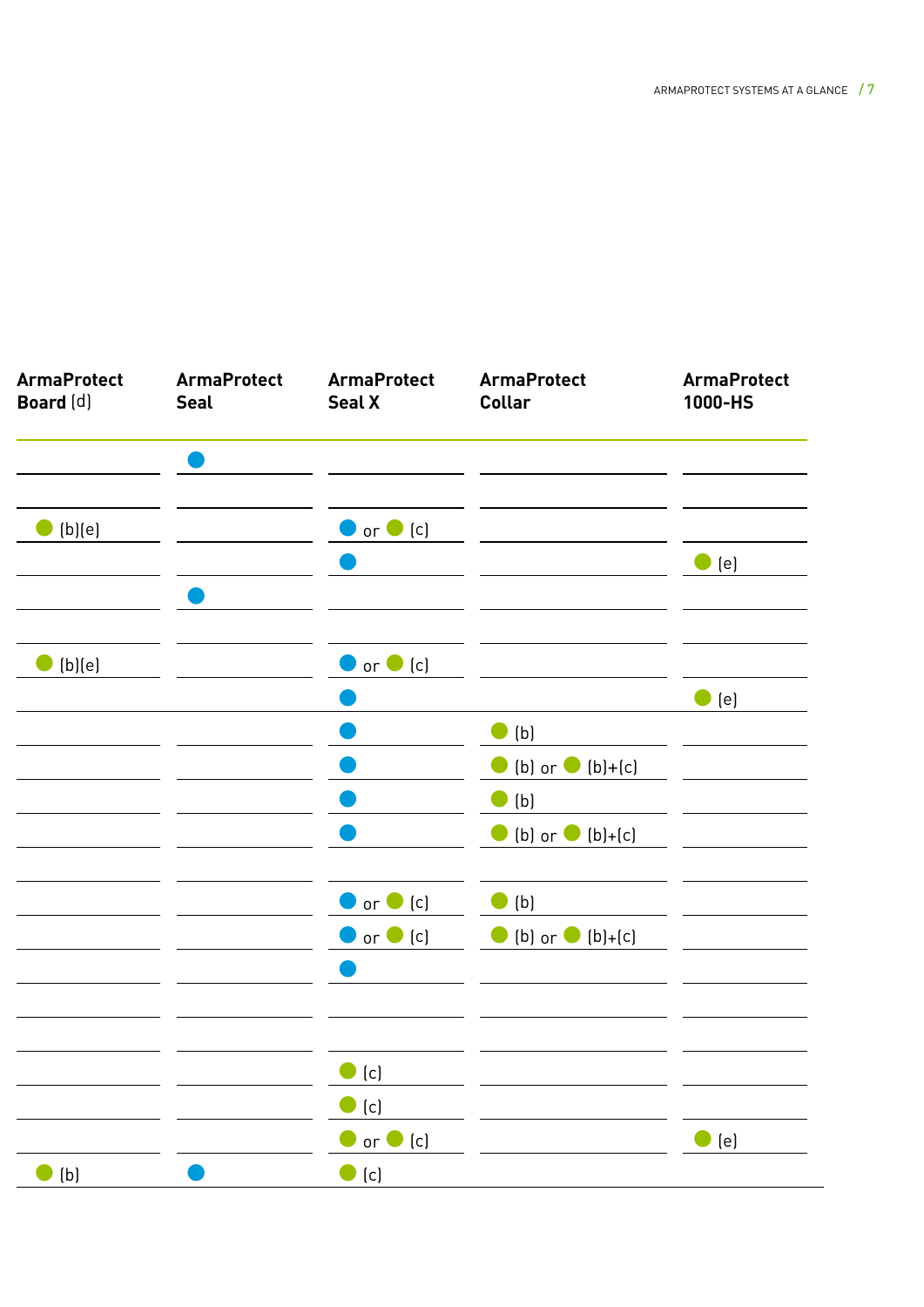### **ArmaFlex Protect**

ArmaFlex Protect is a unique multi-purpose, flexible fire-stopping seal based on ArmaFlex technology that also provides reliable condensation control and thermal insulation. In the event of a fire, ArmaFlex Protect provides fire resistance of up to EI 120 for

metal and composite pipe penetrations. ArmaFlex Protect is available in 500 mm or 1000 mm lengths and can be used with all types of adjoining thermal insulation up to Ø 88.9 mm (floor applications) and Ø 108 mm (wall applications) for metal pipes. ArmaFlex Protect can be used with all types of adjoining thermal insulation for composite pipe penetrations.

| <b>Description</b>                          | Result                                                                                            | <b>Test standards</b> |
|---------------------------------------------|---------------------------------------------------------------------------------------------------|-----------------------|
| <b>Fire resistance</b>                      | up to El 120                                                                                      | EN 1366-3, EN 13501-2 |
| Use category                                | Type $Y_2$ – intended for use at<br>temperatures below 0°C, but with<br>no exposure to rain or UV | <b>EOTA TR 024</b>    |
| Service temperature                         | $-50^{\circ}$ C to + 85 $^{\circ}$ C                                                              | EN 14706, EN 14707    |
| <b>Thermal conductivity</b>                 | $\lambda$ at 0 °C $\leq$ 0.056 W/(m $\cdot$ K)                                                    | EN 12667, EN ISO 8497 |
| <b>Water vapour diffusion</b><br>resistance | $\mu \ge 7000$                                                                                    | EN 12086, EN 13469    |

|  |  |  | TECHNICAL DATA - ARMAFLEX PROTECT |
|--|--|--|-----------------------------------|
|--|--|--|-----------------------------------|

| Range:<br>Tube, Length 1.0 m, Code | Pipe max.<br>outer Ø mm |         | Insulation<br>thickness mm | m/carton               |                |
|------------------------------------|-------------------------|---------|----------------------------|------------------------|----------------|
| PRO-AX-16X006                      | 6                       |         | 16                         | 34                     |                |
| PRO-AX-16X008                      | 8                       |         | 16                         | 30                     |                |
| PRO-AX-19X010                      | 10                      |         | 19                         | 18                     |                |
| PRO-AX-19X012                      | 12                      |         | 19                         | 17                     |                |
| PRO-AX-19X015                      | 15                      |         | 19                         | 16                     |                |
| PRO-AX-20X016                      | 16                      |         | 20                         | 14                     |                |
| PRO-AX-20X018                      | 18                      |         | 20                         | 13                     |                |
| PRO-AX-20X020                      | 20                      |         | 20                         | 12                     |                |
| PRO-AX-20X022                      | 22                      |         | 20                         | 12                     |                |
| PRO-AX-20X025                      | 25                      |         | 20                         | 11                     |                |
| PRO-AX-25X028                      | 28                      |         | 25                         | 9                      |                |
| PRO-AX-25X032                      | 32                      |         | 25                         | 8                      |                |
| PRO-AX-25X035                      | 35                      |         | 25                         | 8                      |                |
| PRO-AX-25X040                      | 40                      |         | 25                         | 6                      |                |
| PRO-AX-25X042                      | 42                      |         | 25                         | 6                      |                |
| PRO-AX-25X048                      | 48                      |         | 25                         | 5                      |                |
| PRO-AX-25X050                      | 50                      |         | 25                         | 5                      |                |
| PRO-AX-25X054                      | 54                      |         | 25                         | 5                      |                |
| PRO-AX-25X060                      | 60                      |         | 25                         | 4                      |                |
| PRO-AX-25X063                      | 64                      |         | 25                         | 4                      |                |
| PRO-AX-25X076                      | 76                      |         | 25                         | 4                      |                |
| PRO-AX-25X089                      | 89                      |         | 25                         | $\overline{4}$         |                |
|                                    |                         |         |                            |                        |                |
| <b>Sheets endless, Code</b>        | Roll length m           | Width m | Insulation thickness mm    | m <sup>2</sup> /carton | Rolls/carton   |
| PRO-AX-13MM/E                      | 6                       | 0.5     | 13                         | $2 \times 3$           | $\overline{2}$ |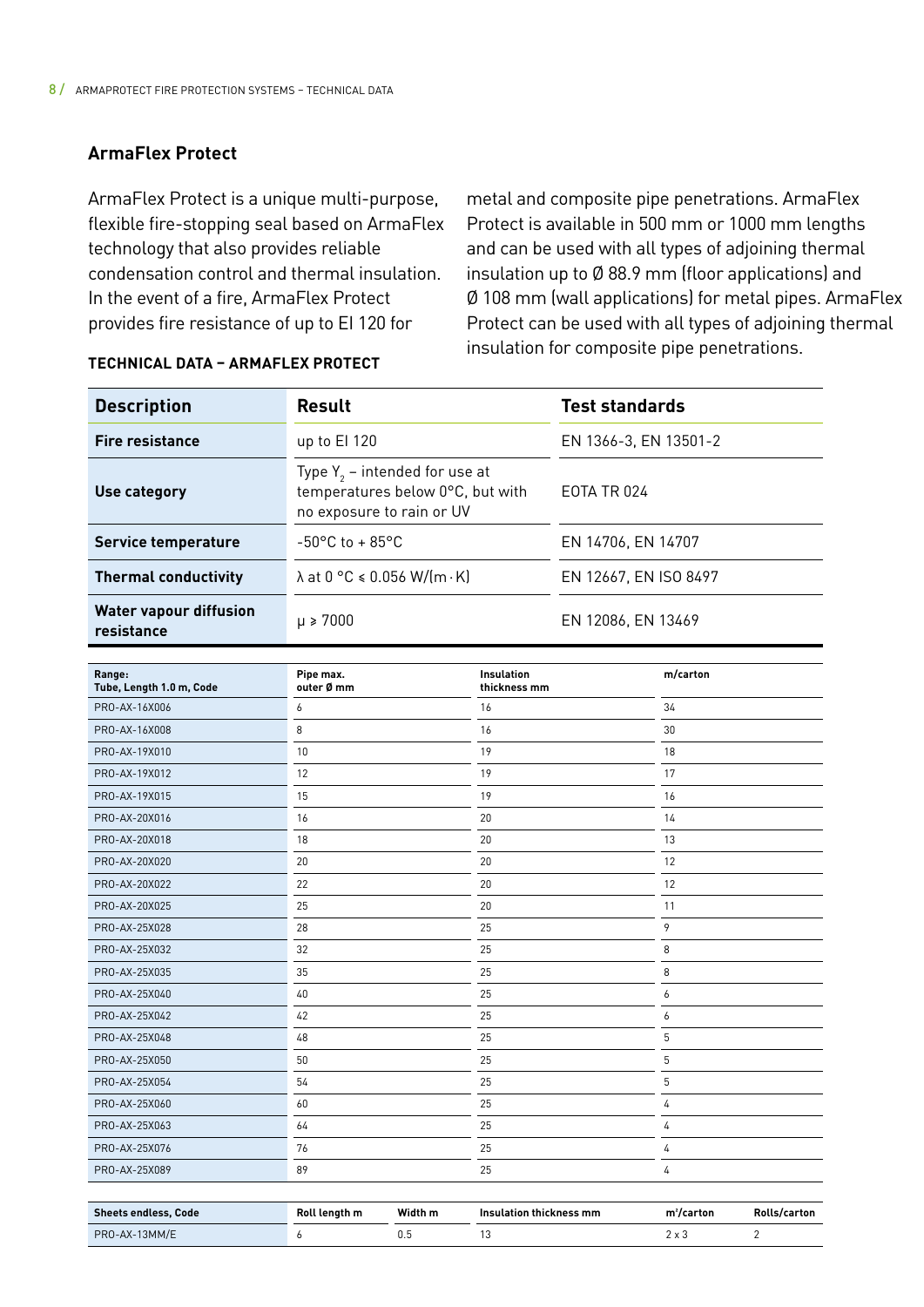### **ArmaProtect Wrap**

ArmaProtect Wrap is a halogen-free, nontoxic, reactive intumescent wrap that is designed and tested to maintain the fire resistance performance of service penetrations using thermoplastic composites based on graphite intumescent technology. Developed to provide high volume expansion and pressure seal

during fire, ArmaProtect Wrap provides fire resistances of up to EI 120 according to EN 13501-2. Available as a convenient 2 mm (thickness) x 40 mm (width) x 25 m (length) roll that ensures ease of application even in the tightest of working conditions and also in pre-cut, ready-to-use strips.

| <b>Description</b>            | <b>Result</b>                                                      | <b>Test standards</b>                      |
|-------------------------------|--------------------------------------------------------------------|--------------------------------------------|
| <b>Fire resistance</b>        | up to El 120                                                       | EN 1366-3, EN 13501-2                      |
| Use category                  | Type $X$ – intended for use in<br>conditions exposed to weathering | <b>EOTA TR 024</b>                         |
| <b>Density</b>                | approx. $1.2$ g/cm <sup>3</sup>                                    | ISO 2811-1                                 |
| <b>Volume expansion</b>       | approx. 25 times at 450°C                                          | <b>EOTA TR 024</b>                         |
| <b>Expansion pressure</b>     | up to max. $1.30$ N/mm <sup>2</sup>                                | <b>EOTA TR 024</b>                         |
| <b>Storage and shelf-life</b> | N/A, for further details please see<br><b>Safety Data Sheet</b>    | EC 1907/2006 (REACH)<br>EC 1272/2008 (CLP) |

### **TECHNICAL DATA – ARMAPROTECT WRAP**

### **Halogen-free, non-toxic, graphite intumescent wrap, as a roll**

| Range, code       | Width mm | Length m | Thickness mm | Rolls/carton |
|-------------------|----------|----------|--------------|--------------|
| <b>PRO-WR-240</b> | 40       | 25       |              |              |

### **ArmaProtect Wrap Strips provide passive fire protection solutions specifically for non-insulated plastic pipes. Halogen-free, non-toxic, graphite intumescent wrap; pre-cut and bagged in ready-to-use strips**

| Code              | Height mm | Outer Ø pipe or insulation mm | Pieces/carton |
|-------------------|-----------|-------------------------------|---------------|
| <b>PRO-WS-032</b> | N/A       | 32/34                         | 20            |
| <b>PRO-WS-040</b> | N/A       | 40/42                         | 20            |
| <b>PRO-WS-055</b> | N/A       | 55/57                         | 20            |
| PRO-WS-063        | N/A       | 63/65                         | 20            |
| <b>PRO-WS-075</b> | N/A       | 75/77                         | 20            |
| <b>PRO-WS-082</b> | N/A       | 80/82                         | 20            |
| <b>PRO-WS-090</b> | N/A       | 90/92                         | 20            |
| <b>PRO-WS-110</b> | N/A       | 110/112                       | 20            |
| <b>PRO-WS-125</b> | N/A       | 125                           | 20            |
| <b>PRO-WS-140</b> | N/A       | 140                           | 20            |
| <b>PRO-WS-160</b> | N/A       | 160                           | 20            |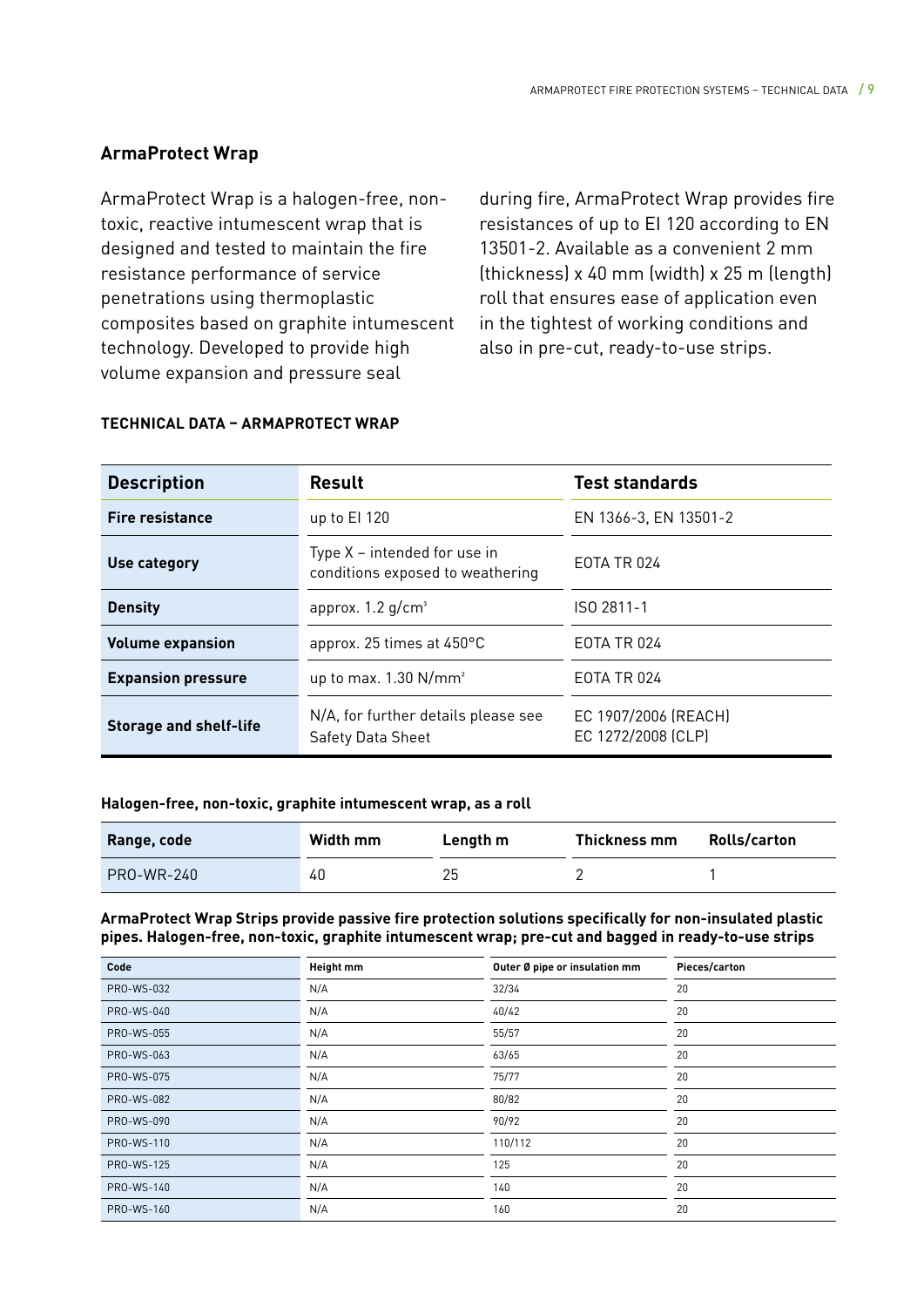### **ArmaProtect Board**

ArmaProtect Board is an ablative-coated mineral fibre board that is designed and tested to maintain the fire resistance performance of wall / floor constructions which have been provided with apertures for the penetration of single or multiple services. ArmaProtect Board may be used to provide a penetration seal with pipes

and cables, cable trays and ladders. Pipes must be installed individually, cables require no minimum separation. ArmaProtect Board can be used with other ArmaProtect portfolio products to provide solutions for large openings. ArmaProtect Board is 50 mm (thickness) x 600 mm (width) x 1200 mm (length).

| <b>Description</b>                         | <b>Result</b>                                                                                                                                             | <b>Test standards</b>                      |
|--------------------------------------------|-----------------------------------------------------------------------------------------------------------------------------------------------------------|--------------------------------------------|
| <b>Fire resistance</b>                     | up to El 120                                                                                                                                              | EN 1366-3, EN 13501-2                      |
| Use category                               | Type $Z_1$ – intended for use in internal<br>conditions with humidity $\geq 85$ %,<br>excluding temperatures below 0°C,<br>without exposure to rain or UV | <b>EOTA TR 024</b>                         |
| <b>Thermal conductivity</b>                | $0.034 W/(m \cdot K)$ at 10°C                                                                                                                             | EN ISO 13787                               |
| <b>Density</b>                             | 140 kg/m <sup>3</sup> (mineral wool)                                                                                                                      |                                            |
| <b>Coating thickness (dry)</b>             | $0.7 \pm 0.1$ mm nominal                                                                                                                                  |                                            |
| <b>ArmaProtect Seal</b><br>coverage        | 2.15 kg spread                                                                                                                                            | EOTA TR 024                                |
| Maximum aperture size*<br>(width x height) | 730 mm x 1200 mm<br>600 mm x 600 mm                                                                                                                       | EN 14706, EN 14707                         |
| <b>Acoustic performance</b>                | $Rw$ (C;Ctr) = 24 (-2;-3)                                                                                                                                 | EN ISO 10140                               |
| <b>Storage and shelf-life</b>              | Store in dry conditions off the floor<br>between +5°C and +25°C, for further<br>details please see Safety Data Sheet                                      | EC 1907/2006 (REACH)<br>EC 1272/2008 (CLP) |

### **TECHNICAL DATA – ARMAPROTECT BOARD**

\* The total amount of cross sections (including insulation) should not exceed 60% of the penetration area.

| Range, code      | <b>Article description</b>                                    | Pieces/carton |
|------------------|---------------------------------------------------------------|---------------|
| <b>PRO-BO-50</b> | Ablative-coated mineral fibre board,<br>Surface colour: white |               |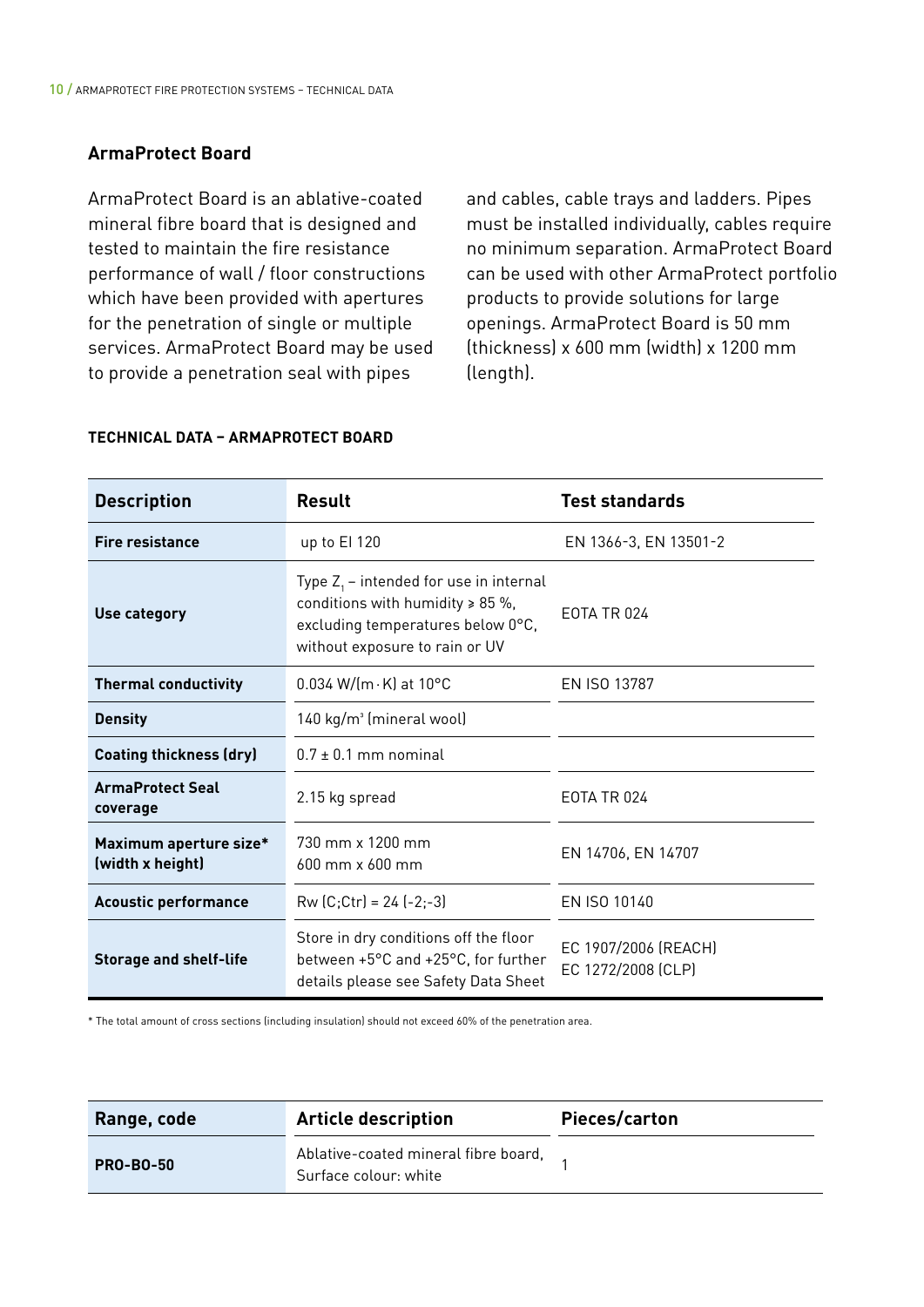### **ArmaProtect Seal**

ArmaProtect Seal is a fire-resistant, acrylic-based sealant with acoustic insulation properties. It can be either gunned or trowelled as the application requires. The application of ArmaProtect Seal is a critical finishing step when installing other products in the ArmaProtect portfolio. It is used to fill in gaps or coat joints and interfaces.

| <b>Description</b>                        | <b>Result</b>                                                                                                                                             | <b>Test standards</b>                      |
|-------------------------------------------|-----------------------------------------------------------------------------------------------------------------------------------------------------------|--------------------------------------------|
| <b>Fire resistance</b>                    | up to El 120                                                                                                                                              | EN 1366-3, EN 13501-2                      |
| Use category                              | Type $Z_1$ – intended for use in internal<br>conditions with humidity $\geq 85$ %,<br>excluding temperatures below 0°C,<br>without exposure to rain or UV | EOTA TR 024                                |
| Colour                                    | white                                                                                                                                                     |                                            |
| <b>Slump</b>                              | 5 mm after 1 hours in 30 mm joints                                                                                                                        |                                            |
| <b>Cure rate</b>                          | 3 mm ± 1 mm per 24 hours at 50%<br>relative humidity and 23 °C ambient<br>temperature                                                                     |                                            |
| <b>Hardness after curing</b><br>(Shore A) | Initial: 33<br>After 5s: 7                                                                                                                                | ISO 7619-1                                 |
| <b>Density of</b><br>uncured material     | 1610 kg/m <sup>3</sup> ± 50 kg/m <sup>3</sup>                                                                                                             | ISO 2811-1                                 |
| <b>Application temperature</b>            | $+5^{\circ}$ C to $+40^{\circ}$ C                                                                                                                         |                                            |
| <b>Tack free</b>                          | 30 min. at 50% relative humidity and<br>23°C ambient temperature                                                                                          |                                            |
| <b>Acoustic performance</b>               | $Rw$ (C;Ctr) = 38 (-2;-7)                                                                                                                                 | EN ISO 10140                               |
| <b>Storage and shelf-life</b>             | 18 months unopened, store in dry<br>conditions off the floor between<br>+5°C and +25°C, for further details<br>please see Safety Data Sheet               | EC 1907/2006 (REACH)<br>EC 1272/2008 (CLP) |

### **TECHNICAL DATA – ARMAPROTECT SEAL**

| Range, code        | <b>Article description</b> | Pieces/carton |
|--------------------|----------------------------|---------------|
| <b>PRO-SE-310W</b> | 310 ml cartridge           |               |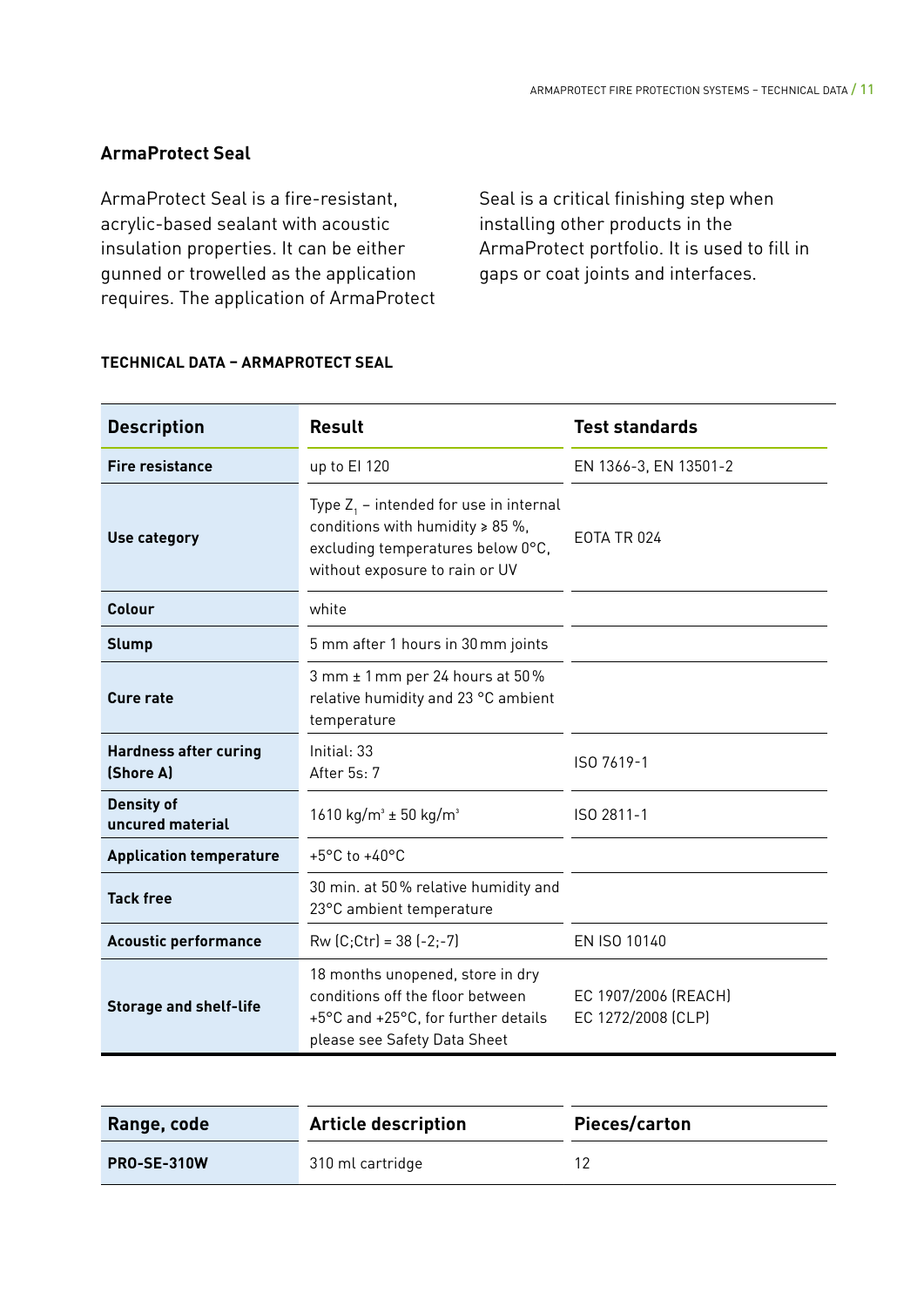### **ArmaProtect Seal X**

ArmaProtect Seal X is a highly intumescent graphite sealant used to reinstate the fire resistance performance of wall and floor constructions where they have been provided with apertures for

multiple-service penetrations. ArmaProtect Seal X has a strong expansion ratio, expanding to up to 20 times its original volume upon contact with heat.

| <b>Description</b>                        | <b>Result</b>                                                                                                                                             | <b>Test standards</b>                      |
|-------------------------------------------|-----------------------------------------------------------------------------------------------------------------------------------------------------------|--------------------------------------------|
| <b>Fire resistance</b>                    | up to El 120                                                                                                                                              | EN 1366-3, EN 13501-2                      |
| Use category                              | Type $Z_1$ – intended for use in internal<br>conditions with humidity $\geq 85$ %,<br>excluding temperatures below 0°C,<br>without exposure to rain or UV | EOTA TR 024                                |
| Colour                                    | grey                                                                                                                                                      |                                            |
| <b>Cure rate</b>                          | 1.7 mm per 24 hours at 50% relative<br>humidity and 23 °C ambient<br>temperature                                                                          |                                            |
| <b>Skin time</b>                          | $15$ min.                                                                                                                                                 |                                            |
| <b>Hardness after curing</b><br>(Shore A) | Initial: 68                                                                                                                                               | ISO 7619-1                                 |
| <b>Density of</b><br>uncured material     | 1280 kg/m <sup>3</sup> ± 50 kg/m <sup>3</sup>                                                                                                             | ISO 2811-1                                 |
| <b>Volume expansion</b>                   | approx. 20 times at 180°C                                                                                                                                 | EOTA TR 024                                |
| <b>Expansion pressure</b>                 | $0.7$ N/mm <sup>2</sup>                                                                                                                                   |                                            |
| <b>Application temperature</b>            | +5 $^{\circ}$ C to +35 $^{\circ}$ C                                                                                                                       |                                            |
| <b>Acoustic performance</b>               | $Rw$ (C;Ctr) = 52 (-1;-6)                                                                                                                                 | EN ISO 10140                               |
| <b>Storage and shelf-life</b>             | 12 months unopened, store in dry<br>conditions off the floor between<br>+5°C and +25°C, for further details<br>please see Safety Data Sheet               | EC 1907/2006 (REACH)<br>EC 1272/2008 (CLP) |

### **TECHNICAL DATA – ARMAPROTECT SEAL X**

| Range, code       | <b>Article description</b> | Pieces/carton |
|-------------------|----------------------------|---------------|
| <b>PRO-SX-310</b> | 310 ml cartridge           |               |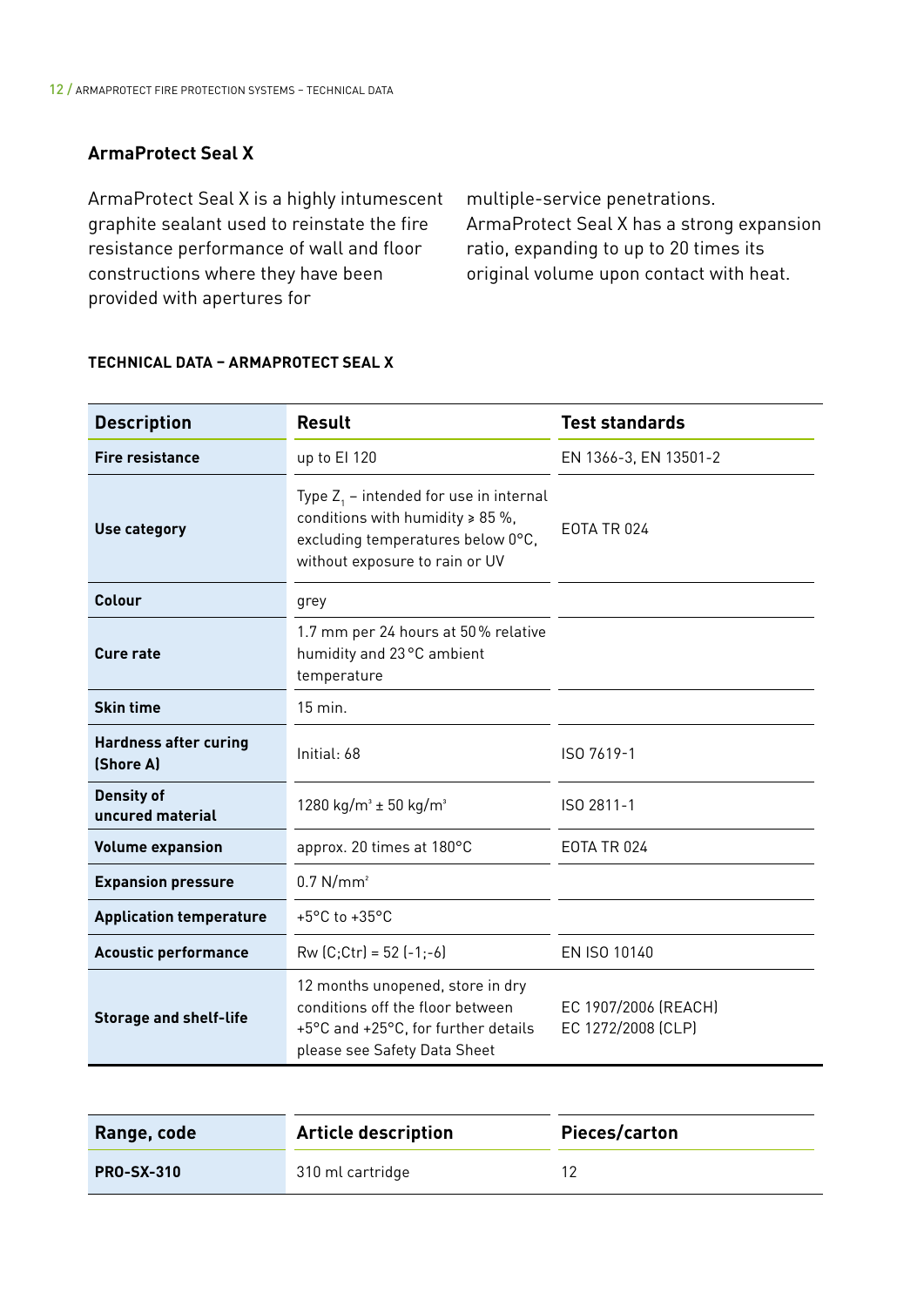### **ArmaProtect Collar**

ArmaProtect Collar is a passive fire protection collar that consists of several layers of highly intumescent material incorporated in a steel case.

In the event of a fire, the intumescent material expands with high pressure, thus hermetically sealing the opening against flames and smoke.

| <b>Description</b>            | <b>Result</b>                                                      | <b>Test standards</b>                      |  |
|-------------------------------|--------------------------------------------------------------------|--------------------------------------------|--|
| <b>Fire resistance</b>        | up to $EI$ 240                                                     | EN 1366-3, EN 13501-2                      |  |
| Use category                  | Type $X$ – intended for use in<br>conditions exposed to weathering | <b>EOTA TR 024</b>                         |  |
| Colour                        | Steel: green<br>Intumescent material: grey                         |                                            |  |
| <b>Expansion rate</b>         | 20:1                                                               | <b>EOTA TR 024</b>                         |  |
| <b>Expansion pressure</b>     | $1.30$ N/mm <sup>2</sup>                                           | EOTA TR 024                                |  |
| <b>Storage and shelf-life</b> | N/A, for further details please see<br><b>Safety Data Sheet</b>    | EC 1907/2006 (REACH)<br>EC 1272/2008 (CLP) |  |

### **TECHNICAL DATA – ARMAPROTECT COLLAR**

### **Floors:**

PVC pipes, up to 160 mm, EI 240 U/C PP pipes, up to 160 mm, EI 240 U/C PE pipes, up to 160 mm, EI 240 U/C

### **Walls:**

PVC pipes, up to 160 mm, EI 120 U/C PP pipes, up to 160 mm, EI 120 U/C PE pipes, up to 160 mm, EI 120 U/C

| Range, code        | <b>Height mm</b> | Outer Ø pipe or<br>insulation mm | Pieces/carton  |
|--------------------|------------------|----------------------------------|----------------|
| PRO-COL-032        | 30               | 32/34                            | 40             |
| PRO-COL-040        | 30               | 40/42                            | 36             |
| PRO-COL-055        | 30               | 55/57                            | 36             |
| PRO-COL-063        | 30               | 63/65                            | 26             |
| PRO-COL-075        | 30               | 75/77                            | 24             |
| <b>PRO-COL-082</b> | 30               | 80/82                            | 24             |
| PRO-COL-090        | 30               | 90/92                            | 12             |
| PRO-COL-110        | 30               | 110/112                          | 12             |
| PRO-COL-125        | 40               | 125                              | 8              |
| PRO-COL-140        | 40               | 140                              | 4              |
| PRO-COL-160        | 40               | 160                              | $\overline{2}$ |
| PRO-COL-200        | 40               | 200                              | $\mathbf{2}$   |
| PRO-COL-250        | 40               | 250                              | 2              |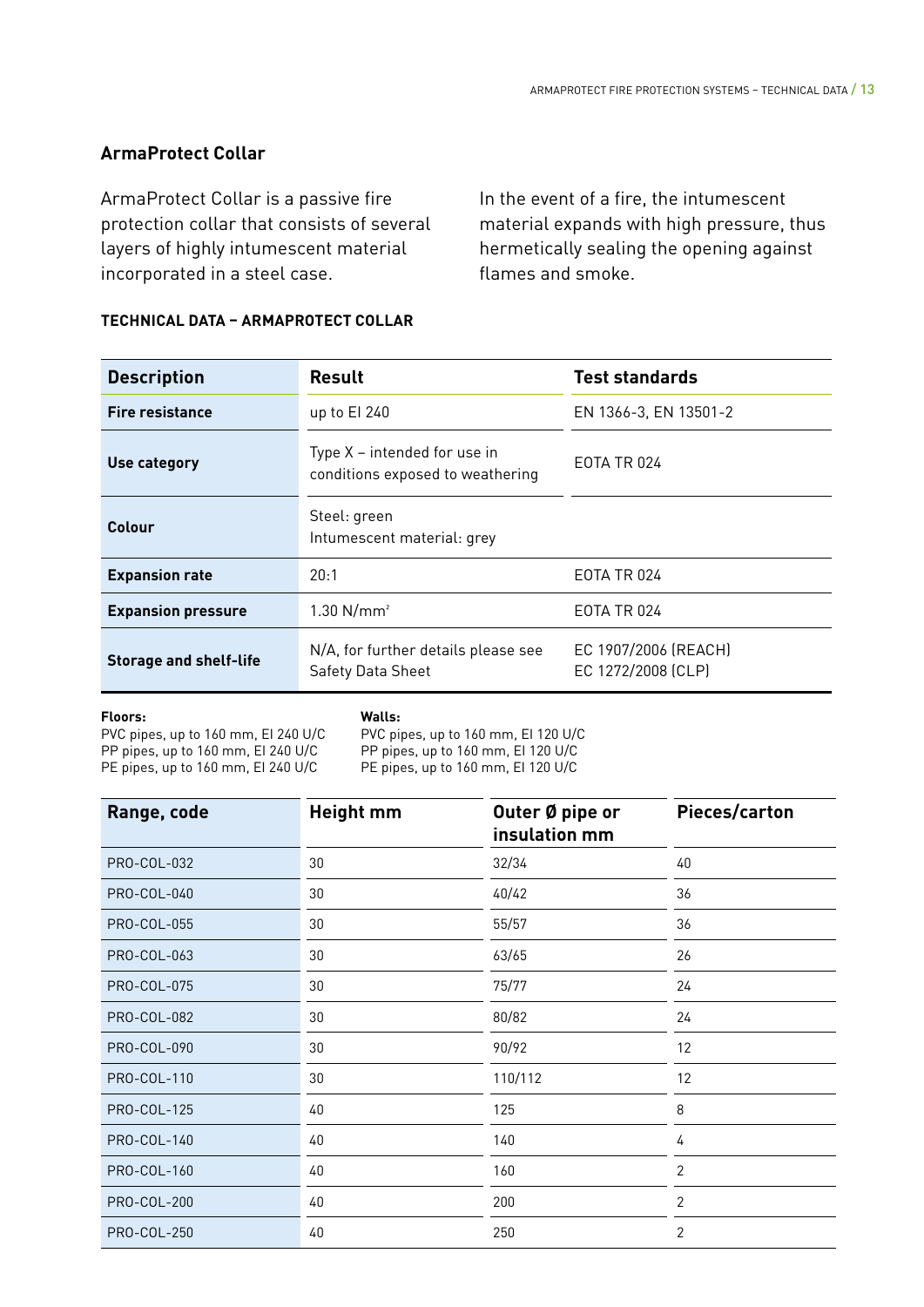### **ArmaProtect 1000-HS**

ArmaProtect 1000-HS is a non-shrinking, fast-setting, gypsum-based mortar that is specifically designed for passive fire

protection applications. ArmaProtect 1000-HS is provided in 20 kg bags in free-flowing powder form.

| <b>Description</b>                                                                                                                                                                                                                  | <b>Result</b>                                                                                                                                             | <b>Test standards</b> |
|-------------------------------------------------------------------------------------------------------------------------------------------------------------------------------------------------------------------------------------|-----------------------------------------------------------------------------------------------------------------------------------------------------------|-----------------------|
| <b>Fire resistance</b>                                                                                                                                                                                                              | up to El 120                                                                                                                                              | EN 1366-3, EN 13501-2 |
| Use category                                                                                                                                                                                                                        | Type $Z_1$ – intended for use in internal<br>conditions with humidity $\geq 85$ %,<br>excluding temperatures below 0°C,<br>without exposure to rain or UV | <b>EOTA TR 024</b>    |
| <b>Density</b>                                                                                                                                                                                                                      | 1825 kg/m <sup>3</sup> ± 75 kg/m <sup>3</sup>                                                                                                             |                       |
| Colour                                                                                                                                                                                                                              | grey                                                                                                                                                      |                       |
| $2.5$ N/m <sup>2</sup> (fully cured)<br><b>Load-bearing capacity</b>                                                                                                                                                                |                                                                                                                                                           | EN 6399               |
| $Rw$ (C:Ctr) = 52 (-4:-8)<br><b>Acoustic performance</b>                                                                                                                                                                            |                                                                                                                                                           | EN ISO 10140          |
| 6 months, store in dry conditions off<br>the floor between $+5^{\circ}$ C and $+25^{\circ}$ C.<br><b>Storage and shelf-life</b><br>Protect against humidity. For further EC 1272/2008 (CLP)<br>details please see Safety Data Sheet |                                                                                                                                                           | EC 1907/2006 (REACH)  |

### **TECHNICAL DATA – ARMAPROTECT 1000-HS**

### **Ready to use in 20 kg bags**

| Code                 | <b>Packaging units</b> | Pieces/carton |  |
|----------------------|------------------------|---------------|--|
| <b>PRO-1000HS-20</b> | 20 kg                  |               |  |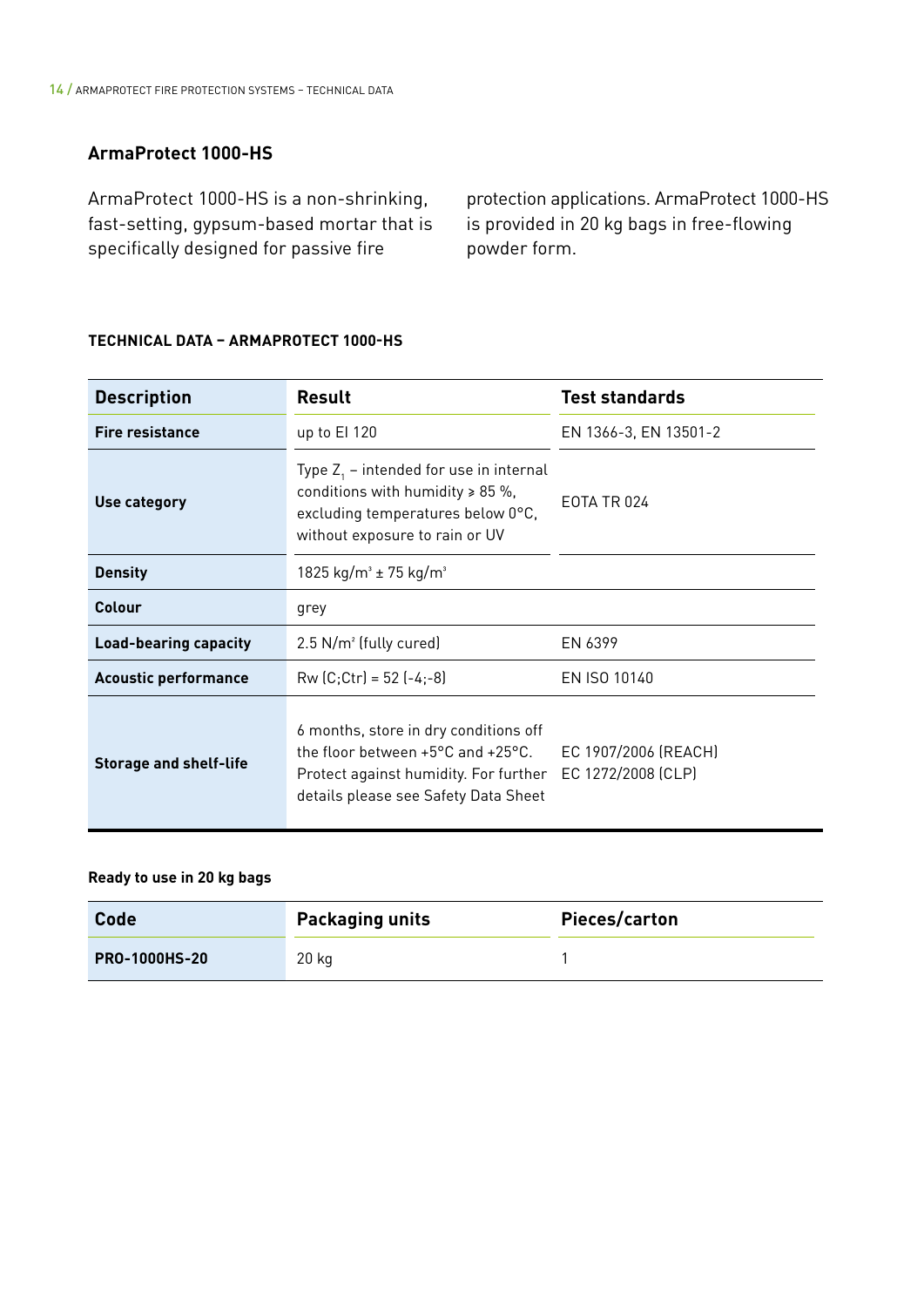LINTH-LIMMERN PUMPED-STORAGE POWER PLANT A spectacular construction in the Swiss Alps: the Linthal 2015 project will increase the performance of the pumped-storage power plant many times over and allow flexible electricity generation. Halogen-free NH/ArmaFlex ® insulation was installed on all refrigera tion equipment and our flexible fire protection system ArmaFlex ® Protect was used for pipe penetrations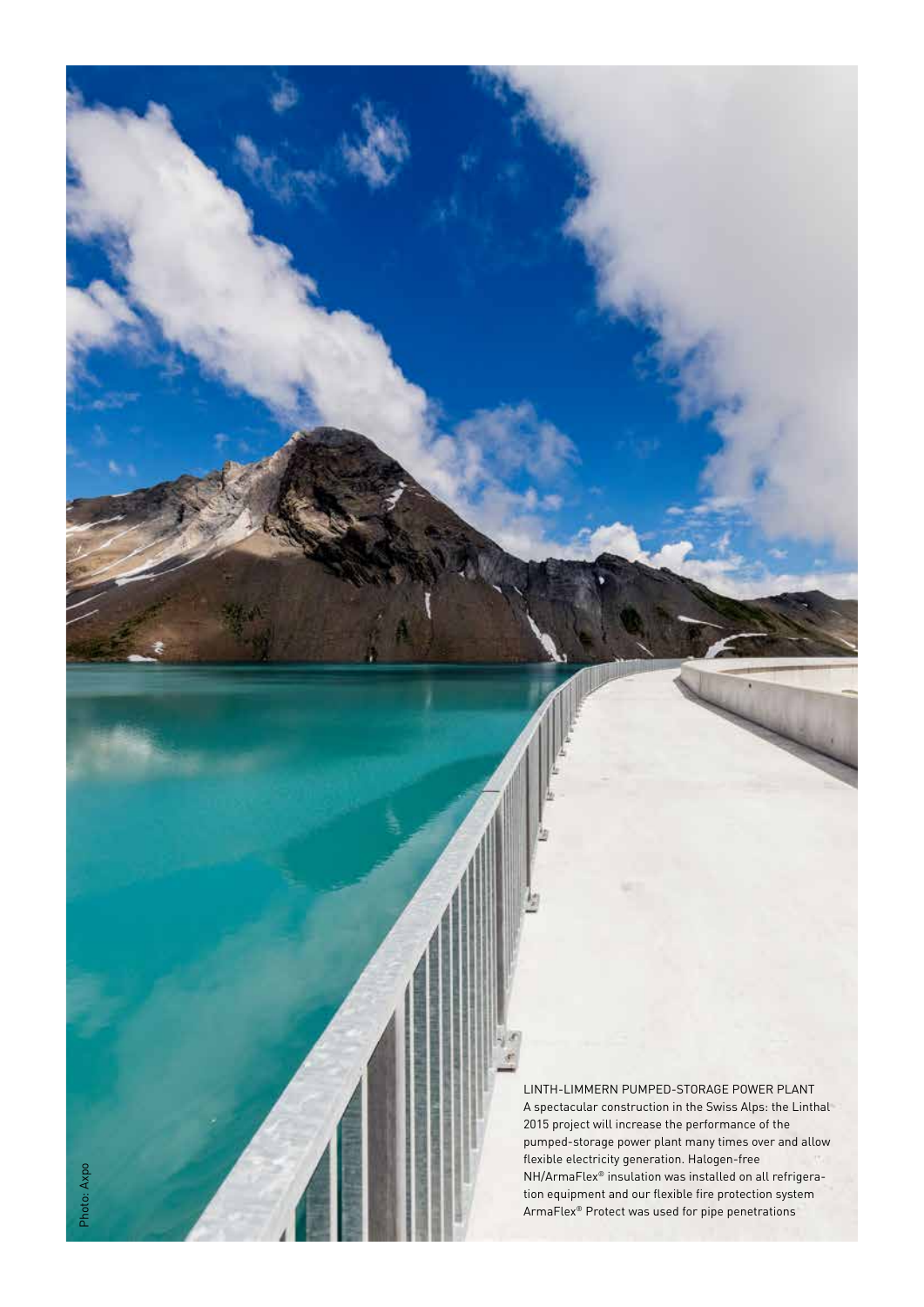### **1. NON-INSULATED PLASTIC PIPES**

### **A) Rigid floor**

### **Substrates**

The floors must be a minimum of 150mm thick and consist of concrete, aerated concrete or masonry, with a minimum density of 650 kg/m<sup>3</sup>. All floors must have at least the same fire rating as that required for the sealing system.

### **Service support requirements**

Services must be supported at maximum 400 mm above the surface of the floor. The supporting construction must be classified in accordance to EN 13501-2 for the required fire resistance period.

### **ARMAPROTECT WRAP**

### **Designed according to ETA 20/1076**



1. ArmaProtect Wrap, number of layers as indicated in table below

2. ArmaProtect Seal

 $50mm$ 

- 3. Plastic pipe
- 4. Rigid floor

Configuration of ArmaProtect Wrap layers in relation to outer pipe diameter

| Outer Pipe Ø<br>mm |   | Layers Thickness (mm) |
|--------------------|---|-----------------------|
| 32                 | 1 | 1x2                   |
| 40                 | 1 | 1x2                   |
| 50                 | 1 | 1x2                   |
| 55                 | 2 | 2x2                   |
| 63                 | 2 | 2x2                   |
| 75                 | 2 | 2x2                   |
| 82                 | 2 | 2x2                   |
| 90                 | 3 | 3x2                   |
| 110                | 3 | 3x2                   |
| 125                | 4 | 4x2                   |
| 160                | 4 | 4x2                   |
| 200                | 5 | 5x2                   |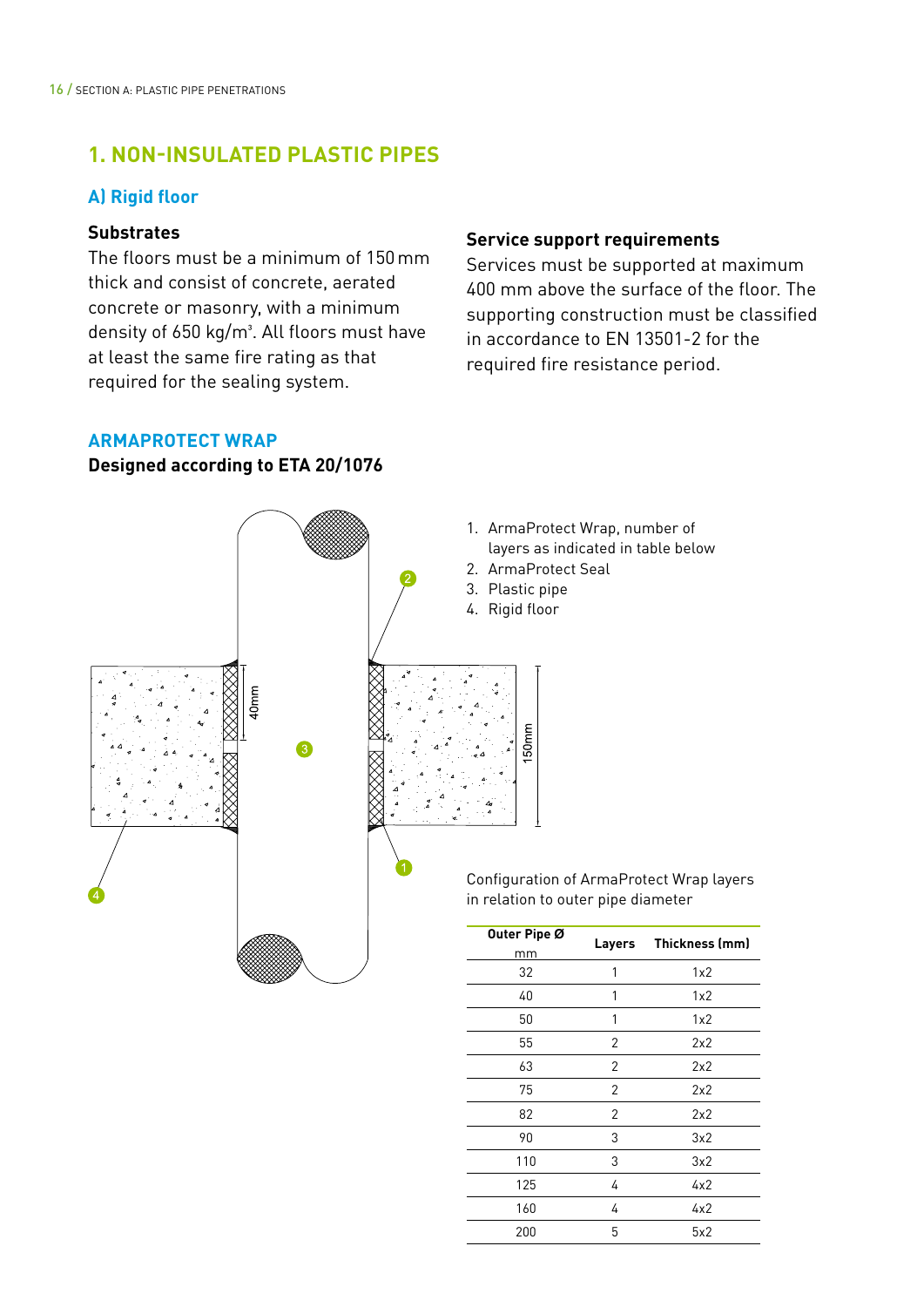### **ArmaProtect Wrap, friction fitted flush to both sides (top and bottom) of rigid floor with a minimum thickness of 150 mm**

### **PP PIPES**

| <b>Penetration specification</b> |                      | <b>ArmaProtect Wrap</b><br>width: 40 mm | <b>Annulus</b><br>space mm | <b>Classification</b>   |
|----------------------------------|----------------------|-----------------------------------------|----------------------------|-------------------------|
| <b>Pipe</b><br>diameter mm       | Wall<br>thickness mm |                                         |                            | EN 13501-2              |
| 32, 40 and 50                    | 2.9                  | $2 \times 1$ layer of 2 mm $(T)$        | 4                          | EI 120 U/C              |
| 200                              | 4.9                  |                                         | 12                         | $E$ 20 U/C<br>EI 15 U/C |
| 200                              | 18.2                 | $2 \times 5$ layers of 2 mm $(T)$       |                            | E 120 U/C<br>EI 90 U/C  |

For PP pipes interpolation is possible between pipes of Ø 50 mm: 2.9 mm wall thickness to Ø 200 mm: 18.2 mm wall thickness for an EI 90 U/C classification

### **PE PIPES**

| <b>Penetration specification</b> |                      | <b>ArmaProtect Wrap</b><br>width: 40 mm | <b>Annulus</b><br>space mm | <b>Classification</b> |
|----------------------------------|----------------------|-----------------------------------------|----------------------------|-----------------------|
| <b>Pipe</b><br>diameter mm       | Wall<br>thickness mm |                                         |                            | EN 13501-2            |
| 32, 40 and 50                    | 2.9                  | $2 \times 1$ layer of 2 mm $(T)$        | 4                          |                       |
| 200                              | 4.9                  |                                         | 12                         | EI 120 U/C            |
| 200                              | 11.4                 | $2 \times 5$ layers of 2 mm $(T)$       |                            |                       |

For PE pipes interpolation is possible between pipes of Ø 50 mm: 2.9 mm wall thickness to Ø 200 mm: 11.4 mm to 4.9 mm wall thicknesses for an EI 120 U/C classification

### **PVC PIPES**

| <b>Penetration specification</b> |                      | <b>ArmaProtect Wrap</b><br>width: 40 mm   | <b>Annulus</b><br>space mm | <b>Classification</b>  |
|----------------------------------|----------------------|-------------------------------------------|----------------------------|------------------------|
| <b>Pipe</b><br>diameter mm       | Wall<br>thickness mm |                                           |                            | EN 13501-2             |
| 32, 40 and 50                    | 1.8                  | $2 \times 1$ layer of 2 mm $(T)$          | 4                          | EI 120 U/C             |
| 200                              | 7.7                  |                                           | 12                         | E 120 U/C<br>EI 90 U/C |
| 200                              | 9.6                  | $2 \times 5$ layers of $2 \text{ mm}$ (T) |                            | EI 60 U/C              |

For PVC pipes interpolation is possible between pipes of Ø 50 mm: 1.8 mm wall thickness to Ø 200 mm: 7.7 mm wall thickness for an EI 90 U/C classification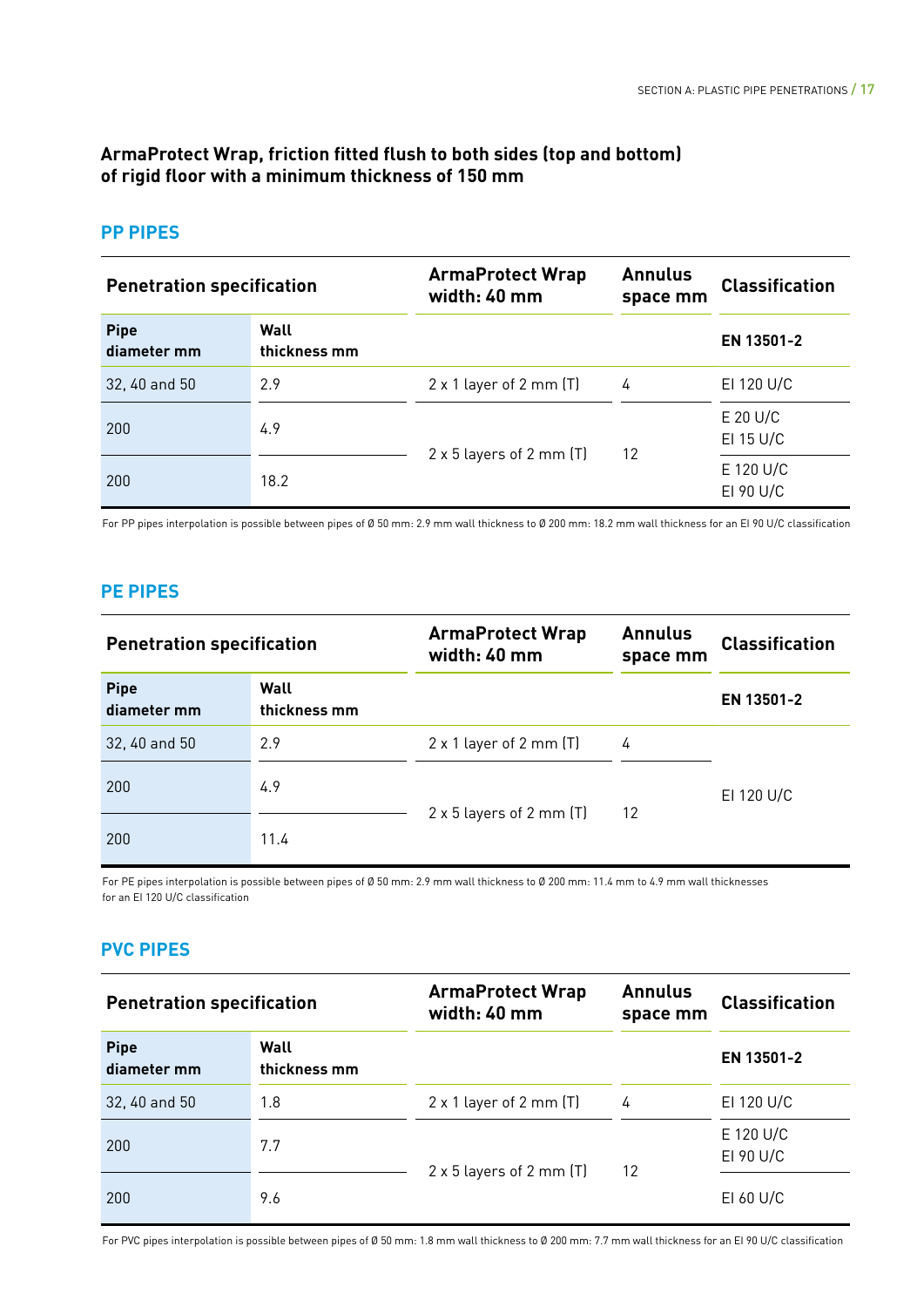### **ARMAPROTECT COLLAR Designed according to ETA 20/1077**

- 1. ArmaProtect Collar
- 2. ArmaProtect Seal
- 3. Plastic pipe
- 4. Rigid floor

Face fixed on the underside of rigid floor with 3 x Fischer FSA Ø 8 x 60mm long, with M6 hexagon bolts or equivalent

# 150mm

### **ArmaProtect Collar, face fixed on the underside of rigid floor with a minimum thickness of 150 mm**

### **PVC / PP / PE PIPES**

| <b>ArmaProtect Collar</b> | <b>Penetration specification</b> |                                |             | <b>Annulus</b><br>space | <b>Classification</b> |
|---------------------------|----------------------------------|--------------------------------|-------------|-------------------------|-----------------------|
| <b>Size</b>               |                                  | <b>Pipe type and thickness</b> |             | mm                      | EN 13501-2            |
|                           | <b>PVC</b>                       | <b>PP</b>                      | <b>PE</b>   |                         |                       |
| 32                        | 1.8                              | 2.9                            | 2.9         |                         | EI 240 U/C            |
| 40                        | 1.8                              | 2.9                            | 2.9         |                         |                       |
| 50                        | 1.8                              | 2.9                            | 2.9         |                         |                       |
| 55                        | $2.3 - 3.0$                      | $2.9 - 4.4$                    | $2.9 - 4.4$ |                         |                       |
| 63                        | $2.3 - 3.0$                      | $2.9 - 4.4$                    | $2.9 - 4.4$ |                         |                       |
| 75                        | $3.1 - 4.8$                      | $2.8 - 6.7$                    | $2.8 - 6.7$ | 10                      |                       |
| 82                        | $3.1 - 4.8$                      | $2.8 - 6.7$                    | $2.8 - 6.7$ |                         |                       |
| 90                        | $4.2 - 7.4$                      | $2.7 - 10$                     | $2.7 - 10$  |                         |                       |
| 100                       | $4.2 - 7.4$                      | $2.7 - 10$                     | $2.7 - 10$  |                         |                       |
| 110                       | $4.2 - 7.4$                      | $2.7 - 10$                     | $2.7 - 10$  |                         |                       |
| 125                       | 6                                | 3.1                            | 3.1         |                         |                       |
| 140                       | $6.1 - 7.5$                      | $3.5 - 8.0$                    | $3.9 - 5.8$ |                         |                       |
| 160                       | $6.2 - 9.5$                      | $4.0 - 14.6$                   | $4.9 - 9.5$ |                         |                       |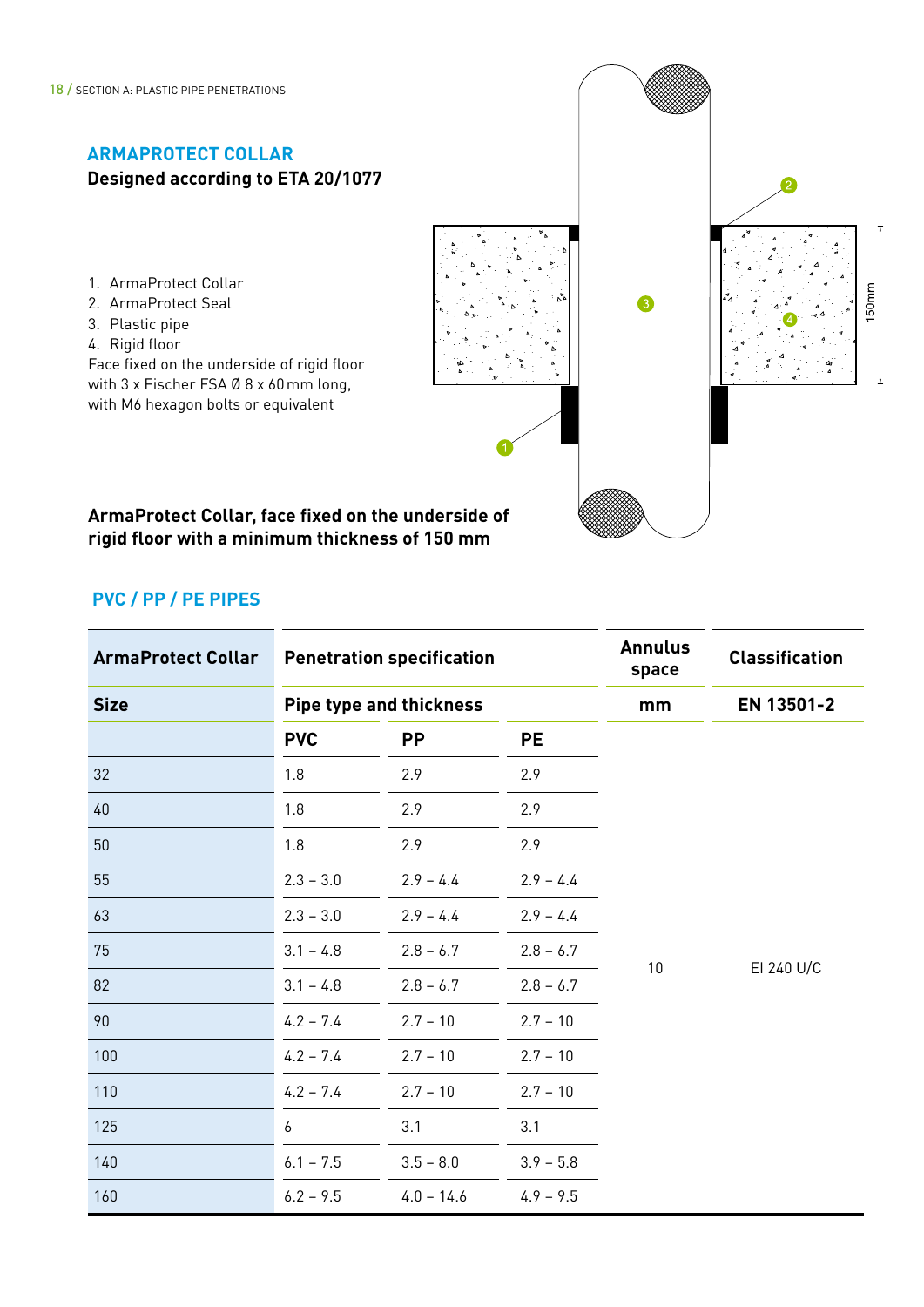

### **PVC / PP / PE PIPES**

| <b>Position of first</b><br>support from<br>the upper face<br>of the substrate | <b>Pipe</b><br>type<br>mm | <b>Pipe</b><br>diameter<br>mm | Wall<br>thick-<br>ness<br>mm | <b>Annulus</b><br>mm | <b>Depth</b><br>mm                                 | <b>Backing</b><br>material | Classifi-<br>cation (EN<br>$13501 - 2$ |
|--------------------------------------------------------------------------------|---------------------------|-------------------------------|------------------------------|----------------------|----------------------------------------------------|----------------------------|----------------------------------------|
|                                                                                | <b>PVC</b>                | 40                            | 2.0                          |                      |                                                    |                            | EI 240 U/C                             |
|                                                                                | <b>PVC</b>                | 114                           | 3.6                          |                      |                                                    |                            | EI 45 U/C                              |
|                                                                                | <b>PVC</b>                | 114                           | 8.1                          |                      |                                                    |                            | EI 120 U/C                             |
|                                                                                | PP                        | 50                            | 2.1                          |                      |                                                    | 100 mm                     | EI 240 U/C                             |
| 250 mm                                                                         | PP                        | 110                           | 3.7                          | 20                   | Deep stone<br>25<br>wool<br>$45$ kg/m <sup>3</sup> | EI 30 U/C                  |                                        |
|                                                                                | PP                        | 110                           | 10.7                         |                      |                                                    |                            | EI 120 C/U                             |
|                                                                                | <b>PE</b>                 | 40                            | 4.1                          |                      |                                                    |                            | EI 240 U/C                             |
|                                                                                | PE                        | 125                           | 7.6                          |                      |                                                    |                            | EI 60 U/C                              |
|                                                                                | PE                        | 125                           | 11.4                         |                      |                                                    |                            | EI 90 U/C                              |

For PE pipes interpolation is possible between pipes of; Ø40 mm: 4.1 mm - 11.4 mm wall thicknesses and Ø125 mm: 7.6 mm - 11.4 mm wall thicknesses for an EI 60 U/C classification

For rigid floors with a minimum thickness of 150 mm, **ArmaProtect Seal X (20mm annulus x 25mm depth, applied on both sides)** can also be used within **ArmaProtect Board** (2x50mm) for an opening of maximum **750mm (W) x 1100mm (H)** for non-insulated **PVC pipes**. In this case, to achieve a classification of **EI 60 U/C**, interpolation is possible between pipes of Ø50mm: 2.4-7.4 mm wall thickness to Ø125mm: 4.8-7.4 mm wall thickness. For more information please refer to ETA 20/1078, B4.1.3 or consult your Armacell contact.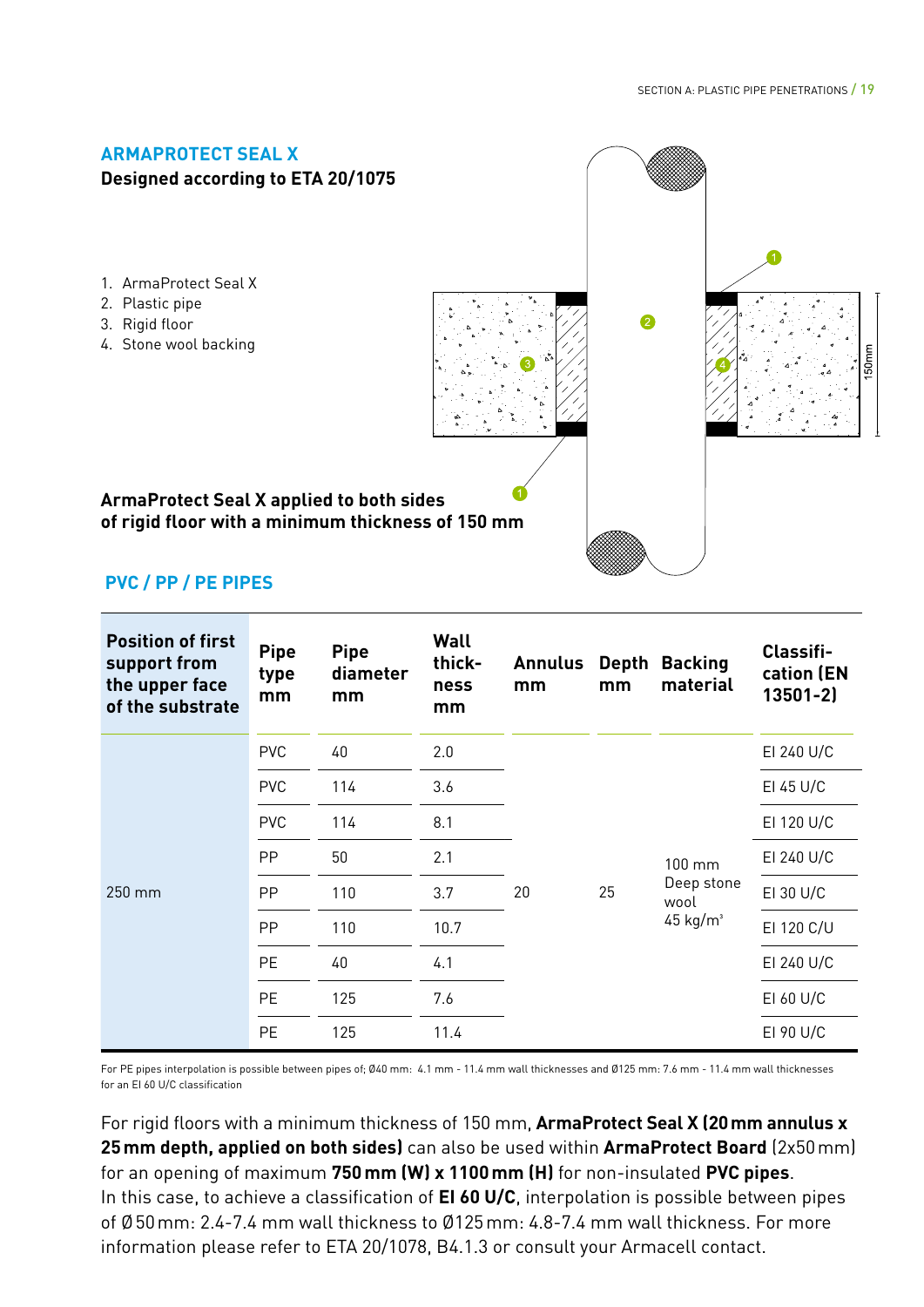### **1. NON-INSULATED PLASTIC PIPES**

### **B) Flexible and rigid wall**

### **Substrates**

**Flexible walls:** The walls must have a minimum thickness of 100 mm and consist of timber or steel studs lined on both faces with minimum 2 layers of 12.5mm thick ''Type F'' gypsum boards according to EN 520. In timber stud walls, no part of the penetration seal shall be closer than 100 mm to a stud, and minimum 100 mm of insulation of class A1 or A2 according to EN 13501-1 is provided within the cavity between the penetration seal and the stud.

**Rigid walls:** The wall must have a minimum thickness of 100 mm and consist of concrete, aerated concrete or masonry, with a minimum density of 650 kg/m<sup>3</sup>.

### **Service Support Requirements**

Services must be supported at maximum 400 mm on both sides from the face of the separating element for walls. The supporting construction must be classified in accordance with EN 13501-2 for the required fire resistance period.

### **ARMAPROTECT WRAP**

### **Designed according to ETA 20/1076**



Configuration of ArmaProtect Wrap layers in relation to outer pipe diameter

| Outer pipe Ø mm |                | Layers Thickness (mm) |
|-----------------|----------------|-----------------------|
| 32              | 1              | 1x2                   |
| 40              | 1              | 1x2                   |
| 50              | 1              | 1x2                   |
| 55              | $\overline{2}$ | 2x2                   |
| 63              | 2              | 2x2                   |
| 75              | 2              | 2x2                   |
| 82              | 2              | 2x2                   |
| 90              | 3              | 3x2                   |
| 110             | 3              | 3x2                   |
| 125             | 4              | 4x2                   |
| 160             | 4              | 4x2                   |
| 200             | 5              | 5x2                   |
| 250             | 6              | 6x2                   |
|                 |                |                       |

1. ArmaProtect Wrap,

number of layers as indicated in the table

2. ArmaProtect Seal

3. Plastic pipe

4. Flexible or rigid wall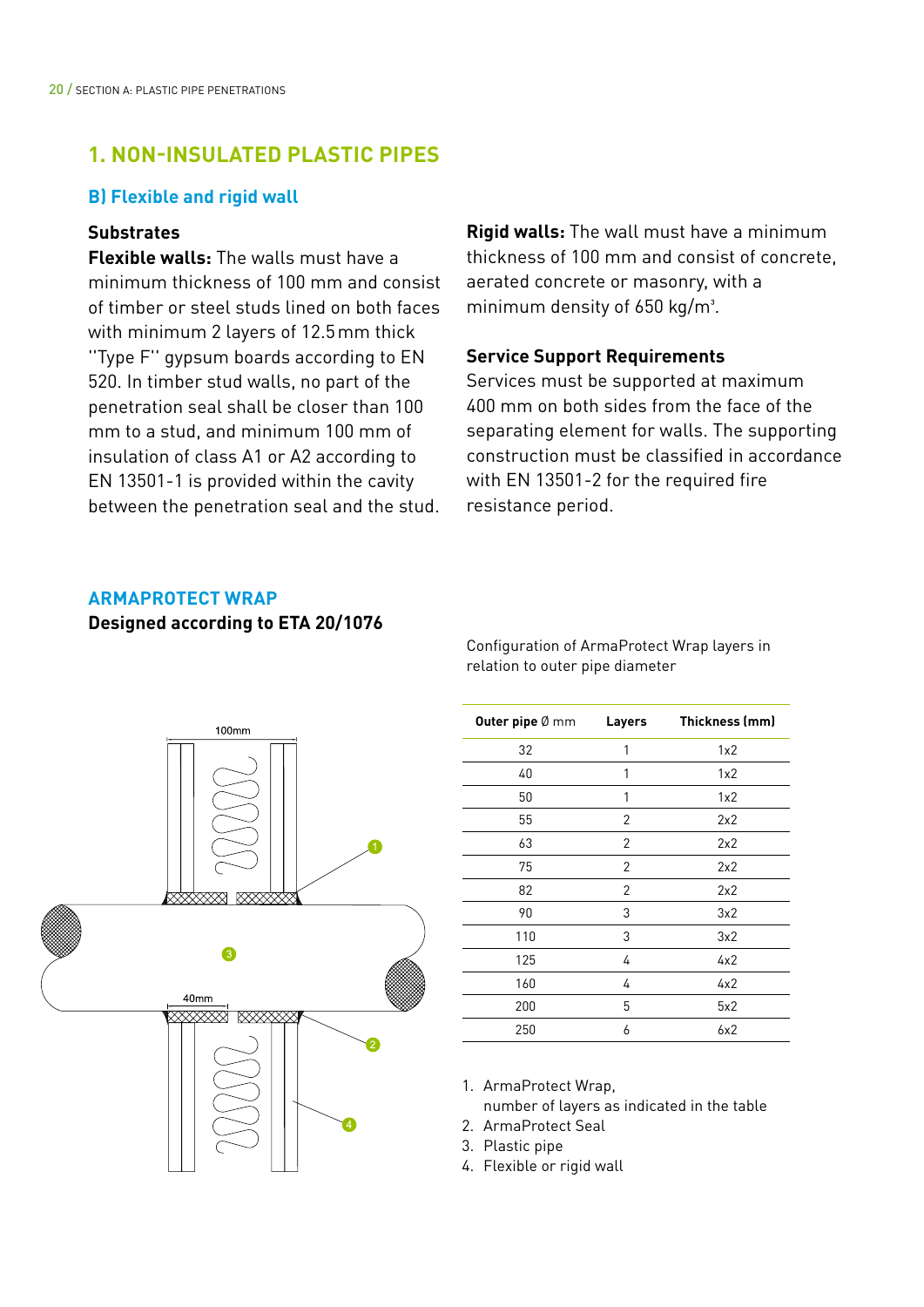### **ArmaProtect Wrap friction fitted flush to both sides of flexible or rigid walls with a minimum thickness of 100 mm**

### **PVC PIPES**

| <b>Penetration specification</b> |                      | <b>ArmaProtect Wrap</b><br>width: 40 mm | <b>Annulus</b><br>space mm | <b>Classification</b> |
|----------------------------------|----------------------|-----------------------------------------|----------------------------|-----------------------|
| <b>Pipe</b><br>diameter mm       | Wall<br>thickness mm |                                         |                            | EN 13501-2            |
| 32, 40 and 50                    | 1.8                  | 2 x 1 layer of 2 mm (T)                 | 4                          | EI 120 U/C            |
| 160                              | 6.2                  |                                         | 10                         | EI 90 U/C             |
| 160                              | 9.5                  | $2 \times 4$ layers of 2 mm (T)         |                            | EI 120 U/C            |
| 200                              | 7.7                  |                                         |                            | EI 120 U/C            |
| 200                              | 9.6                  | $2 \times 5$ layers of 2 mm $(T)$       | 12                         |                       |

For PVC pipes, interpolation is possible between pipes of Ø50 mm: 1.8 mm wall thickness and Ø160 mm: 6.2 mm – 9.5 mm wall thickness and Ø200 mm: 7.7mm – 9.6 mm wall thickness for an EI 120 U/C classification.

### **PP PIPES**

| <b>Penetration specification</b> |                      | <b>ArmaProtect Wrap</b><br>width: 40 mm | <b>Annulus</b><br>space mm | <b>Classification</b>         |
|----------------------------------|----------------------|-----------------------------------------|----------------------------|-------------------------------|
| <b>Pipe</b><br>diameter mm       | Wall<br>thickness mm |                                         |                            | EN 13501-2                    |
| 32, 40 and 50                    | 2.9                  | $2 \times 1$ layer of 2 mm $(T)$        | 4                          | EI 120 U/C                    |
| 160                              | 4                    |                                         |                            | EI 90 U/C                     |
| 160                              | 14.6                 | $2 \times 4$ layers of 2 mm (T)         | 10                         | EI 120 U/C                    |
| 200                              | 4.9                  | $2 \times 5$ layers of 2 mm $(T)$       | 12                         | $E$ 120 U/C and<br>$E190$ U/C |
| 200                              | 18.2                 |                                         |                            | EI 120 U/C                    |
| 250<br>10.1                      |                      | $2 \times 6$ layers of 2 mm (T)         | 14                         | E 120 U/C and<br>EI 20 U/C    |

For PP pipes interpolation is possible between pipes of Ø50 mm: 2.9 mm wall thickness to Ø160 mm: 4.0 mm to 14.6 mm wall thicknesses and Ø200 mm: 4.9 mm and 18.2 mm wall thickness for an EI 90 U/C classification.

### **PE PIPES**

| <b>Penetration specification</b> |                      | <b>ArmaProtect Wrap</b><br>width: 40 mm | <b>Annulus</b><br>space mm | <b>Classification</b> |
|----------------------------------|----------------------|-----------------------------------------|----------------------------|-----------------------|
| <b>Pipe</b><br>diameter mm       | Wall<br>thickness mm |                                         |                            | EN 13501-2            |
| 32, 40 and 50                    | 2.9                  | $2 \times 1$ layer of 2 mm $(T)$        | 4                          | EI 120 U/C            |
| 160                              | 4.9                  |                                         | 10                         | EI 15 U/C             |
| 160                              | 9.5                  | $2 \times 4$ layers of 2 mm (T)         |                            | EI 90 U/C             |
| 200                              | 4.9                  |                                         | 12                         | EI 15 U/C             |
| 200                              | 18.4                 | $2 \times 5$ layers of 2 mm $(T)$       |                            | EI 120 U/C            |

For PE pipes interpolation is possible between pipes of Ø50 mm: 2.9 mm wall thickness and Ø160 mm: 9.5 mm wall thickness and Ø200 mm: 18.4 mm wall thickness for an EI 90 U/C classification.

For flexible or rigid walls with a minimum thickness of 75 mm, **ArmaProtect Wrap (applied on both sides of the wall)** can also be used within **ArmaProtect Board** (2x50mm) in a patress assembly for an opening of maximum **730mm (W) x 1200mm (H)** for non-insulated **PVC, PP and PE pipes to achieve a classification of EI 60 U/C. (Patress installation: ArmaProtect Boards (2x50mm) are installed in horizontal rows and fixed on at least two vertical edges. Overlap of ArmaProtect Board to substrate should be min. 100mm. ArmaProtect Board must be mechanically fixed onto substrate with min. 6mm x 80mm steel screws and steel retaining washers.) Fixings should be installed at max. 300mm centres. Please note that in this case the number of layers of ArmaProtect Wrap to be used in the assembly can be taken from above table (please see p.20).** (First support positioned 400mm from both faces of the wall). PVC pipes: Interpolation between pipes of Ø50mm: 1.8-3.7 mm wall thickness to Ø200mm: 7.7-9.6 mm wall thickness. PP pipes: Interpolation between pipes of Ø50mm: 2.9-6.9 mm wall thickness to Ø200mm: 4.9-18.2 mm wall thickness. PE pipes: Interpolation between pipes of Ø50mm: 2.9-4.6 mm wall thickness to Ø200mm: 11.9-18.4 mm wall thickness. For more information please refer to ETA 20/1078, B2.2.2 or consult your Armacell contact.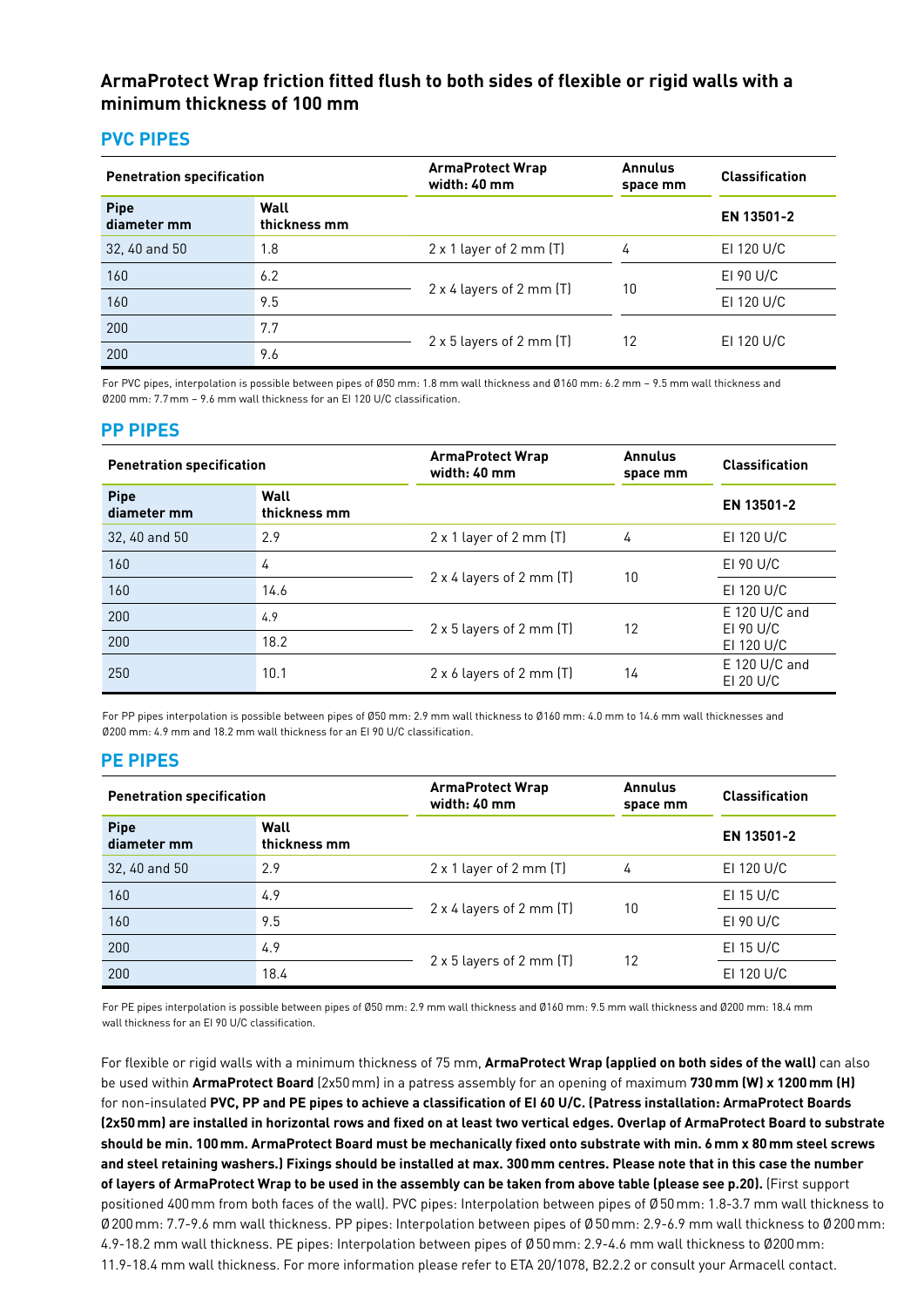### **ARMAPROTECT COLLAR**

**Designed according to ETA 20/1077**

- 1. ArmaProtect Collar
- 2. ArmaProtect Seal
- 3. Plastic pipe penetration
- 4. Flexible or rigid wall

Fixed on both sides of the wall with a 6mm x 65mm long Fischer HM S steel toggle anchor or equivalent

### **ArmaProtect Collar installed on both sides of flexible or rigid wall with a minimum thickness of 100mm**



### **PVC / PP / PE PIPES**

| <b>ArmaProtect Collar</b> | <b>Penetration specification</b> |                         |             | <b>Annulus</b><br>space | <b>Classification</b> |
|---------------------------|----------------------------------|-------------------------|-------------|-------------------------|-----------------------|
| <b>Size</b>               | <b>Pipe type and thickness</b>   |                         |             | mm                      | EN 13501-2            |
|                           | <b>PVC</b>                       | <b>PP</b>               | <b>PE</b>   |                         |                       |
| 32                        | 1.8                              | 2.9                     | 2.9         |                         |                       |
| 40                        | 1.8                              | 2.9                     | 2.9         |                         |                       |
| $50\,$                    | 1.8                              | 2.9                     | 2.9         |                         |                       |
| 55                        | $2.3 - 3.0$                      | $2.9 - 4.4$             | $2.9 - 4.4$ |                         |                       |
| 63                        | $2.3 - 3.0$                      | $2.9 - 4.4$             | $2.9 - 4.4$ |                         |                       |
| 75                        | $3.1 - 4.8$                      | $2.8 - 6.7$             | $2.8 - 6.7$ | 10                      | EI 120 U/C            |
| 82                        | $3.1 - 4.8$                      | $2.8 - 6.7$             | $2.8 - 6.7$ |                         |                       |
| 90                        | $4.2 - 7.4$                      | $2.7 - 10$              | $2.7 - 10$  |                         |                       |
| 100                       | $4.2 - 7.4$                      | $2.7 - 10$              | $2.7 - 10$  |                         |                       |
| 110                       | $4.2 - 7.4$                      | $2.7 - 10$              | $2.7 - 10$  |                         |                       |
| 125                       | 6                                | 3.1                     | 3.1         |                         |                       |
| 140                       | $6.1 - 7.5$                      | $3.5 - 8.0$             | $3.9 - 5.8$ |                         |                       |
| 160                       | $6.2 - 9.5$                      | $4.0 - 14.6$            | $4.9 - 9.5$ |                         |                       |
| 250                       |                                  | 6.2 (only for PP pipes) |             |                         |                       |

For flexible or rigid walls with a minimum thickness of 100 mm, **ArmaProtect Collar (applied on both sides of the wall)** can also be used within **ArmaProtect Board** (2x50mm) for an opening of maximum **730mm (W) x 1200mm (H)** for non-insulated **PVC, PP and PE pipes to achieve a classification of EI 120 U/C. Please note that in this case data provided in the table above also applies, with the exception of data for Ø 160 and Ø 250, for PP pipes** (First support positioned 400mm from both faces of the wall). For more information please refer to ETA 20/1078, B2.1.3 or consult your Armacell contact.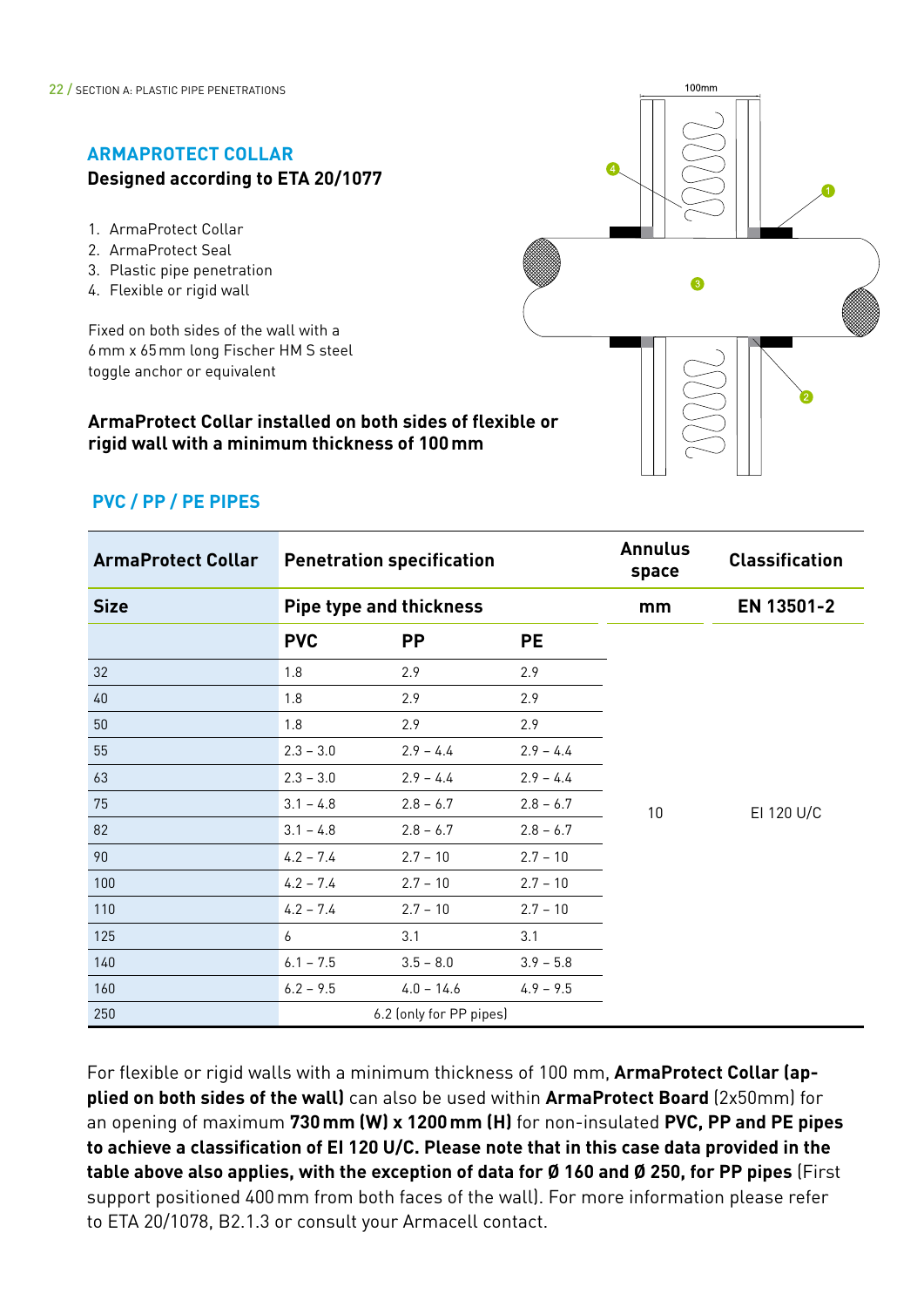### **ARMAPROTECT SEAL X**

**Designed according to ETA 20/1075**

- 1. ArmaProtect Seal X
- 2. Plastic pipe
- 3. Flexible or rigid wall



### **ArmaProtect Seal X applied to both sides of flexible or rigid walls**

### **PVC / PP / PE / ABS PIPES**

| Min.<br>wall<br>thick-<br>ness<br>mm | <b>Position of first</b><br>support from<br>the upper face<br>of the substrate<br>mm | <b>Pipe</b><br>type<br>mm | <b>Pipe</b><br>diameter<br>mm | Wall<br>thick-<br>ness<br>mm | <b>Annulus</b><br>mm | <b>Depth</b><br>mm | <b>Backing</b><br>material                      | Classifi-<br>cation (EN<br>$13501 - 2$ |
|--------------------------------------|--------------------------------------------------------------------------------------|---------------------------|-------------------------------|------------------------------|----------------------|--------------------|-------------------------------------------------|----------------------------------------|
| 120                                  | 150                                                                                  | <b>PVC</b>                | 40                            | $1.9 - 3.0$ 10               |                      | 25                 | N/A                                             | EI 120 U/C                             |
| 120                                  | 150                                                                                  | <b>PVC</b>                | 125                           | $4.8 - 7.4$ 16               |                      | 25                 | 30mm deep,<br>stone wool<br>$(80\text{kg/m}^3)$ | EI 120 U/C                             |
| 100                                  | 270                                                                                  | <b>PVC</b>                | 125                           | 9.2                          | 20                   | 25                 | N/A                                             | EI 60 C/U                              |
| 120                                  | 150                                                                                  | <b>PE</b>                 | 90                            | 9.2                          | 12.5                 | 25                 | N/A                                             | EI 120 U/C                             |
| 100                                  | 270                                                                                  | ABS                       | 40                            | 1.9                          | 20                   | 25                 | N/A                                             | EI 120 C/U                             |
| 120                                  | 150                                                                                  | ABS                       | 90                            | 6.0                          | 12.5                 | 25                 | N/A                                             | EI 120 U/C                             |
| 100                                  | 270                                                                                  | PP                        | 40                            | 2.0                          | 20                   | 25                 | N/A                                             | EI 120 C/U                             |

For rigid walls with a minimum thickness of 150 mm, **ArmaProtect Seal X (20mm annulus x 25mm depth, applied on both sides of the wall)** can also be used within ArmaProtect Board (2x50mm) for an opening of maximum **750mm (W) x 1100mm (H)** for non-insulated **PVC pipes**. In this case, to achieve a classification of **EI 120 U/C**, interpolation is possible between pipes of Ø50mm: 2.4-7.4 mm wall thickness to Ø125mm: 7.4 mm wall thickness. To achieve a classification of **EI 90 U/C**, interpolation is possible between pipes of Ø50mm: 2.4-7.4 mm wall thickness to Ø125mm: 4.8-7.4 mm wall thickness. (First support positioned 400mm from both faces of the wall). For more information please refer to ETA 20/1078, B3.2.3 or consult your Armacell contact.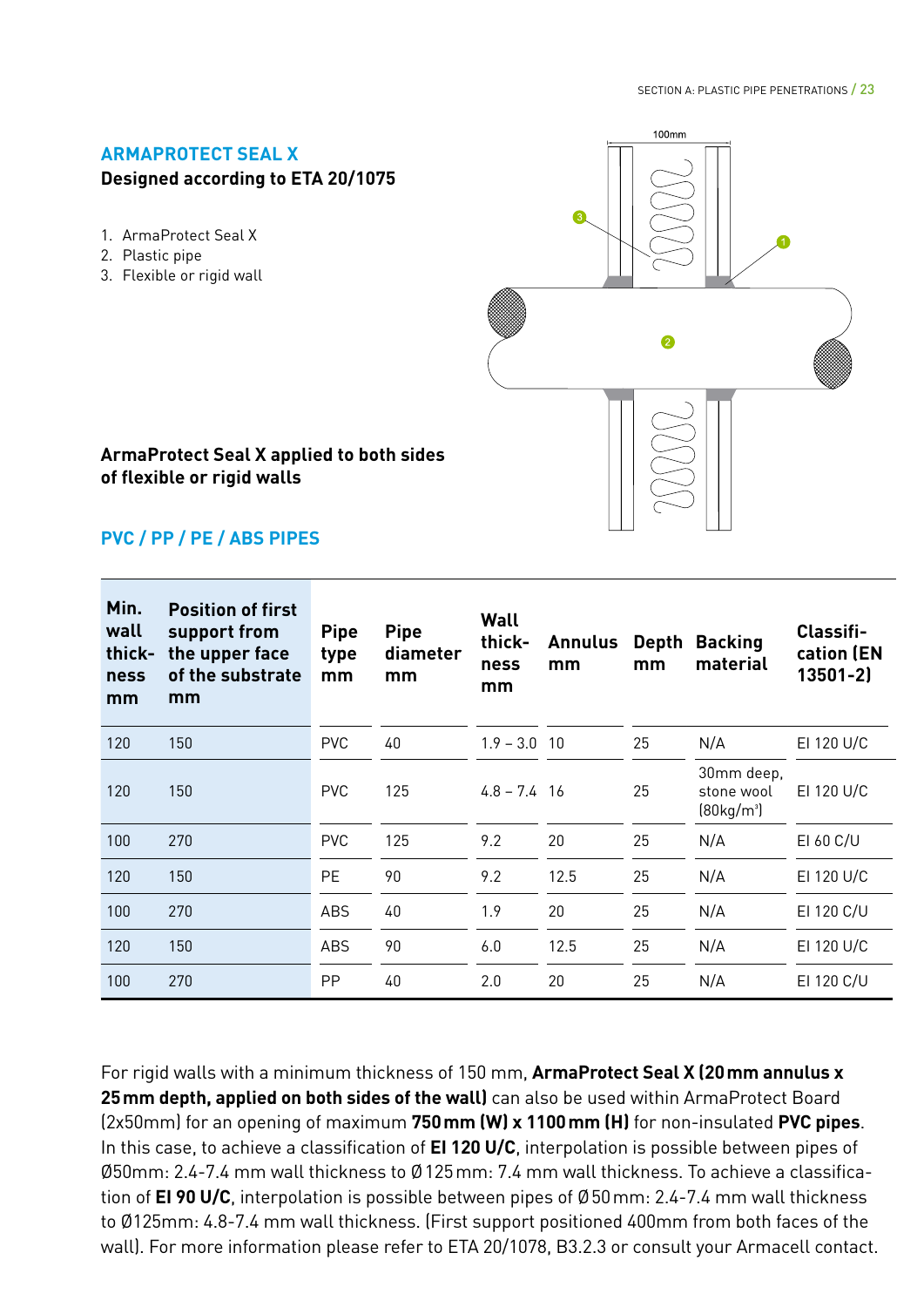### **2. INSULATED PLASTIC PIPES**

### **A) Flexible and rigid wall**

### **Substrates**

**Flexible walls:** The walls must have a minimum thickness of 100 mm and consist of timber or steel studs lined on both faces with minimum 2 layers of 12.5mm thick ''Type F'' gypsum boards according to EN 520. In timber stud walls, no part of the penetration seal shall be closer than 100 mm to a stud, and minimum 100 mm of insulation of class A1 or A2 according to EN 13501-1 is provided within the cavity between the penetration seal and the stud.

**Rigid walls:** The wall must have a minimum thickness of 100 mm and consist of concrete, aerated concrete or masonry, with a minimum density of  $650 \text{ kg/m}^3$ .

### **Service support requirements**

Services must be supported at maximum 400 mm on both sides from the face of the separating element for walls. The supporting construction must be classified in accordance with EN 13501-2 for the required fire resistance period.

### **ARMAPROTECT WRAP USED WITH ARMAPROTECT BOARD**

### **Designed according to ETA 20/1078**

The total amount of cross sections (including insulation) should not exceed 60 % of the penetration area.



- 1. ArmaProtect Wrap, number of layers as indicated in the table below
- 2. ArmaProtect Seal
- 3. ArmaProtect Board
- 4. Plastic pipe
- 5. Flexible or rigid wall
- 6. Elastomeric foam or phenolic foam

Configuration of ArmaProtect Wrap layers in relation to type of thermal insulation used on the pipe.

| <b>Insulation type</b>         | Layers | Thickness<br>(mm) | Pipe Ø mm |
|--------------------------------|--------|-------------------|-----------|
| $E$ lastomeric <sup>1</sup> or | 3      | 3x2               | 40        |
| phenolic foam <sup>2</sup>     | 5      | 5x2               | 11N       |

 $<sup>1</sup>$  Minimum reaction to fire B/B -s3, d0</sup> (Classified acc. to EN 13501-1 Tested acc. to EN 13823; EN ISO 11925-2)

<sup>2</sup> Minimum reaction to fire B. -s1, d0 (Classified acc. to EN 13501-1 Tested acc. to EN 13823; EN ISO 11925-2)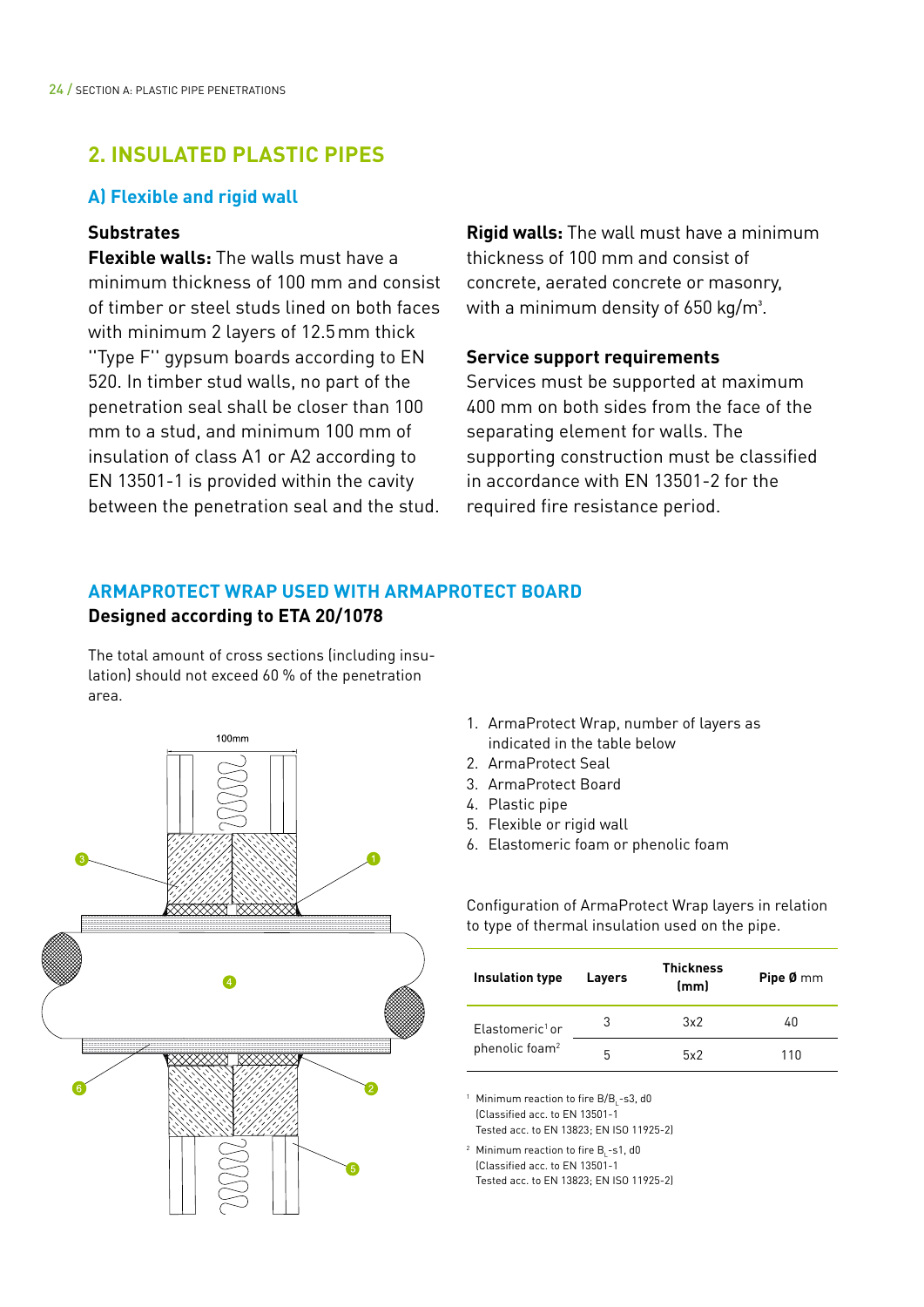### **ArmaProtect Wrap in ArmaProtect Board fitted flush to both sides of flexible or rigid walls with a minimum thickness of 100 mm**

### **PVC PIPES**

| Max.<br>opening | <b>Penetration</b><br>specification |                         |                                                                   |                                      | <b>System</b>                                             |                                                             | Classifica-<br>tion    |
|-----------------|-------------------------------------|-------------------------|-------------------------------------------------------------------|--------------------------------------|-----------------------------------------------------------|-------------------------------------------------------------|------------------------|
| mm              | <b>Pipe</b><br>diameter<br>mm       | Wall<br>thickness<br>mm | <b>Insulation</b><br>type<br><b>Continued</b><br><b>Sustained</b> | <b>Insulation</b><br>thickness<br>mm | <b>ArmaProtect</b><br><b>Board</b><br>thickness:<br>50 mm | <b>ArmaProtect</b><br><b>Wrap</b><br>width:<br><b>40 mm</b> | EN 13501-2             |
|                 | 40                                  | 1.9                     |                                                                   | 32                                   |                                                           | 2 x 3 layers                                                | E 120 C/U              |
|                 | 40                                  | 3.0                     | Elastomeric<br>foam                                               | 9                                    |                                                           | of $2 \text{ mm} (T)$                                       | EI 90 C/U              |
|                 | 110                                 | 4.2                     |                                                                   | 32                                   |                                                           | 2 x 5 layers                                                | EI 120 C/U             |
| 730 mm          | 110                                 | 6.6                     |                                                                   | 13                                   |                                                           | of $2 \text{ mm} (T)$                                       |                        |
| $(W)$ x<br>1200 | 40                                  | 1.9                     |                                                                   | 25                                   | $2 \times 50$ mm                                          | 2 x 3 layers                                                | E 120 C/U<br>EI 90 C/U |
| mm(H)           | 40                                  | 3.0                     |                                                                   | 15                                   |                                                           | of $2 \text{ mm} (T)$                                       |                        |
|                 | 110                                 | 4.2                     | Phenolic<br>foam                                                  | 25                                   |                                                           |                                                             | EI 120 C/U             |
|                 | 110                                 | 6.6                     |                                                                   | 20                                   |                                                           | 2 x 5 layers<br>of $2 \text{ mm}$ (T)                       | E 120 C/U<br>EI 90 C/U |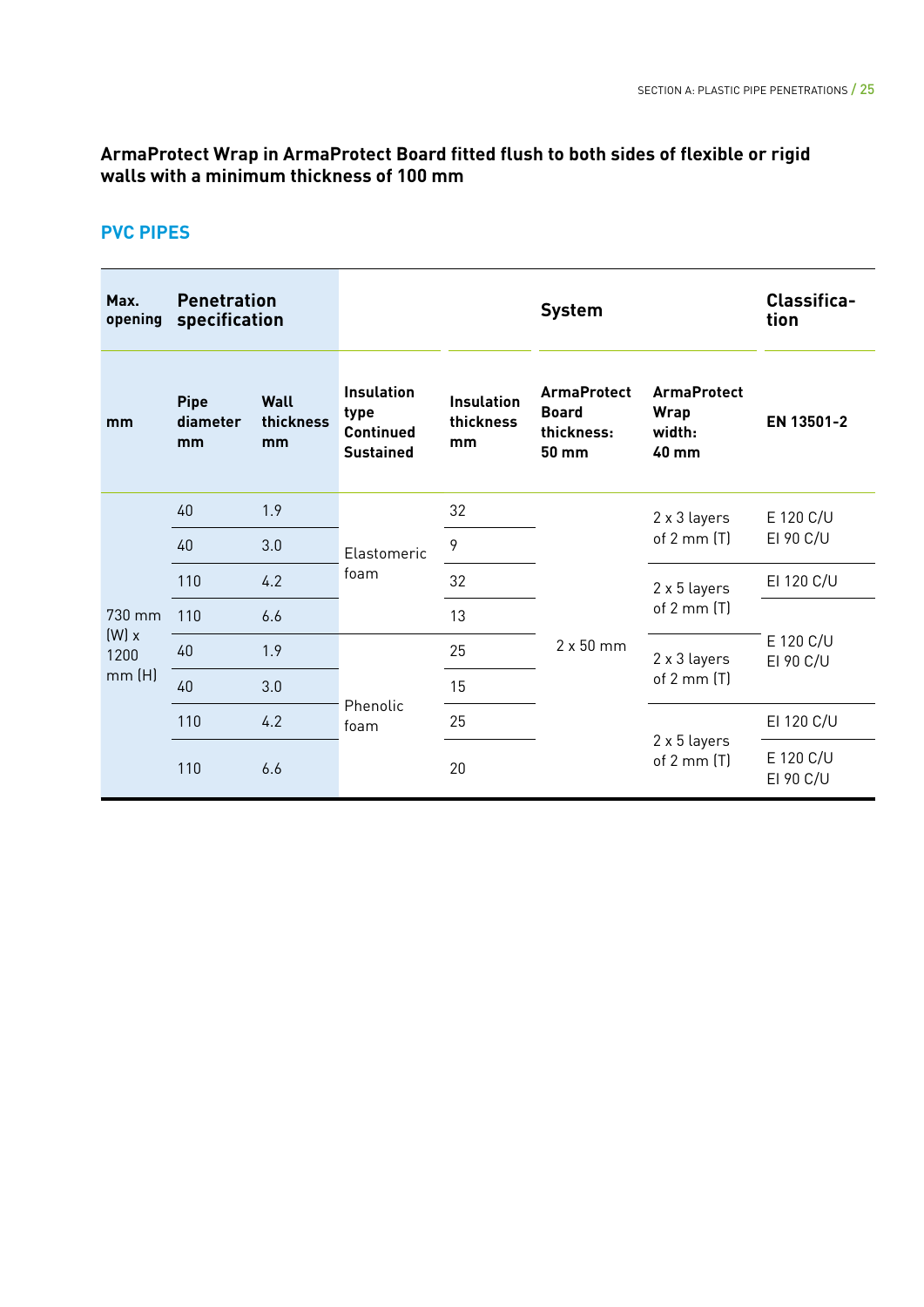### **1. NON-INSULATED METAL PIPES**

### **A) Rigid Floor**

### **Substrates**

The rigid floor (aerated concrete, concrete) must be a minimum of 150 mm thick and have a minimum density of  $550 \text{ kg/m}^3$ . The rigid floor must be classified in accordance with EN 13501-2 for the required fire resistance period.

### **Service support requirements**

The pipes must be supported at least on the top of the separating element. The supporting construction must be classified in accordance with EN 13501-2 for the required fire resistance period.

### **ARMAFLEX PROTECT (for non-insulated and insulated metal pipes) Designed according to ETA 11/0454**



- 1. ArmaFlex Protect
- 2. Metal pipe
- 3. Annular gap (maximum width 50 mm) to be filled completely with gypsum joint filler, cement or mortar ("gap filler")
- 4. Rigid floor
- 5. Service support construction (at least on the top of the separating element)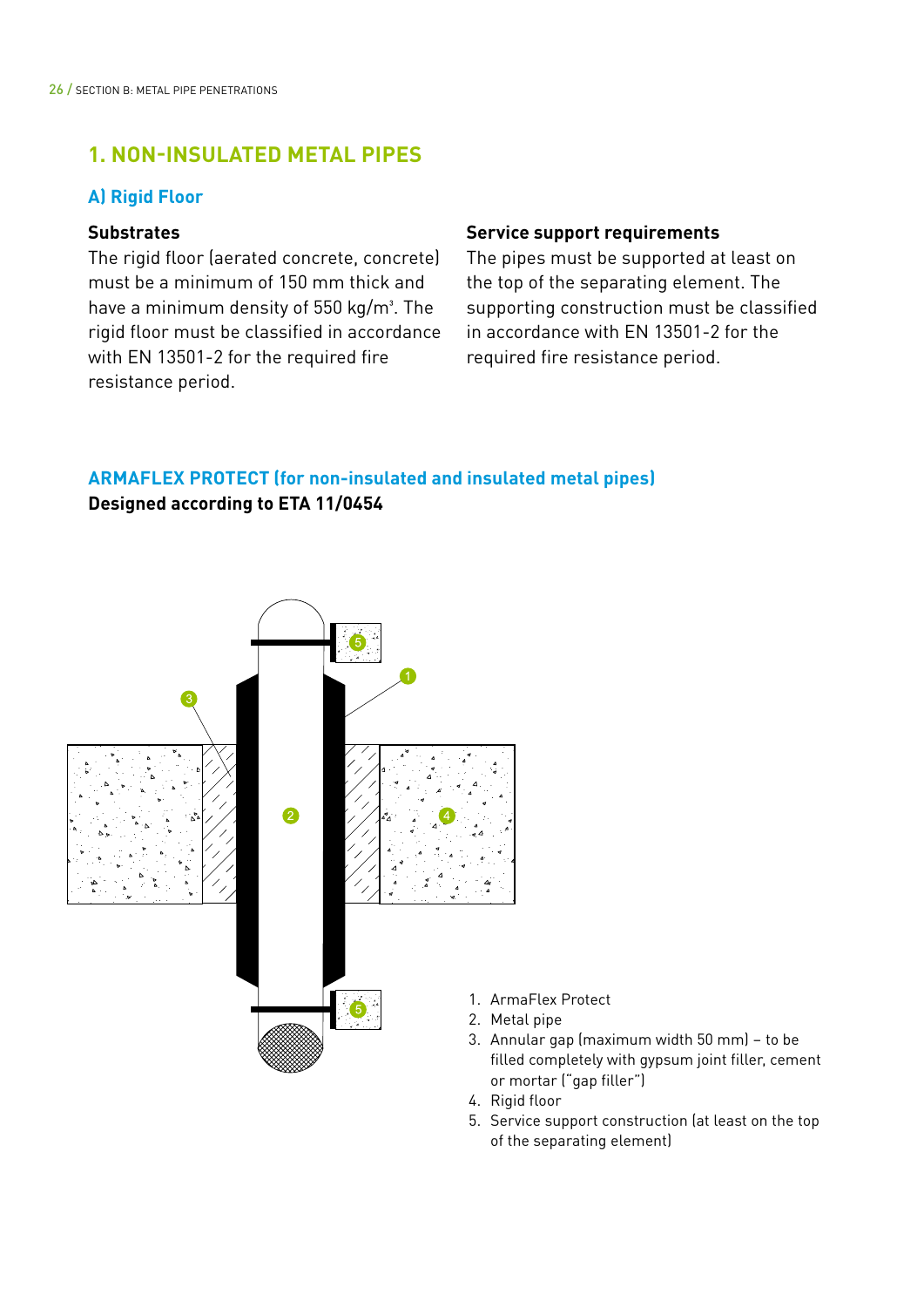### **ArmaFlex Protect fitted into a rigid floor with a minimum thickness of 150 mm**

### **METAL PIPES**

|                               | <b>Wall</b><br>thickness<br>of the pipe<br>mm | <b>ArmaFlex Protect</b>              |                                       |                                      | <b>Adjoining insulation</b>       |                                          |
|-------------------------------|-----------------------------------------------|--------------------------------------|---------------------------------------|--------------------------------------|-----------------------------------|------------------------------------------|
| <b>Pipe</b><br>diameter<br>mm |                                               | <b>Insulation</b><br>thickness<br>mm | <b>Insulation</b><br>length [L]<br>mm | <b>Insulation</b><br>thickness<br>mm | <b>Insulation</b><br>length<br>mm | <b>Fire resistance</b><br>classification |
| $\leq 8$                      | $1.0 - 14.2$                                  | 16                                   |                                       |                                      |                                   | EI 120 C/U                               |
| $> 8 - 15$                    | $1.0 - 14.2$                                  | 19                                   |                                       |                                      |                                   | EI 120 C/U                               |
| $> 15 - 15 \leq 25$           | $1.0 - 14.2$                                  | 20                                   | $\geqslant 500$                       |                                      |                                   | EI 120 C/U                               |
| $> 25 - 15$                   | $1.0 - 14.2$                                  | 25                                   |                                       | $\overline{\phantom{a}}$             | $\overline{\phantom{a}}$          | EI 120 C/U                               |
| $> 35 - 642$                  | $1.5 - 14.2$                                  | 25                                   |                                       |                                      |                                   | EI 120 C/U                               |
| $> 42 - $89$                  | $2.0 - 14.2$                                  | 25                                   | $\geq 1000$                           |                                      |                                   | EI 120 C/U                               |
| $> 89 - 108$                  | $2.5 - 14.2$                                  | 25                                   |                                       | 25                                   | $\geq 150$                        | EI 90 C/U                                |
| $> 108 - \le 168.3^{1.2}$     | $2.9 - 14.2$                                  | 26                                   |                                       | 25                                   | $\geq 450$                        | EI 90 C/U                                |
| $> 168.3 - $326^{1.2}$        | $5.6 - 14.2$                                  | 26                                   | $\geqslant 500$                       | 25                                   | $\geq 750$                        | EI 60 C/U                                |

<sup>1</sup> only valid for steel pipes; <sup>2</sup> Adjoining insulation must be AF/ArmaFlex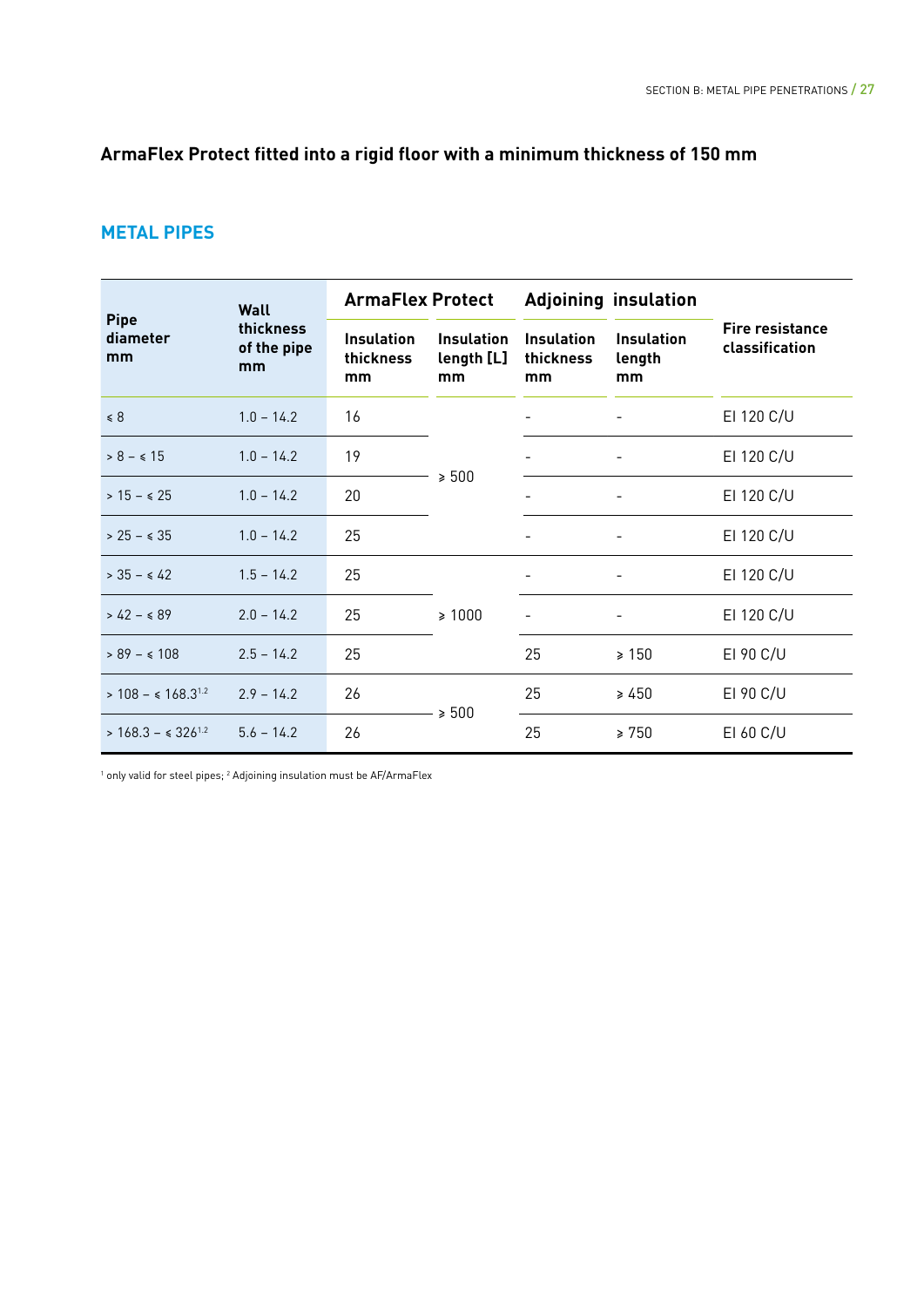### **1. NON-INSULATED METAL PIPES**

### **B) Flexible and rigid wall**

### **Substrates**

**Rigid wall:** The wall (aerated concrete, concrete, masonry) must be a minimum of 100 mm thick. The rigid wall must be classified in accordance with EN 13501-2 for the required fire resistance period.

**Flexible wall:** The wall must be a minimum of 94 mm thick. Steel studs or timber studs lined on both faces with minimum 2 layers of boards (minimum thickness 12.5 mm) with classification A2-s1,d0 or A1 according to EN 13501-1. For timber stud walls there must be a minimum distance of 100 mm between the penetration seal and any timber stud. The cavity between the penetration seal and the timber stud has to be closed with at least 100 mm of insulation classifed A1 or A2 according to EN 13501-1. Classification according to EN 13501-2:  $\ge$  El 90.

### **Service support requirements**

The pipes must be supported on both sides of the separating element. The first support (service support construction) for multilayer composite pipes, metal pipes and additional auxiliary cables and auxiliary heaters in flexible and rigid walls has to be at maximum 650 mm (measured from the surface of the separating element).

### **ARMAFLEX PROTECT (for non-insulated and insulated metal pipes) Designed according to ETA 11/0454**



5. Service support construction on both sides of the wall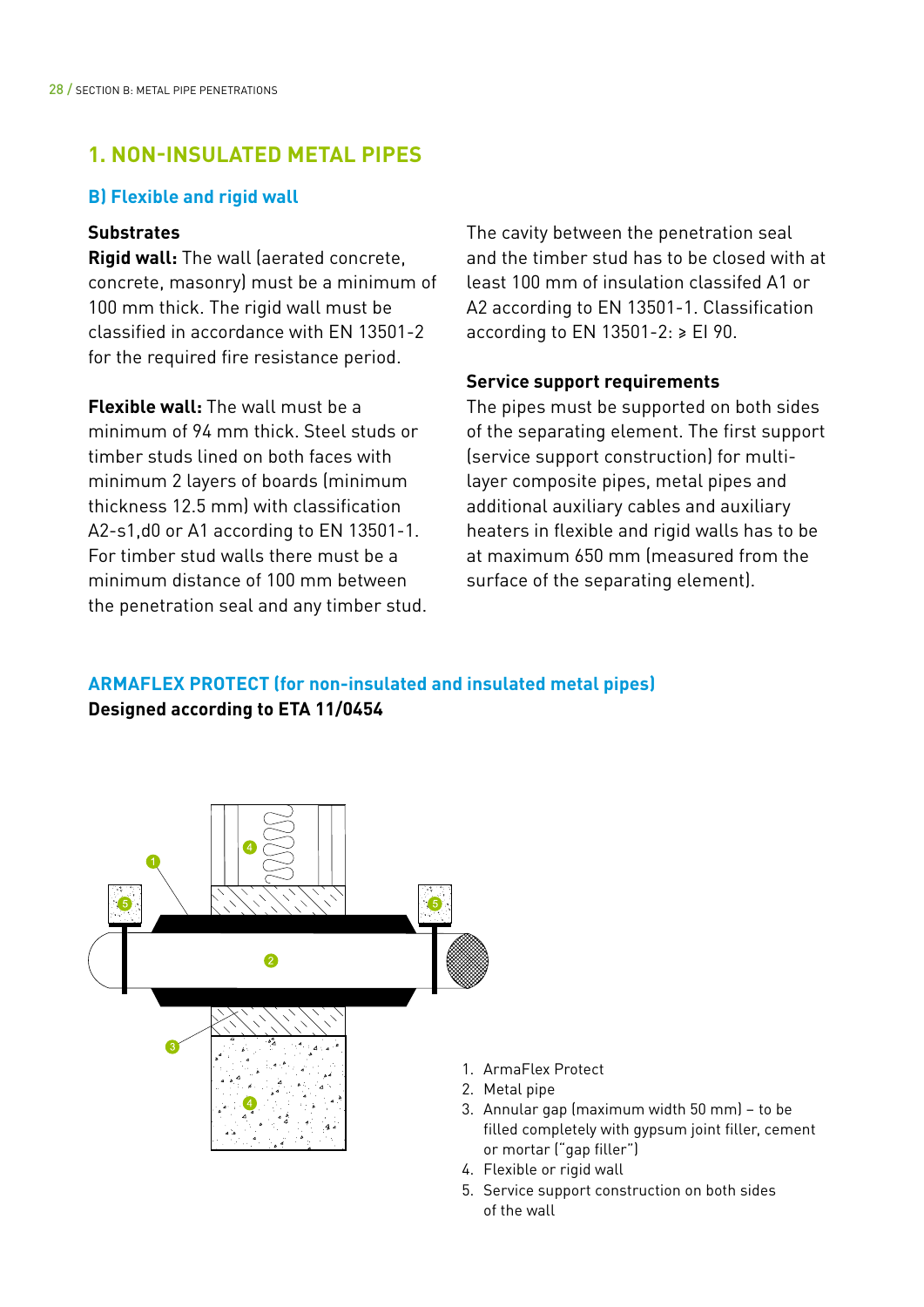### **ArmaFlex Protect fitted into a flexible or rigid wall with a minimum thickness of 100 mm**

### **METAL PIPES**

|                                                  | <b>Wall</b>                    | <b>ArmaFlex Protect</b>              |                                       | <b>Adjoining insulation</b>          |                                   |                                          |
|--------------------------------------------------|--------------------------------|--------------------------------------|---------------------------------------|--------------------------------------|-----------------------------------|------------------------------------------|
| Pipe<br>diameter<br>mm                           | thickness<br>of the pipe<br>mm | <b>Insulation</b><br>thickness<br>mm | <b>Insulation</b><br>length [L]<br>mm | <b>Insulation</b><br>thickness<br>mm | <b>Insulation</b><br>length<br>mm | <b>Fire resistance</b><br>classification |
| $\leq 8$                                         | $1.0 - 14.2$                   | 16                                   |                                       | $\overline{\phantom{a}}$             | $\qquad \qquad -$                 | EI 120 C/U                               |
| $> 8 - 15$                                       | $1.0 - 14.2$                   | 19                                   | $\geqslant 500$                       |                                      | $\overline{\phantom{a}}$          | EI 90 C/U                                |
| $> 15 - $28$                                     | $1.0 - 14.2$                   | 20                                   |                                       |                                      | $\overline{\phantom{a}}$          | EI 90 C/U                                |
| $\leq 35$                                        | $1.0 - 14.2$                   | 25                                   |                                       |                                      | $\overline{\phantom{a}}$          | EI 120 C/U                               |
| $> 35 - 642$                                     | $1.5 - 14.2$                   | 25                                   |                                       | $\overline{\phantom{a}}$             | $\overline{\phantom{a}}$          | EI 120 C/U                               |
| $> 42 - $89$                                     | $2.0 - 14.2$                   | 25                                   | $\geqslant$ 1000                      |                                      | $\overline{\phantom{a}}$          | EI 120 C/U                               |
| $> 89 - 108$                                     | $2.5 - 14.2$                   | 25                                   |                                       | $\overline{\phantom{a}}$             | $\overline{\phantom{a}}$          | EI 90 C/U                                |
| $>$ 108 – $\leq$ 168.3 <sup>1.2</sup> 3.0 – 14.2 |                                | 26                                   | $\geqslant 500$                       | 25                                   | $\geq 450$                        | EI 45 C/U                                |

<sup>1</sup> Only valid for steel pipes; <sup>2</sup> Adjoining insulation must be AF/ArmaFlex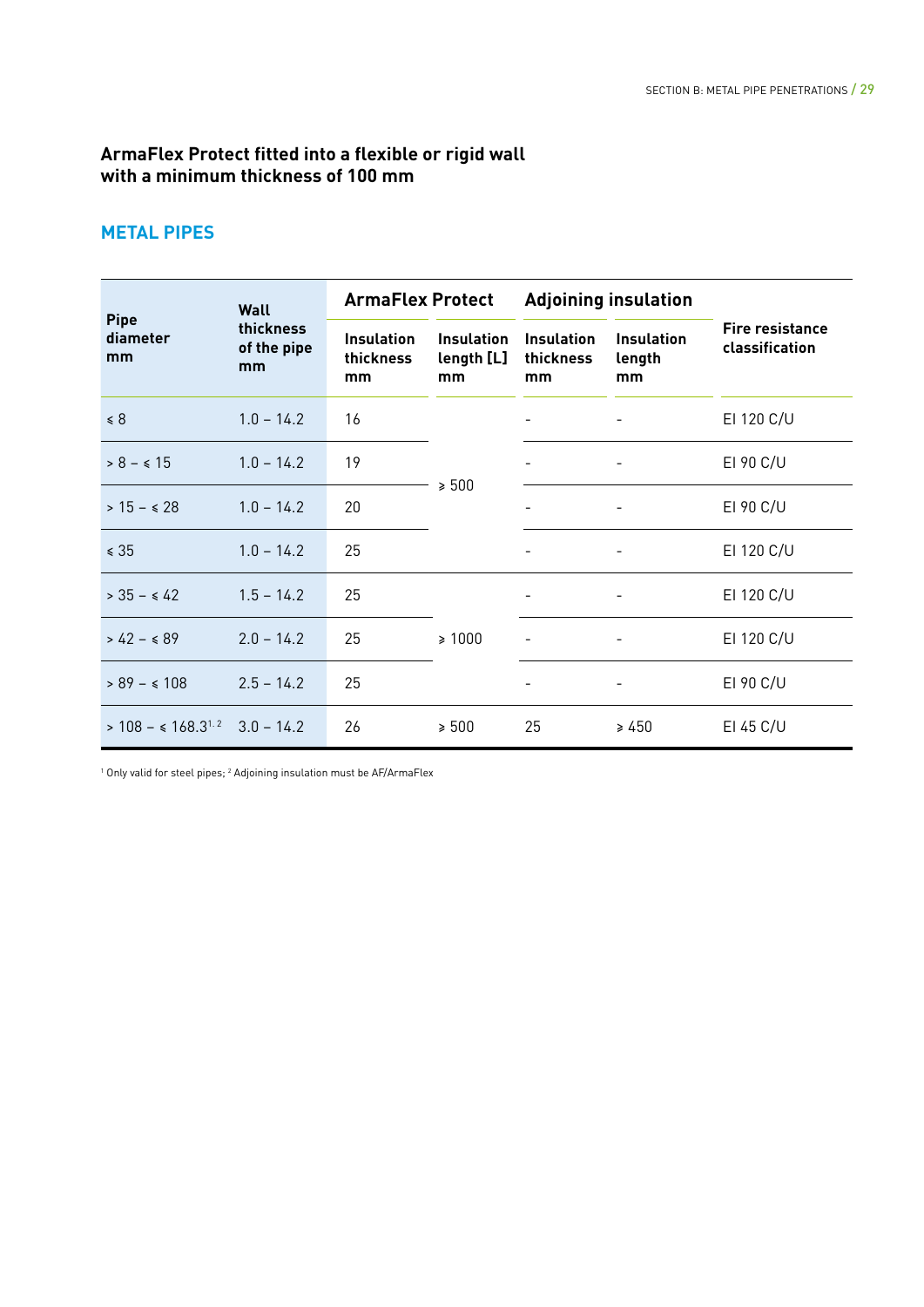### **2. INSULATED METAL PIPES**

### **A) Rigid Floor**

### **Substrates**

The rigid floor (aerated concrete, concrete) must be a minimum of 150 mm thick and have a minimum density of  $650 \text{ kg/m}^3$ . The rigid floor must be classified in accordance with EN 13501-2 for the required fire resistance period.

### **Service support requirements**

The pipes must be supported at least on the top of the separating element. The supporting construction must be classified in accordance with EN 13501-2 for the required fire resistance period.

### **ARMAPROTECT 1000-HS**

**Designed according to ETA 20/1080**

The total amount of cross sections of services (including insulation) should not exceed 60% of the penetration area.

- 1. ArmaProtect 1000-HS
- 2. Metal pipe
- 3. Rigid floor, minimum density 650 kg/m<sup>3</sup>
- 4. Service support construction (at least on the top of the separating element)
- 5. Stone wool pipe section

# **ArmaProtect 1000-HS installed 100 mm depth of floor,**

### **rigid walls with a minimum thickness of 150 mm**

### **METAL PIPES**

| Max. opening                 |                         | <b>Penetration specification</b> |                         | <b>Classification</b>                                       |                                      |            |
|------------------------------|-------------------------|----------------------------------|-------------------------|-------------------------------------------------------------|--------------------------------------|------------|
| mm                           | <b>Pipe</b><br>material | <b>Pipe</b><br>diameter<br>mm    | Wall<br>thickness<br>mm | <b>Insulation type</b><br><b>Local Interrupted</b><br>500mm | <b>Insulation</b><br>thickness<br>mm | EN 13501-2 |
|                              | Copper                  | 40-107                           | $1.5 - 14.2$            | Foil-faced stone<br>wool min. 120 kg/m <sup>3</sup>         |                                      | EI 15 C/U  |
| 1800 mm (W)<br>x 1800 mm (L) | Steel                   | 40-115                           | $3.5 - 14.2$            | Foil-faced stone<br>wool min. 120 kg/m <sup>3</sup>         | 50                                   | EI 120 C/U |
|                              |                         | 160                              | $5.0 - 14.2$            | Foil-faced stone<br>wool min. $120 \text{ kg/m}^3$          |                                      | EI 90 C/U  |

\*The minimum permitted separation between adjacent seals/apertures is 200 mm.

Services within the system ArmaProtect 1000-HS do not require a minimum separation.

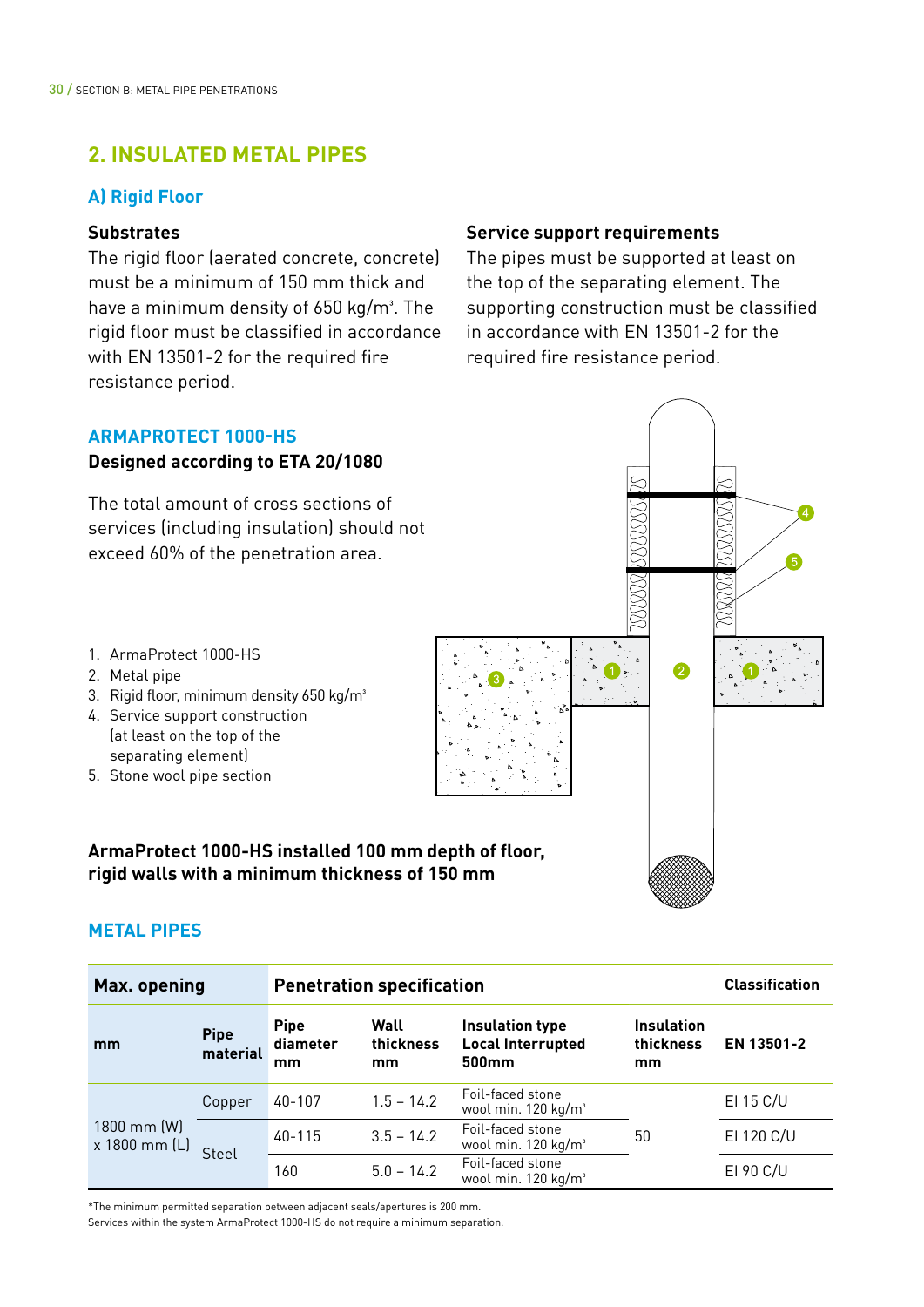### **ARMAPROTECT SEAL X**

### **Designed according to ETA 20/1075**



| <b>Position of first</b><br>support from the<br>upper face of the<br>substrate mm | <b>Pipe</b><br>diameter<br>mm | Wall<br>thickness<br>mm | <b>Insulation</b><br>type<br><b>Continued</b><br><b>Sustained</b> | <b>Thickness</b><br>mm | <b>Annulus</b><br>mm | <b>Depth</b><br>mm | <b>Classification</b><br>(EN 13501-2) |
|-----------------------------------------------------------------------------------|-------------------------------|-------------------------|-------------------------------------------------------------------|------------------------|----------------------|--------------------|---------------------------------------|
|                                                                                   | $41 - 159$ 2.5 - 14.2         |                         | Elastomeric<br>Foam                                               | $16 - 32$              | 20                   | 25                 | EI 20 U/C                             |
| 250                                                                               | 41                            | $1.4 - 14.2$            | Elastomeric<br>Foam                                               |                        | 20                   | 25                 | EI 60 U/C                             |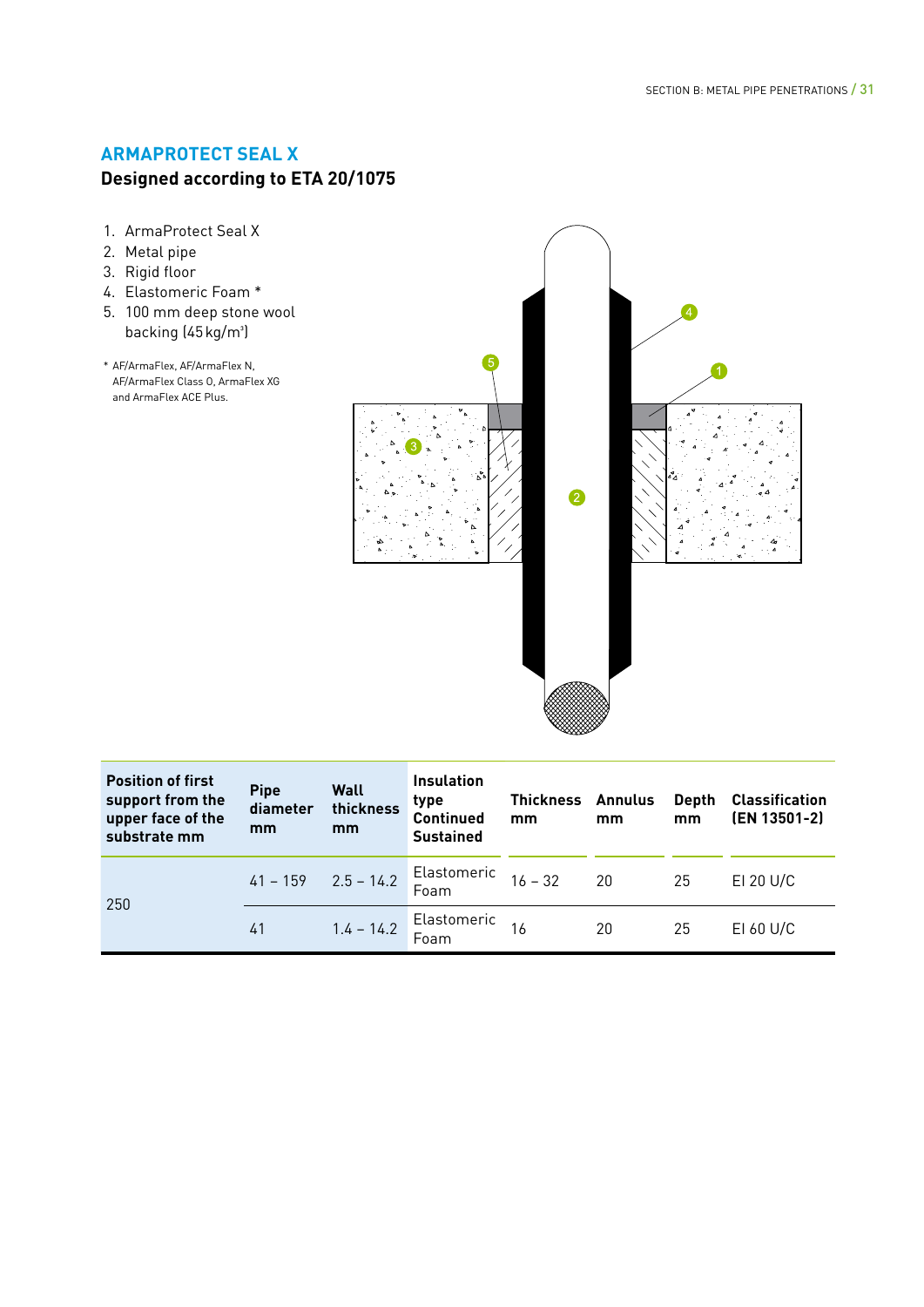### **2. INSULATED METAL PIPES**

### **B) Flexible and rigid wall**

### **Substrates**

**Flexible walls:** The walls must have a minimum thickness of 100 mm and consist of timber or steel studs lined on both faces with minimum 2 layers of 12.5mm thick ''Type F'' gypsum boards according to EN 520. In timber stud walls, no part of the penetration seal shall be closer than 100 mm to a stud, and minimum 100 mm of insulation of class A1 or A2 according to EN 13501-1 is provided within the cavity between the penetration seal and the stud. **Rigid walls:** The wall must have a minimum thickness of 100 mm and comsist of concrete, aerated concrete or masonry, with a minimum density of  $650 \text{ kg/m}^3$ .

### **Service support requirements**

Services must be supported at maximum 400 mm on both sides from the face of the separating element for walls. The supporting construction must be classified in accordance to EN 13501-2 for the required fire resistance period.

### **ARMAPROTECT WRAP USED WITH ARMAPROTECT BOARD**

**Designed according to ETA 20/1078**

The total amount of cross sections (including insulation) should not exceed 60% of the penetration area.



- 1. ArmaProtect Wrap, number of layers as indicated in the table below
- 2. ArmaProtect Seal
- 3. ArmaProtect Board
- 4. Metal pipe
- 5. Flexible or rigid wall
- 6. Various types of insulation

Configuration of ArmaProtect Wrap layers in relation to type of thermal insulation used on the pipe.

| <b>Insulation Type</b>        | Layers | Thickness (mm) |
|-------------------------------|--------|----------------|
| Phenolic foam <sup>1</sup>    | 2      | 2x2            |
| Flastomeric Foam <sup>2</sup> | 2      | 2x2            |
| Mineral wool                  | 2      | 2x2            |

First service support 400 mm from both faces of the substrate.

 $1$  Minimum reaction to fire B, -s1, d0 (Classified acc. to EN 13501-1 Tested acc. to EN 13823; EN ISO 11925-2)

<sup>2</sup> Minimum reaction to fire  $B/B$ <sub>1</sub>-s3, d0 (Classified acc. to EN 13501-1 Tested acc. to EN 13823; EN ISO 11925-2)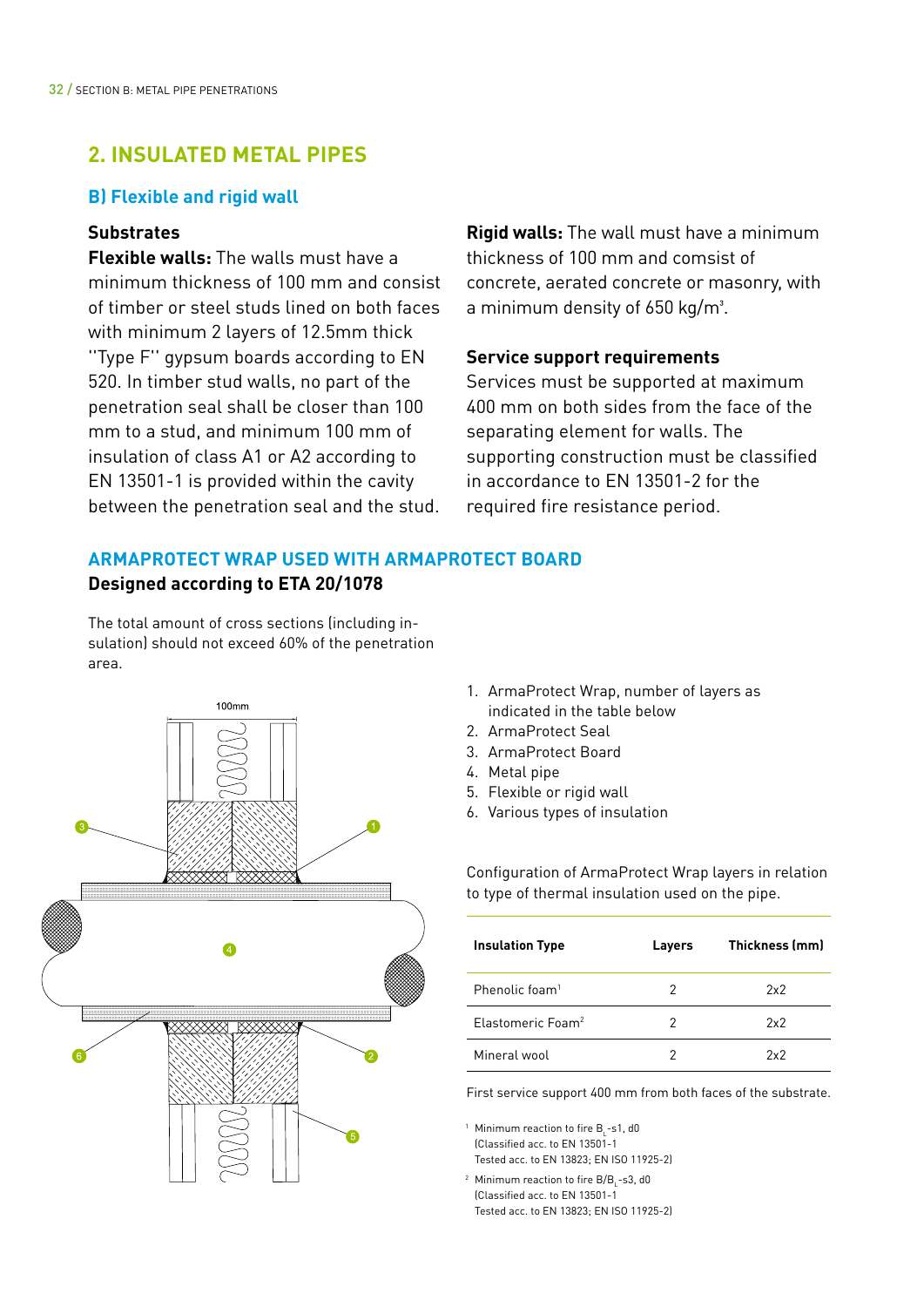### **ArmaProtect Wrap in ArmaProtect Board fitted flush to both sides of flexible or rigid walls with a minimum thickness of 100 mm**

### **METAL PIPES**

| Max.<br>opening | <b>Penetration</b><br>specification |                         |                                                                   |                                      | <b>System</b>                                             |                                                      | <b>Classification</b>  |
|-----------------|-------------------------------------|-------------------------|-------------------------------------------------------------------|--------------------------------------|-----------------------------------------------------------|------------------------------------------------------|------------------------|
| mm              | <b>Pipe</b><br>diameter<br>mm       | Wall<br>thickness<br>mm | <b>Insulation</b><br>type<br><b>Continued</b><br><b>Sustained</b> | <b>Insulation</b><br>thickness<br>mm | <b>ArmaProtect</b><br><b>Board</b><br>thickness:<br>50 mm | <b>ArmaProtect</b><br><b>Wrap</b><br>width:<br>40 mm | EN 13501-2             |
| 750 mm          | $42 - 159$                          | $1.2 - 14.2$            | Elastomeric                                                       | $13 - 25$                            | $2 \times 50$ mm                                          | 2 x 2 layers<br>of $2$ mm $(T)$                      | E 120 C/U<br>EI 60 C/U |
|                 | $42 \,$                             | $1.0 - 14.2$            | foam                                                              |                                      |                                                           |                                                      | E 120 C/U<br>EI 90 C/U |
| $(W)$ x<br>1200 | $42 - 108$                          | $1.2 - 14.2$            | Phenolic                                                          | $25 - 40$                            |                                                           |                                                      | E 120 C/U<br>EI 60 C/U |
| mm(H)           | 42                                  | $1.0 - 14.2$            | foam                                                              |                                      |                                                           |                                                      | E 120 C/U<br>EI 90 C/U |
|                 | 42                                  | $1.2 - 14.2$            | Mineral wool                                                      | 50                                   |                                                           |                                                      | E 120 C/U<br>EI 90 C/U |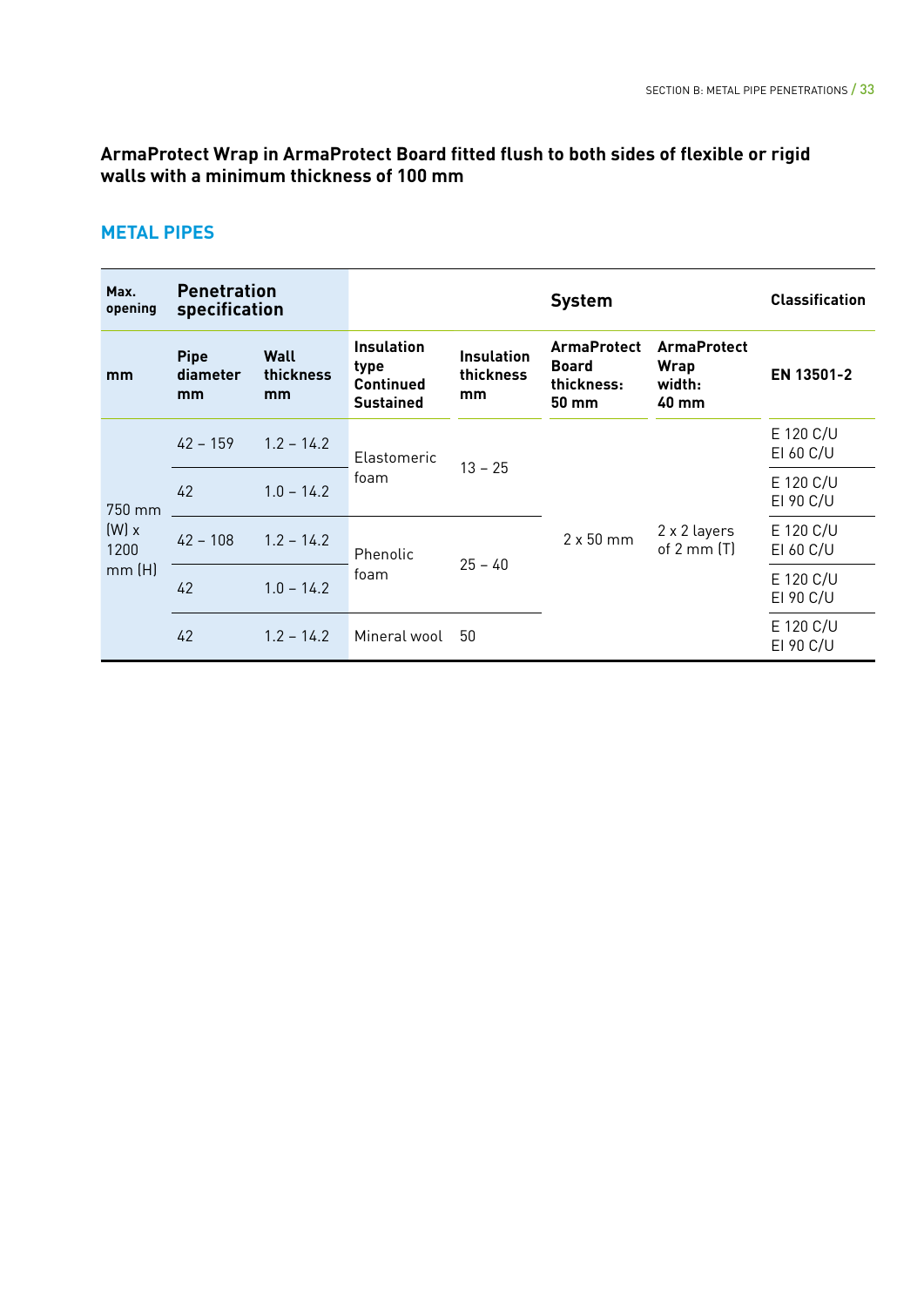### **ARMAPROTECT WRAP USED WITH ARMAPROTECT BOARD (Patress installation) Designed according to ETA 20/1078**

The total amount of cross sections (including insulation) should not exceed 60% of the penetration area.



- 1. ArmaProtect Wrap, number of layers as indicated in the table below
- 2. ArmaProtect Seal
- 3. ArmaProtect Board
- 4. Metal pipe
- 5. Flexible or rigid wall
- 6. Various types of insulation
- 7. 6 mm x 80 mm steel screws

Configuration of ArmaProtect Wrap layers in relation to type of thermal insulation applied on the pipe.

| <b>Insulation Type</b>        | Layers | Thickness (mm) |
|-------------------------------|--------|----------------|
| Phenolic foam <sup>1</sup>    | 2      | 2x2            |
| Flastomeric Foam <sup>2</sup> | 2      | 2x2            |
| Mineral wool                  |        | 2x2            |

Patress installation of ArmaProtect Board installed on horizontal rows. Overlap of ArmaProtect Board onto the substrate; minimum 100mm. ArmaProtect Board mechanically fixed to substrate with minimum 6 mm x 80 mm steel screws and steel retaining washers. Fixings installed at maximum 300 mm centres. First service support 400 mm from both faces of substrate.

<sup>1</sup> Minimum reaction to fire B<sub>1</sub>-s1, d0 (Classified acc. to EN 13501-1 Tested acc. to EN 13823; EN ISO 11925-2)

<sup>2</sup> Minimum reaction to fire  $B/B$ <sub>, -5</sub>3, d0 (Classified acc. to EN 13501-1 Tested acc. to EN 13823; EN ISO 11925-2)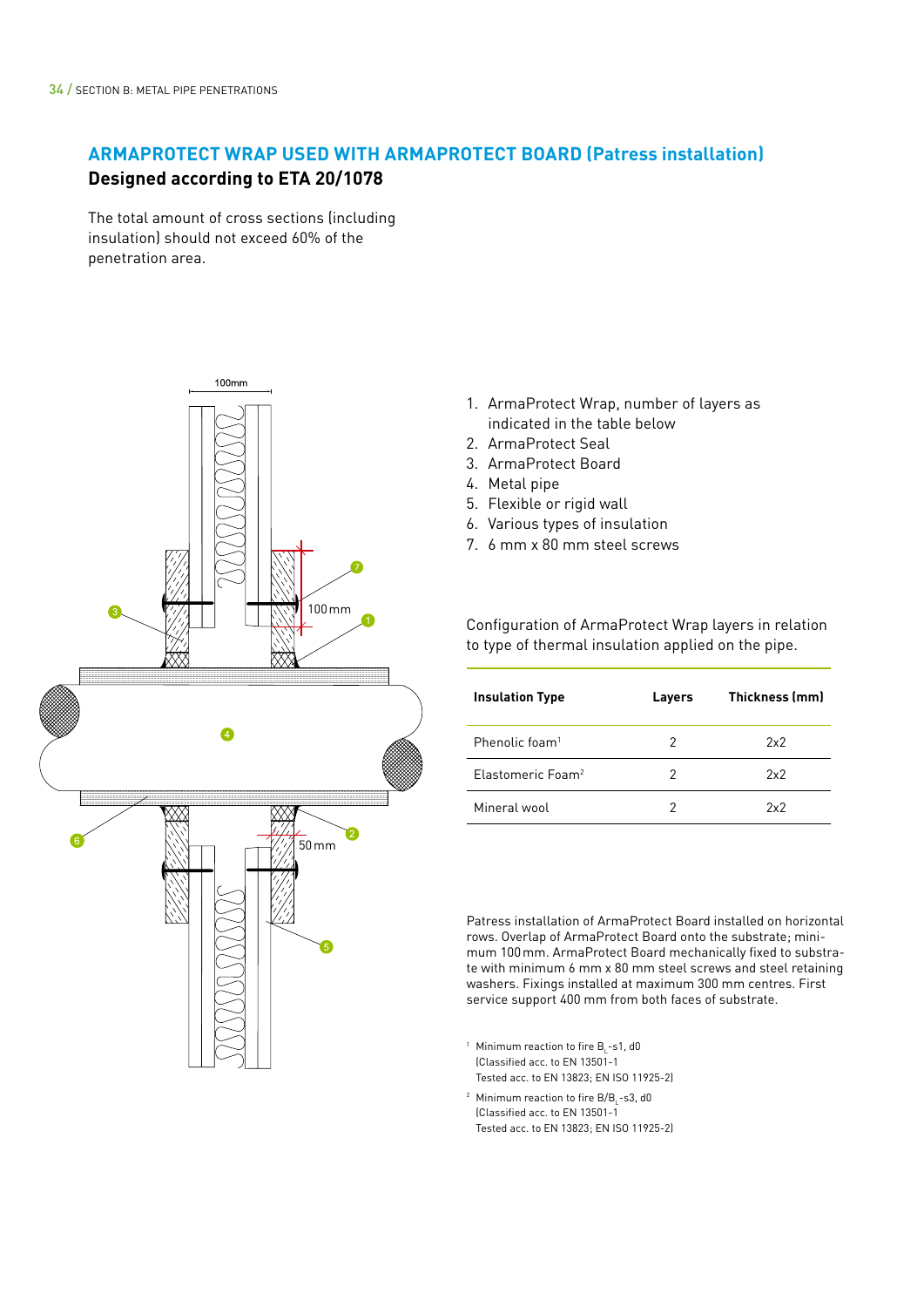### **ArmaProtect Wrap in ArmaProtect Board in patress installation on both sides of flexible or rigid walls with a minimum thickness of 100 mm**

### **METAL PIPES**

| Max.<br>opening   | <b>Penetration</b><br>specification |                                | <b>System</b>                                                     |                                      |                                                           |                                                      | <b>Classification</b>  |
|-------------------|-------------------------------------|--------------------------------|-------------------------------------------------------------------|--------------------------------------|-----------------------------------------------------------|------------------------------------------------------|------------------------|
| mm                | <b>Pipe</b><br>diameter<br>mm       | <b>Wall</b><br>thickness<br>mm | <b>Insulation</b><br>type<br><b>Continued</b><br><b>Sustained</b> | <b>Insulation</b><br>thickness<br>mm | <b>ArmaProtect</b><br><b>Board</b><br>thickness:<br>50 mm | <b>ArmaProtect</b><br><b>Wrap</b><br>width:<br>40 mm | EN 13501-2             |
|                   | $42 - 159$                          | $1.2 - 14.2$                   |                                                                   | $13 - 25$                            |                                                           |                                                      | E 120 C/U<br>EI 60 C/U |
|                   | $42 - 159$                          | $1.2 - 14.2$                   | Elastomeric<br>foam                                               | 25                                   |                                                           | 2 x 2 layers<br>of $2 \text{ mm}$ (T)                | E 120 C/U<br>EI 90 C/U |
| 750 mm<br>$(W)$ x | 42                                  | $1.0 - 14.2$                   |                                                                   | $13 - 25$                            |                                                           |                                                      | EI 120 C/U             |
| 1200<br>mm(H)     | $42 - 108$                          | $1.2 - 14.2$                   | Phenolic                                                          | $25 - 40$                            | $2 \times 50$ mm                                          |                                                      | E 120 C/U<br>EI 90 C/U |
|                   | 42                                  | $1.0 - 14.2$                   | foam                                                              |                                      |                                                           |                                                      | EI 120 C/U             |
|                   | 42                                  | $1.2 - 14.2$                   | Mineral wool<br>min. $30 \text{ kg/m}^3$                          | 50                                   |                                                           |                                                      | E 120 C/U<br>EI 90 C/U |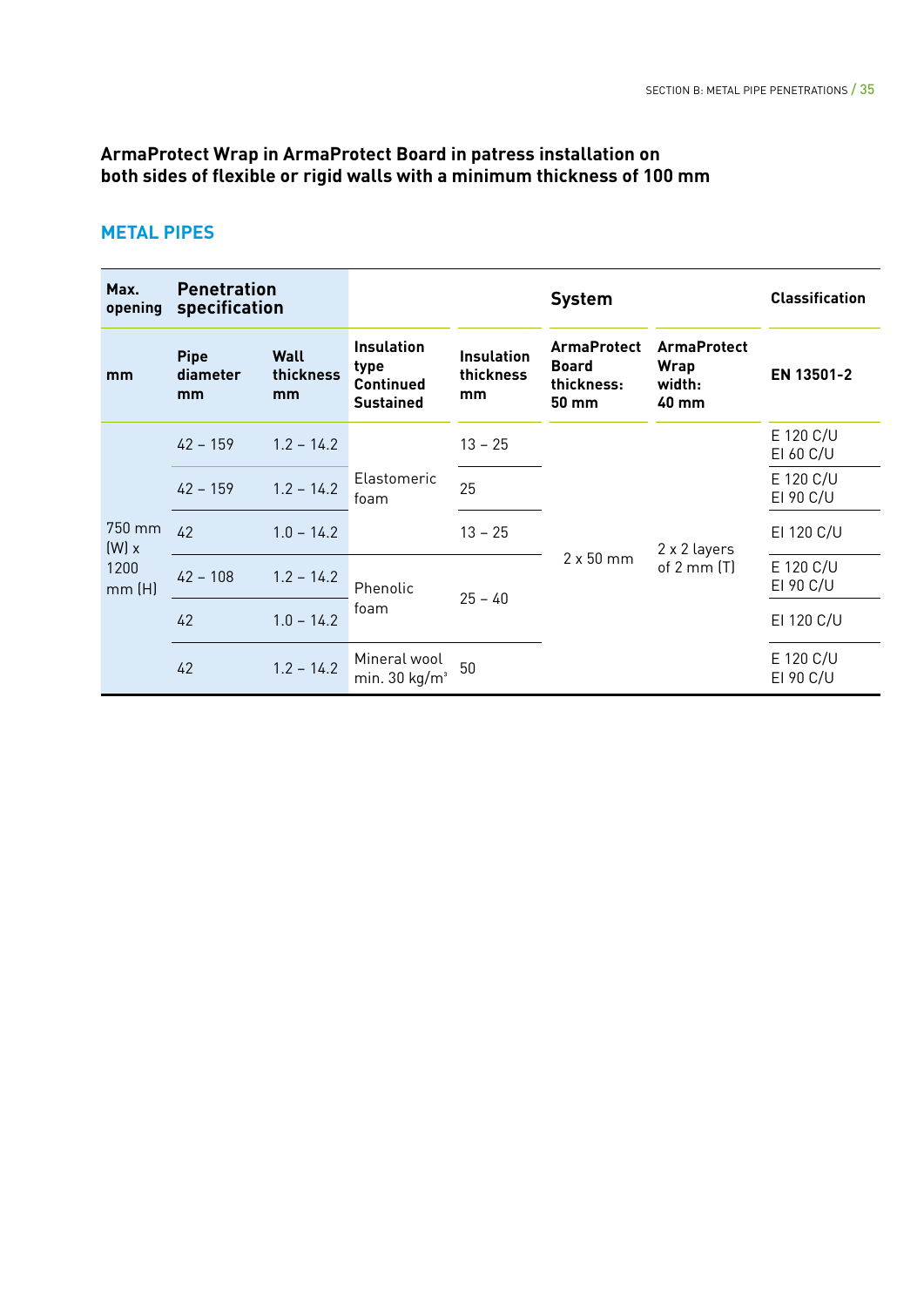

### **METAL PIPES**

| Min. wall<br>thickness<br>mm | <b>Position of</b><br>first support<br>from the<br>upper face of<br>the substrate<br>mm | <b>Pipe</b><br>diameter<br>mm | Wall<br>thickness<br>mm | <b>Insulation</b><br>Type | <b>Definition</b><br>of pipe<br>insulation | Thick-<br>ness<br>mm | An-<br>nulus<br>mm | Depth<br>mm | <b>Backing</b><br>material | "Classification<br>(EN 13501-2)" |
|------------------------------|-----------------------------------------------------------------------------------------|-------------------------------|-------------------------|---------------------------|--------------------------------------------|----------------------|--------------------|-------------|----------------------------|----------------------------------|
| 120                          | 150                                                                                     | 15                            | $0.8 - 7.0$             | Elastomeric<br>Foam*      | Continued<br>Sustained                     | 13                   | 15                 | 25          | N/A                        | EI 120 U/C                       |
| 120                          | 150                                                                                     | 60                            | $0.8 - 14.2$            | Elastomeric<br>Foam*      | Continued<br>Sustained                     | 32                   | 20                 | 25          | N/A                        | EI 90 U/C                        |
| 100                          | 400                                                                                     | 40                            | $1.5 - 14.2$            | Elastomeric<br>Foam*      | Local<br>Sustained<br>650 mm               | 32                   | 20                 | 25          | N/A                        | EI 30 C/U                        |
| 100                          | 400                                                                                     | $40 - 159$                    | $2.0 - 14.2$            | Elastomeric<br>Foam*      | Local<br>Sustained<br>650 mm               | 32                   | 20                 | 25          | N/A                        | EI 30 C/U                        |

\* Includes brand names: AF/ArmaFlex, AF/ArmaFlex N, AF/ArmaFlex Class O, ArmaFlex XG and ArmaFlex ACE Plus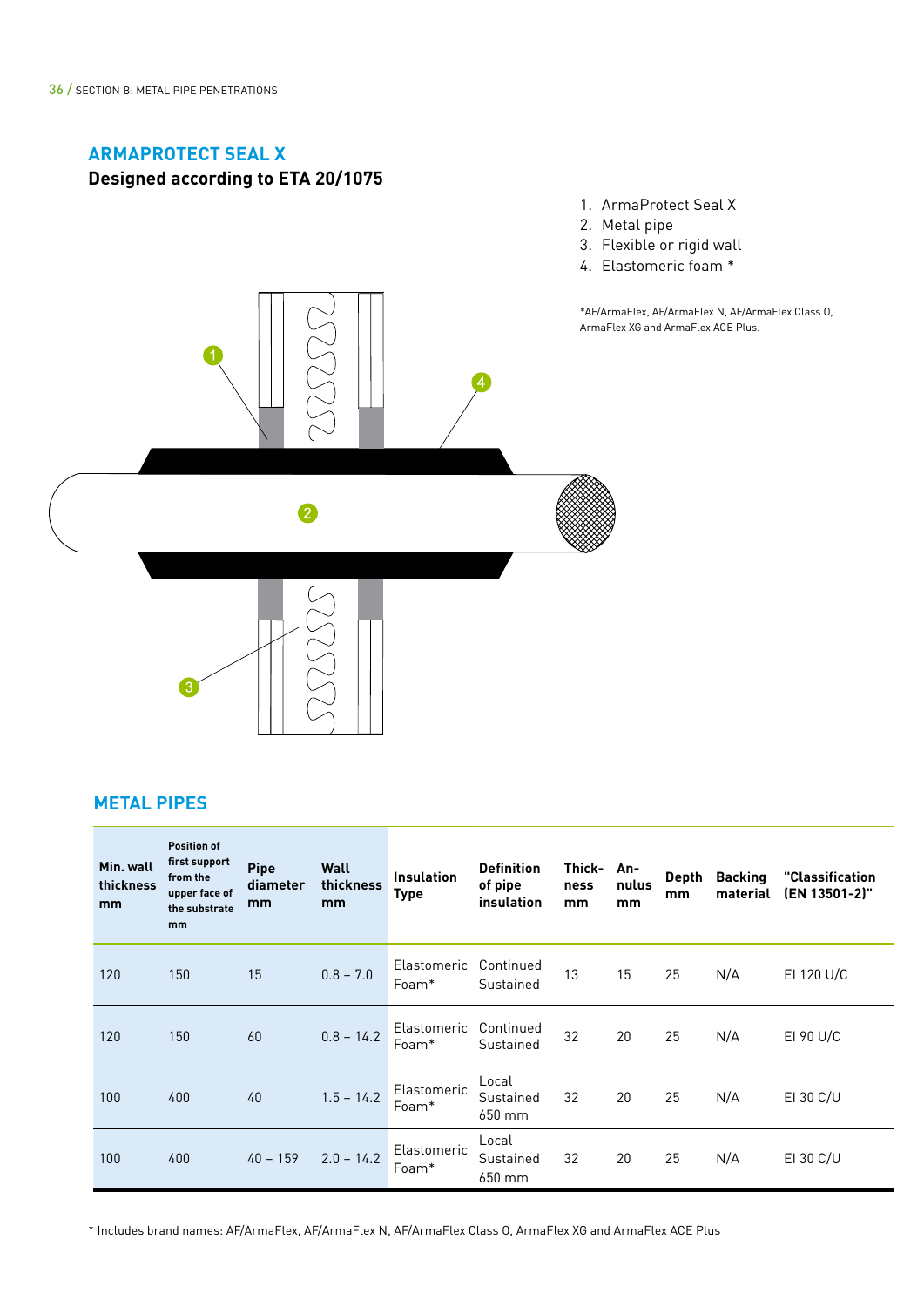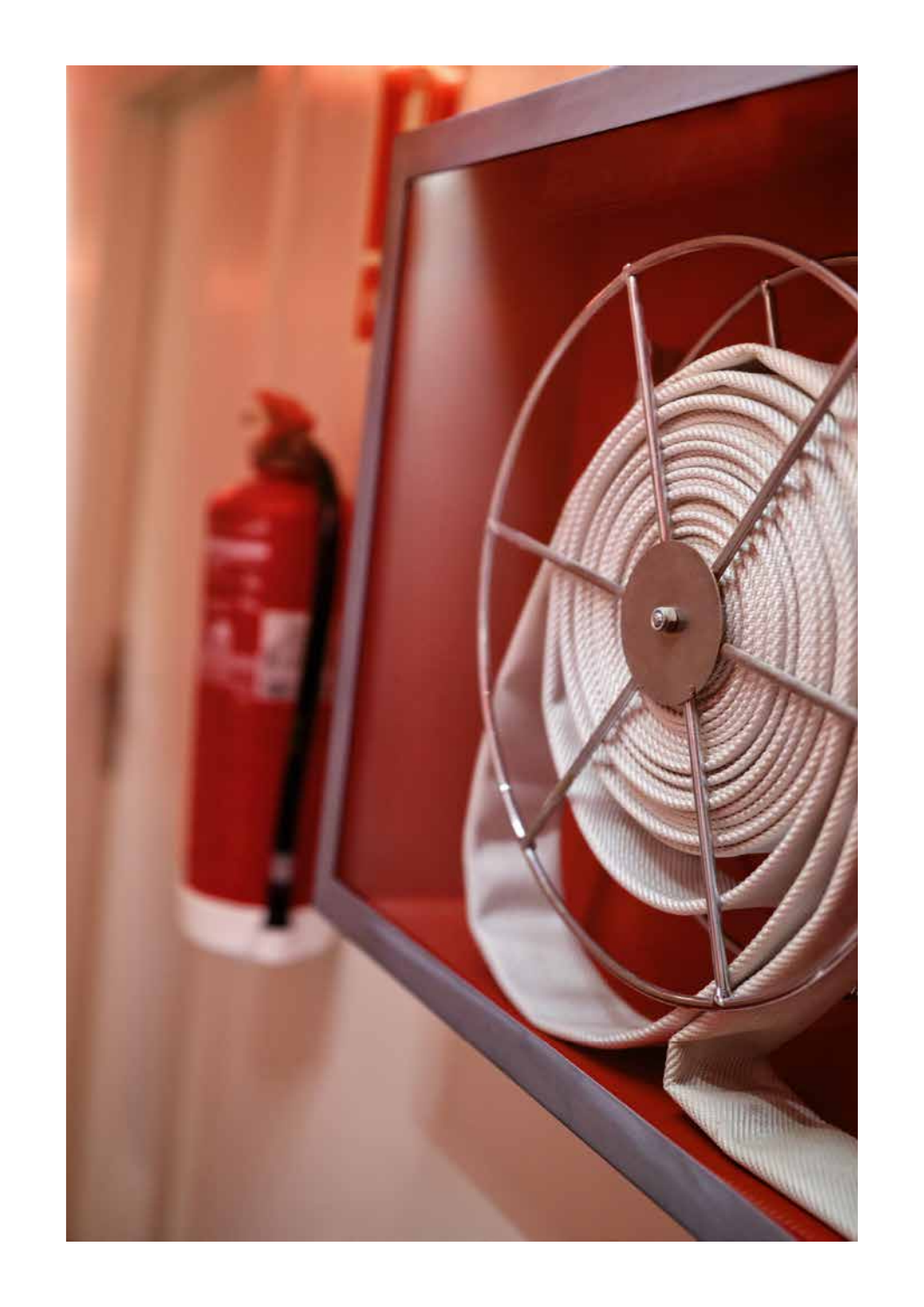### **ARMAPROTECT SEAL X USED WITH ARMAPROTECT BOARD**

### **Designed according to ETA 20/1078**

The total amount of cross sections (including insulation) should not exceed 60% of the penetration area.

- 1. ArmaProtect Seal X
- 2. ArmaProtect Board
- 3. Metal pipe
- 4. Flexible or rigid wall
- 5. Mineral wool insulation



### **ArmaProtect Seal X (applied on both sides) within ArmaProtect Board (2x50mm), rigid or flexible wall with minimum thickess of 100 mm**

### **METAL PIPES**

| Max.              | <b>Position of</b><br>first sup-                    | <b>Penetration</b><br>specification |                         | <b>Insulation type</b>                |                                         | <b>ArmaProtect</b><br>Seal X |                      |             |                            |                                     |
|-------------------|-----------------------------------------------------|-------------------------------------|-------------------------|---------------------------------------|-----------------------------------------|------------------------------|----------------------|-------------|----------------------------|-------------------------------------|
| opening<br>mm     | port from<br>both faces<br>of the sub-<br>strate mm | <b>Pipe</b><br>diameter<br>mm       | Wall<br>thickness<br>mm | <b>Definition of</b>                  | Thick-<br>ness<br>pipe insulation<br>mm |                              | <b>Annulus</b><br>mm | Depth<br>mm | <b>Backing</b><br>material | <b>Classification</b><br>EN 13501-2 |
| 730 mm<br>$(W)$ x | 250                                                 | 40                                  | $1.5 - 14.2$            | foil-faced                            | Continued<br>Sustained                  | 20                           | 15                   | 15          | N/A                        | EI 60 C/U                           |
| 1200 mm<br>(H)    |                                                     | $40 - 159$                          | $2.3 - 14.2$            | mineral wool<br>$(80 \text{ kg/m}^3)$ | Continued<br>Sustained                  | 30                           |                      |             |                            |                                     |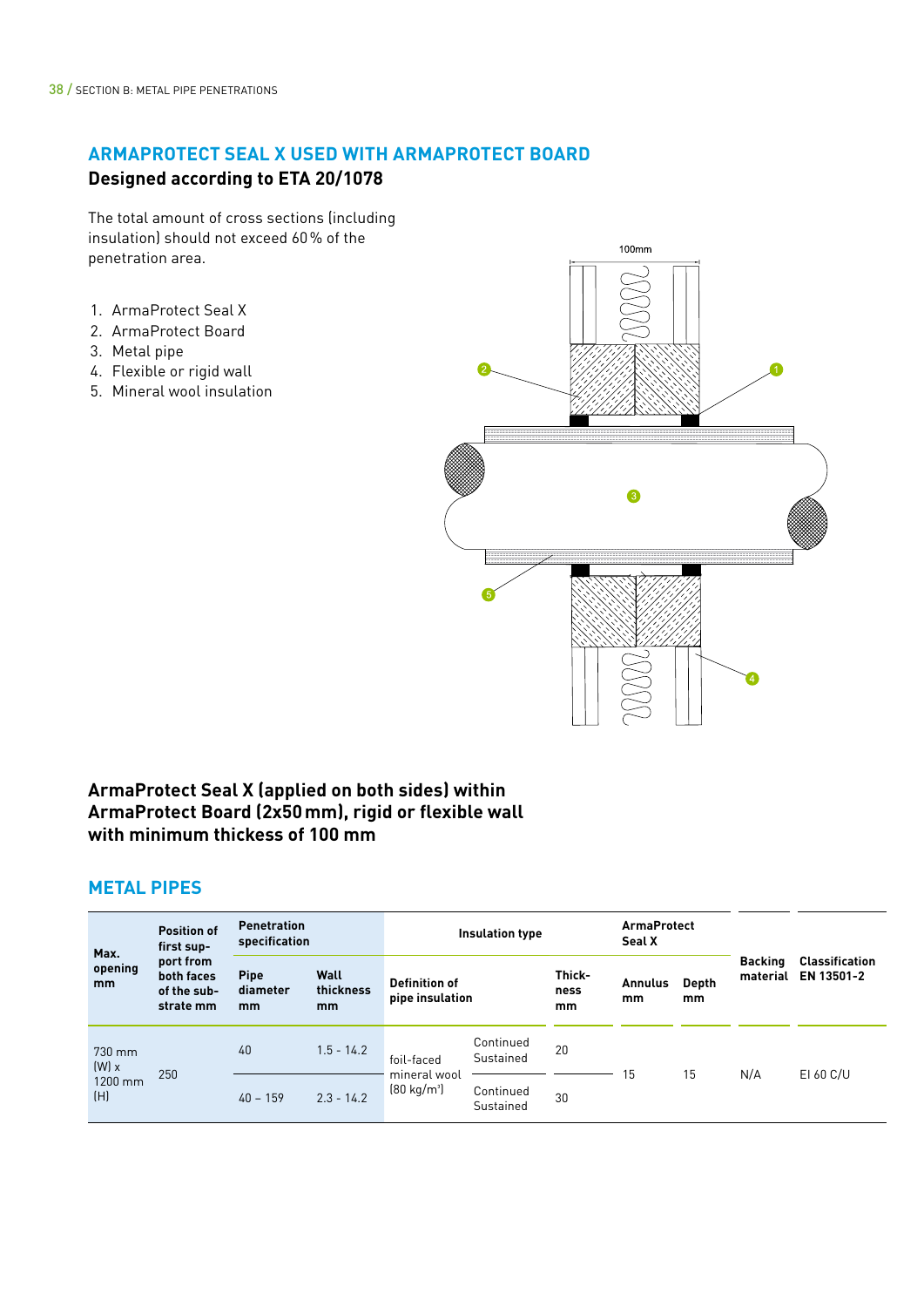### **ARMAPROTECT BOARD (Patress installation)**

### **Designed according to ETA 20/1078**

The total amount of cross sections (including insulation) should not exceed 60% of the penetration area.

Patress installation of ArmaProtect Board: The boards are installed in horizontal rows and fixedon at least two vertical edges. Overlap of ArmaProtect Board onto the substrate minimum 100 mm. ArmaProtect Board mechanically fixed onto substrate with minimum 6 mm x 80 mm steel screws and steel retaining washers. Fixings installed at maximum 300 mm centres.

- 1. ArmaProtect Seal X
- 2. ArmaProtect Board
- 3. Metal pipe
- 4. Flexible or rigid wall
- 5. Mineral wool insulation
- 6. 6mm x 80mm steel screws



### **ArmaProtect Board in patress installation on both sides of flexible or rigid walls with a minimum thickness of 100 mm**

### **METAL PIPES**

| <b>Position of first</b><br>Max. |                                                   | <b>Penetration</b><br>specification |                         | <b>Insulation type</b>           |                        |                        |                                     |
|----------------------------------|---------------------------------------------------|-------------------------------------|-------------------------|----------------------------------|------------------------|------------------------|-------------------------------------|
| opening<br>mm                    | support from<br>both faces of the<br>substrate mm | <b>Pipe</b><br>diameter<br>mm       | Wall<br>thickness<br>mm | Definition of<br>pipe insulation |                        | <b>Thickness</b><br>mm | <b>Classification</b><br>EN 13501-2 |
| $600 \text{ mm}$<br>$(W)$ x      |                                                   | 42                                  | $1.0 - 14.2$            | foil-faced<br>mineral            | Continued<br>Sustained |                        | EI 120 C/U                          |
| 600 mm<br>(H)                    | 400                                               | $42 - 159$                          | $1.2 - 14.2$            | wool<br>$(30 \text{ kg/m}^3)$    | Continued<br>Sustained | 25                     | EI 90 C/U                           |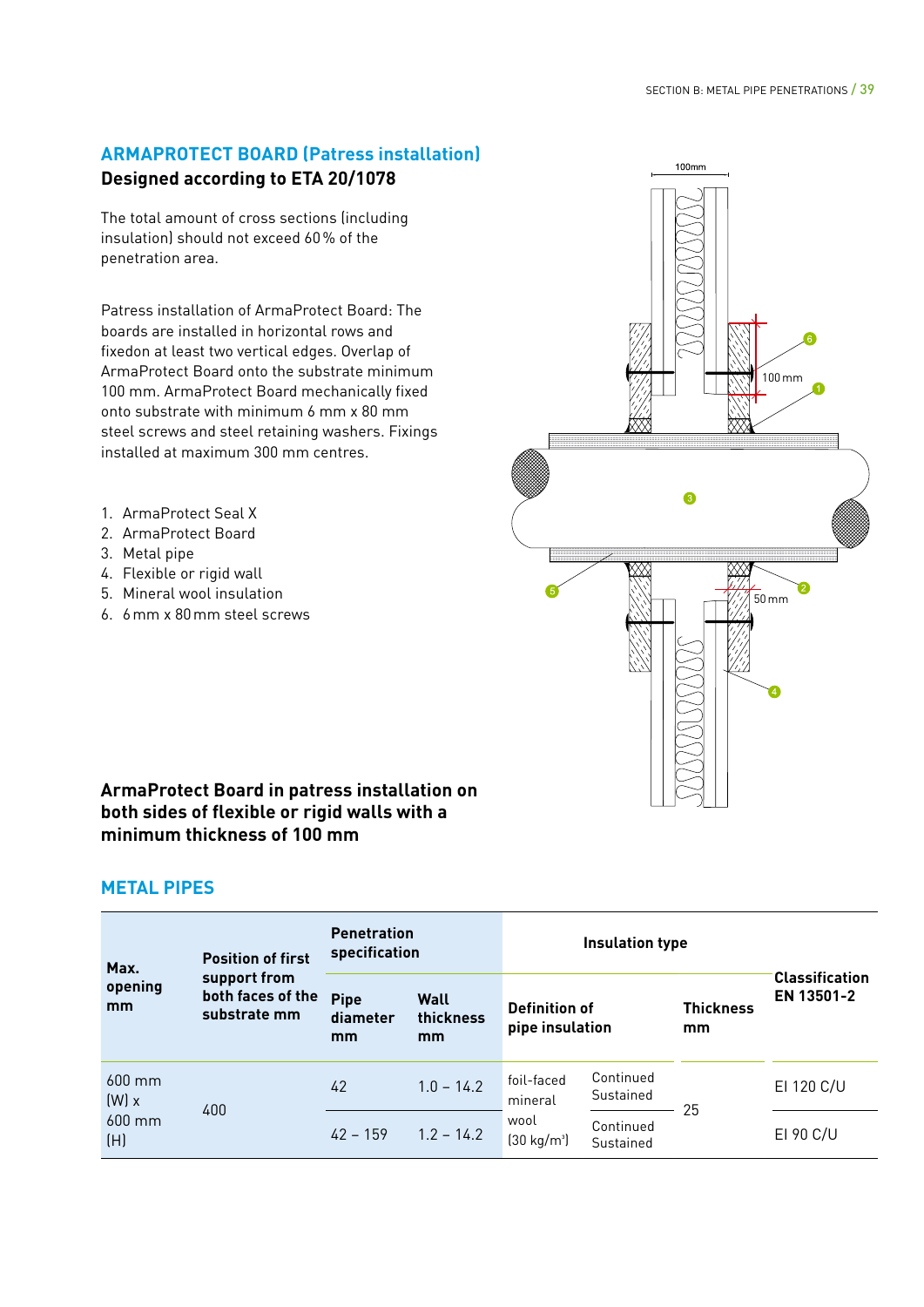### **1. NON-INSULATED COMPOSITE PIPES**

### **A) Rigid Floor**

### **Substrates**

The rigid floor (aerated concrete, concrete) must be minimum of 150 mm thick. The rigid floor must be classified in accordance with EN 13501-2 for the required fire resistance period.

### **Service support requirements**

The pipes must be supported at least on the top of the separating element. The supporting construction must be classified in accordance with EN 13501-2 for the required fire resistance period.

### **ARMAFLEX PROTECT (for non-insulated and insulated composite pipes) Designed according to ETA 11/0454**

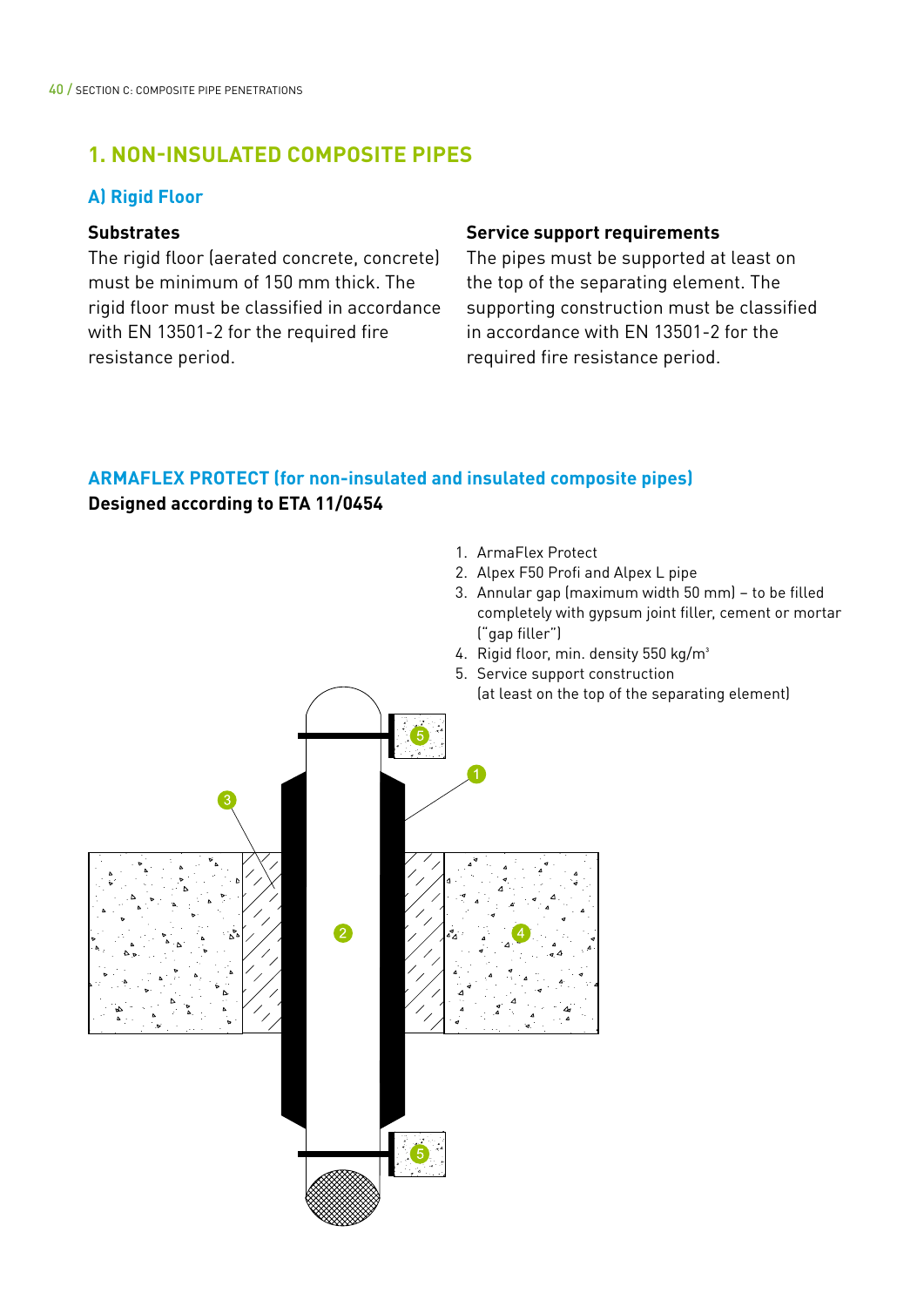### **ArmaFlex Protect fitted into a rigid floor with a minimum thickness of 150 mm**

|                               | Wall                                                                | <b>ArmaFlex Protect</b> | <b>Fire</b>                           |                              |
|-------------------------------|---------------------------------------------------------------------|-------------------------|---------------------------------------|------------------------------|
| <b>Pipe</b><br>diameter<br>mm | thickness of<br>the pipe<br><b>Insulation thickness</b><br>mm<br>mm |                         | <b>Insulation</b><br>length [L]<br>mm | resistance<br>classification |
| 16                            | 2.0                                                                 | 20                      |                                       | EI 120 U/C                   |
| 20                            | 2.0                                                                 | 20                      |                                       | EI 120 U/C                   |
| 26                            | 3.0                                                                 | 20                      |                                       | EI 120 U/C                   |
| 32                            | 3.0                                                                 | 25                      |                                       | EI 90 U/C                    |
| 40                            | 3.5                                                                 | 25                      | $\geqslant 500$                       | EI 120 U/C                   |
| 50                            | 4.0                                                                 | 25                      |                                       | EI 90 U/C                    |
| 63                            | 4.5                                                                 | 25                      |                                       | EI 120 U/C                   |
| 75                            | 5.0                                                                 | 25                      |                                       | EI 120 U/C                   |

### **ALPEX F50 PROFI (16 – 32 mm) and ALPEX L (40 – 75 mm) PIPES**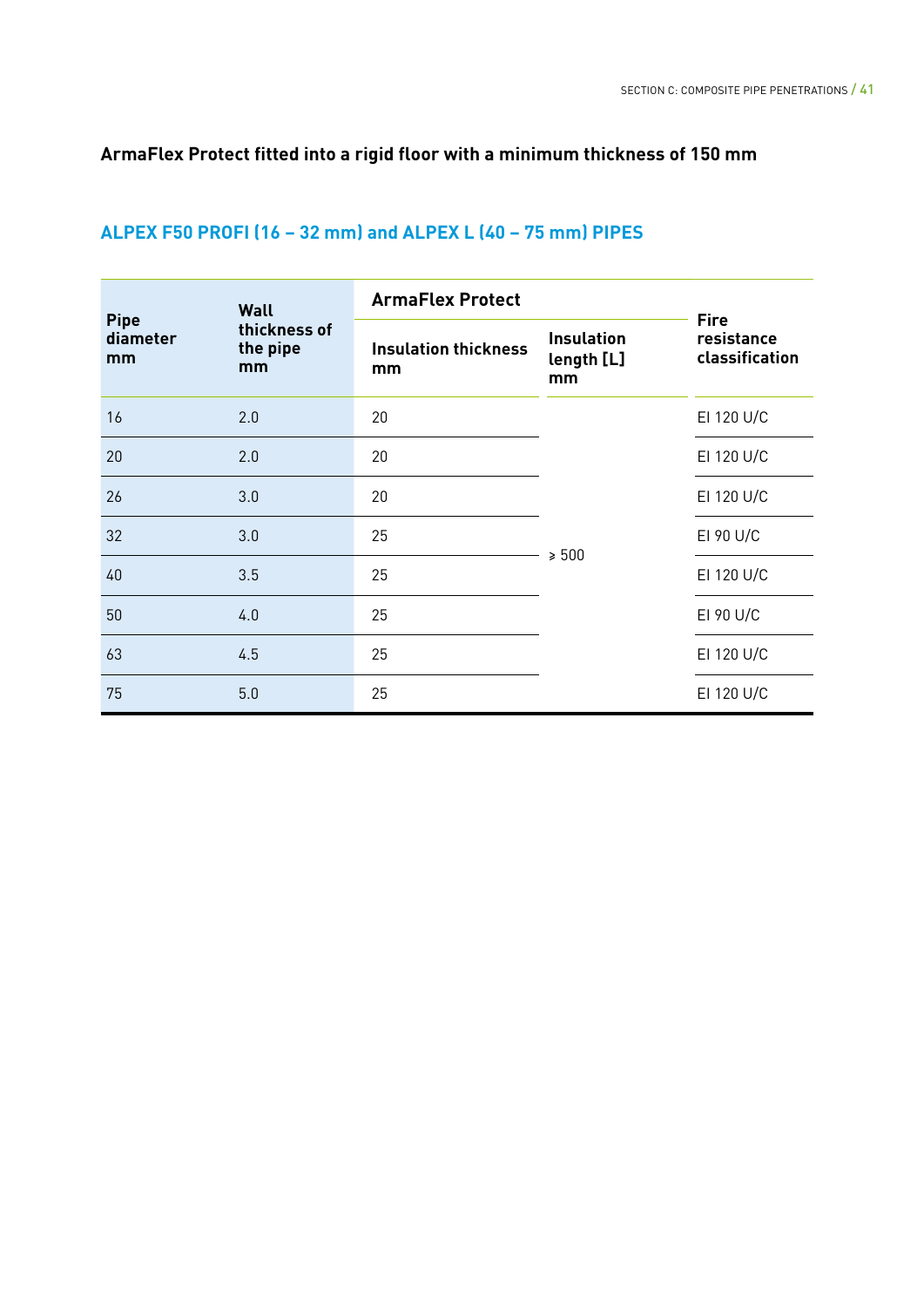### **ARMAPROTECT SEAL X USED WITH ARMAPROTECT BOARD**

**Designed according to ETA 20/1078**

The total amount of cross sections (including insulation) should not exceed 60% of the penetration area. Services must be supported at maximum 400 mm above the surface of the floor. The supporting construction must be classified in accordance with EN 13501-2 for the required fire resistance period.



4. Uponor MLC pipe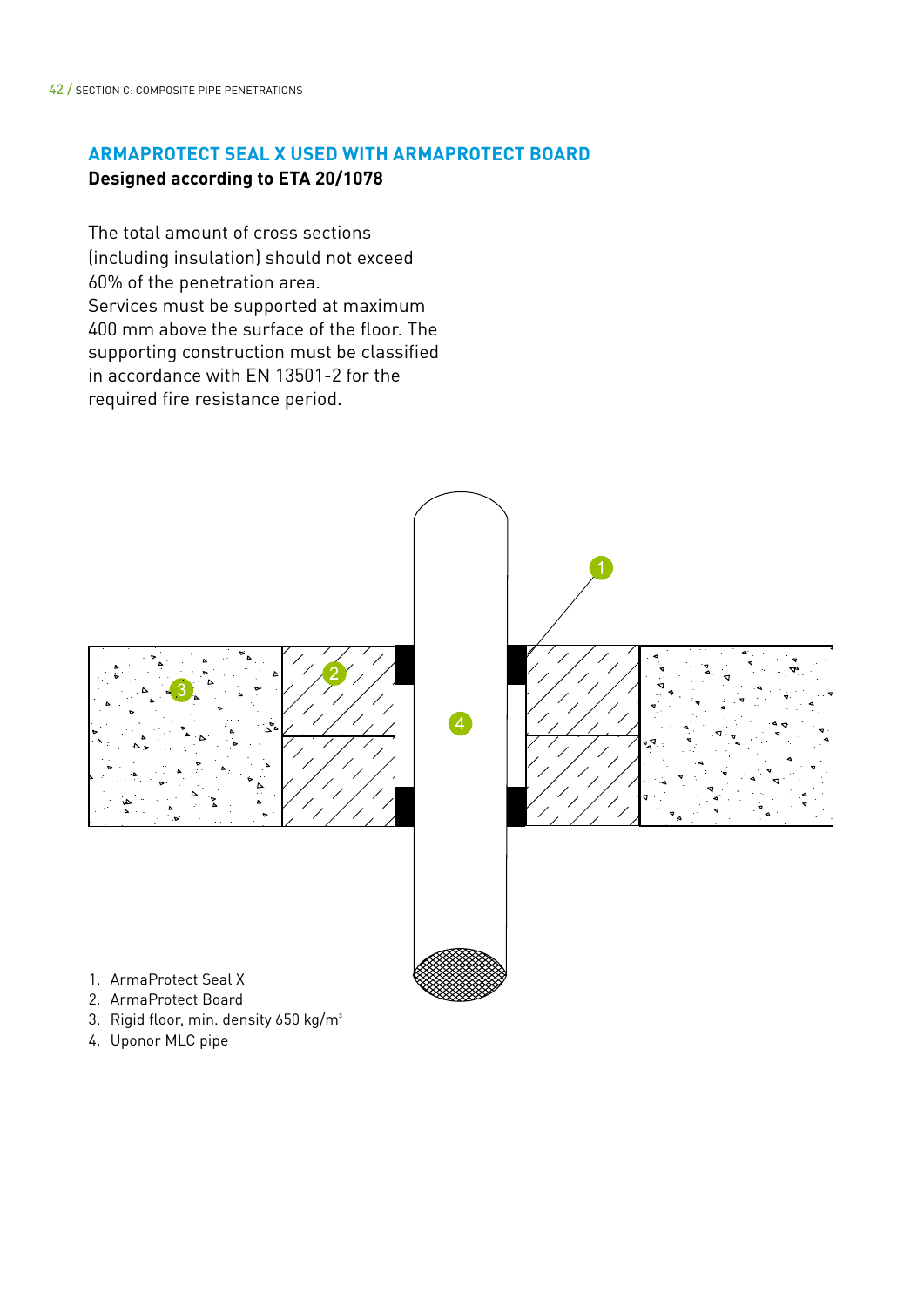### **ArmaProtect Seal X (applied on both sides) within ArmaProtect Board (2x50mm), rigid floor with minimum thickess of 150 mm**

### **UPONOR MLC PIPES**

| Max. opening | <b>Penetration</b><br>specification |                                  | <b>ArmaProtect</b><br>Seal X |                    | <b>ArmaProtect</b><br><b>Board</b> | <b>Classification</b> |
|--------------|-------------------------------------|----------------------------------|------------------------------|--------------------|------------------------------------|-----------------------|
| mm           | <b>Pipe diameter</b><br>mm          | <b>Wall thick-</b><br>ness<br>mm | <b>Annulus</b><br>mm         | <b>Depth</b><br>mm | Thickness: 50 mm                   | EN 13501-2            |
|              | 40                                  | 4.0                              |                              | 25                 | $2 \times 50$ mm                   | EI 60 U/C             |
|              | 50                                  | 4.5                              |                              |                    |                                    |                       |
| 750 mm (W) x | 63                                  | 6.0                              |                              |                    |                                    |                       |
| 1100 mm (L)  | 75                                  | 7.5                              | 20                           |                    |                                    |                       |
|              | 90                                  | 8.5                              |                              |                    |                                    |                       |
|              | 110                                 | 10                               |                              |                    |                                    |                       |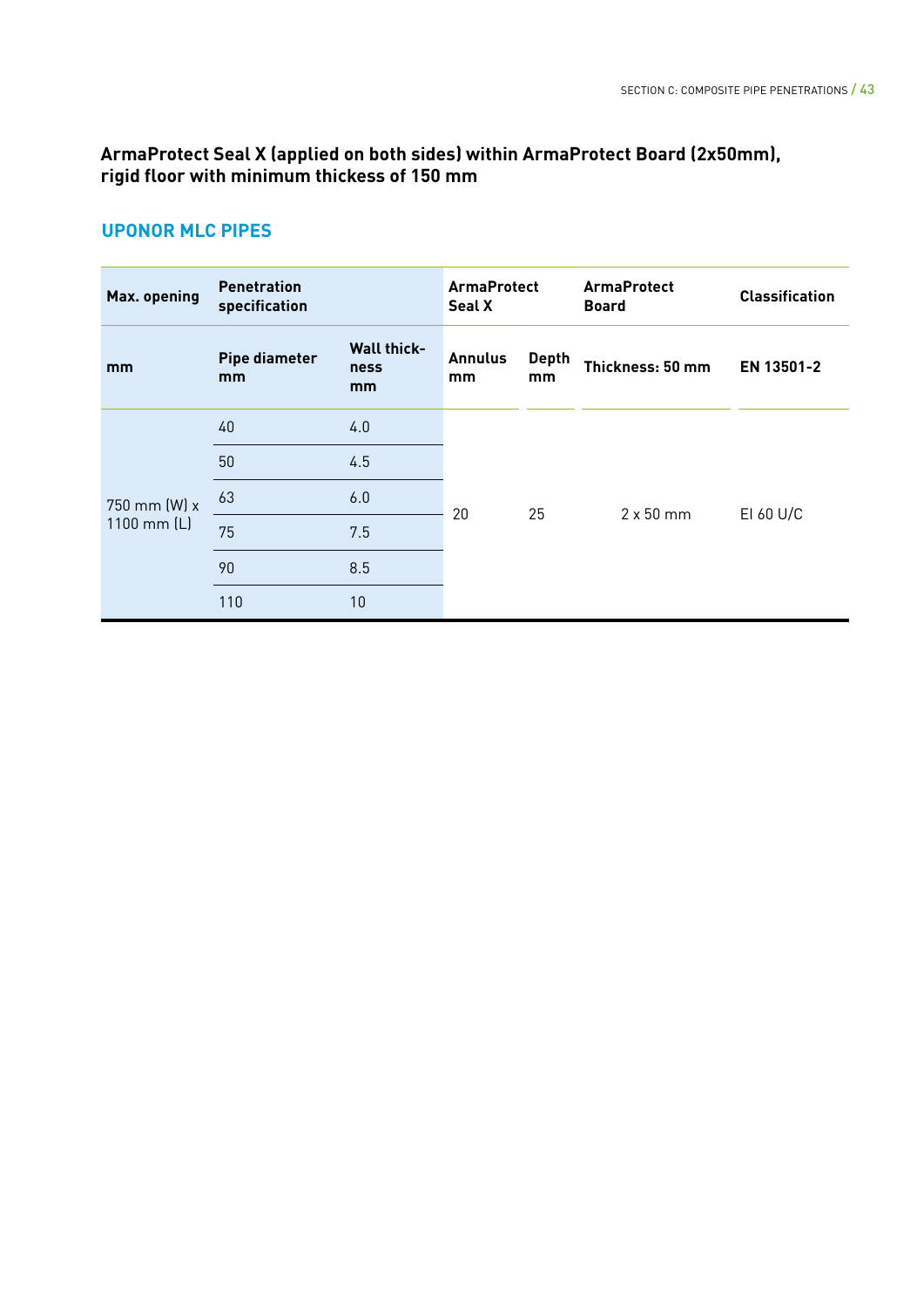### **1. NON-INSULATED COMPOSITE PIPES**

### **B) Flexible and rigid wall**

### **Substrates**

**Rigid wall:** The wall (aerated concrete, concrete, masonry) must be a minimum of 100 mm thick. The rigid wall must be classified in accordance with EN 13501-2 for the required fire resistance period. **Flexible wall:** The wall must be at least 94 mm thick. Steel studs or timber studs lined on both faces with minimum 2 layers of boards (minimum thickness 12.5 mm)

with classification A2-s1,d0 or A1 according to EN 13501-1. For timber stud walls there must be a minimum distance of 100 mm between the penetration seal and any timber stud. The cavity between the penetration seal and the timber stud has to be closed with at least 100 mm of insulation classified A1 or A2 according to EN 13501-1. Classification according to EN  $13501 - 2: \geq E190$ .

### **ARMAFLEX PROTECT (for non-insulated and insulated composite pipes) Designed according to ETA 11/0454**

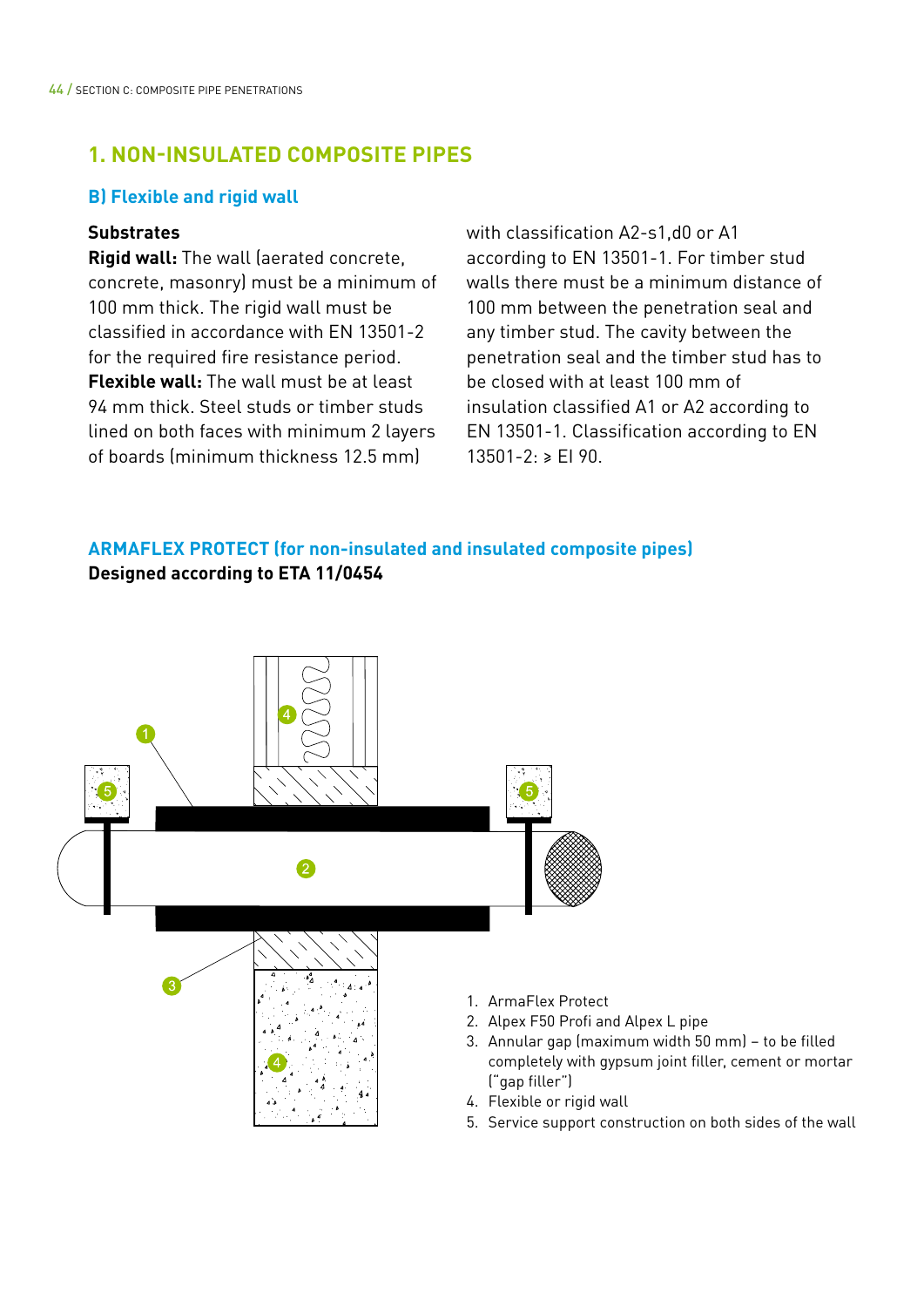### **ArmaFlex Protect fitted into a flexible or rigid wall with a minimum thickness of 100 mm**

|                               | Wall                           | <b>ArmaFlex Protect</b>           |                                       |                                          |
|-------------------------------|--------------------------------|-----------------------------------|---------------------------------------|------------------------------------------|
| <b>Pipe</b><br>diameter<br>mm | thickness of<br>the pipe<br>mm | <b>Insulation thickness</b><br>mm | <b>Insulation</b><br>length [L]<br>mm | <b>Fire resistance</b><br>classification |
| 16                            | 2.0                            | 20                                |                                       | EI 120 U/C                               |
| 20                            | 2.0                            | 20                                |                                       | EI 120 U/C                               |
| 26                            | 3.0                            | 20                                |                                       | EI 120 U/C                               |
| 32                            | 3.0                            | 25                                |                                       | EI 120 U/C                               |
| 40                            | 3.5                            | 25                                | $\geqslant 500$                       | EI 120 U/C                               |
| 50                            | 4.0                            | 25                                |                                       | EI 120 U/C                               |
| 63                            | 4.5                            | 25                                |                                       | EI 120 U/C                               |
| 75                            | 5.0                            | 25                                |                                       | EI 120 U/C                               |

### **ALPEX F50 PROFI (16 – 32 mm) and ALPEX L (40 – 75 mm) PIPES**

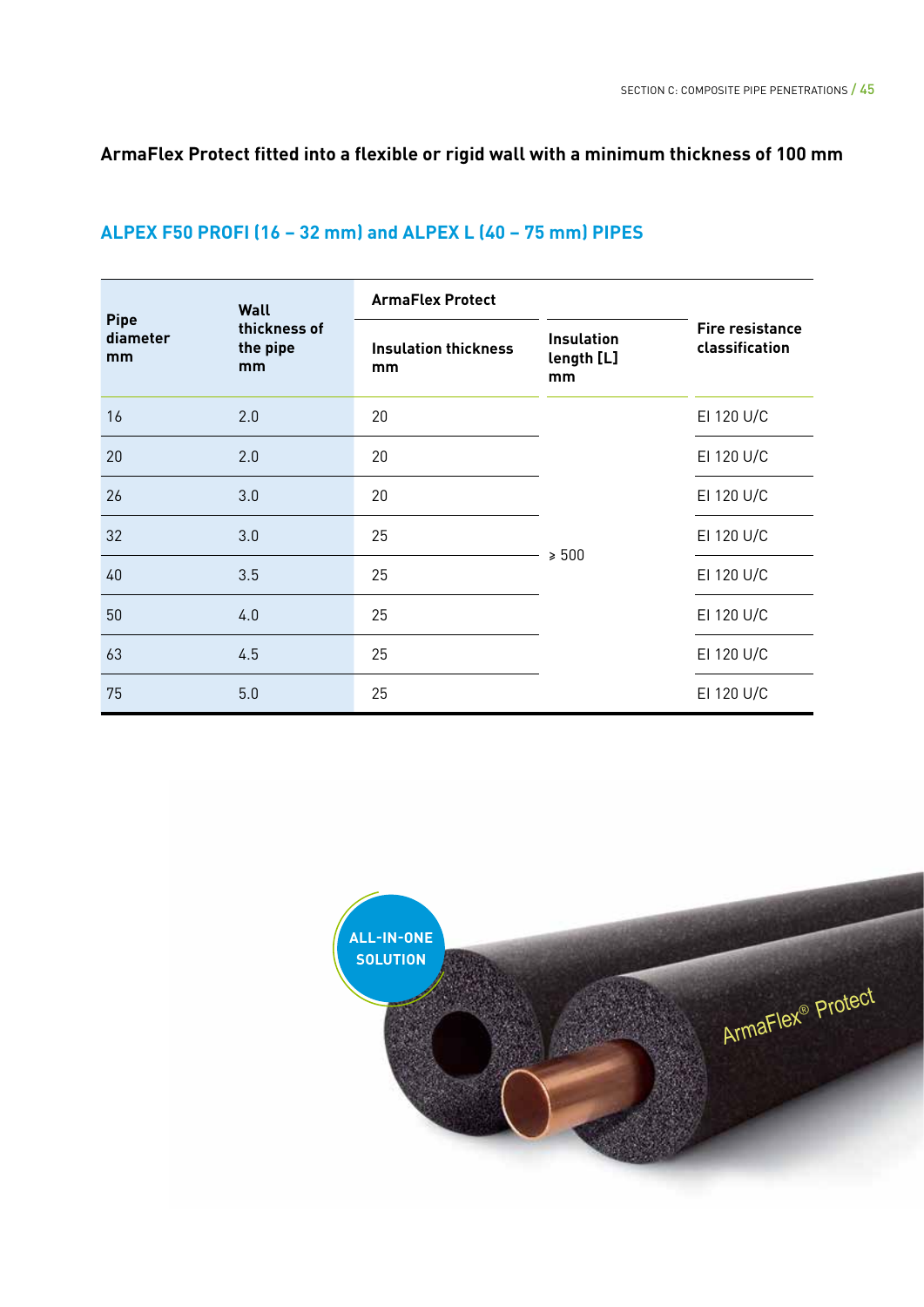### **ARMAPROTECT SEAL X USED WITH ARMAPROTECT BOARD**

**Designed according to ETA 20/1078**

Services must be supported at maximum 400 mm on both sides from the face of the separating element for walls.

- 1. ArmaProtect Seal X
- 2. ArmaProtect Board
- 3. Rigid wall, min. density 650 kg/m<sup>3</sup>
- 4. Uponor MLC pipe

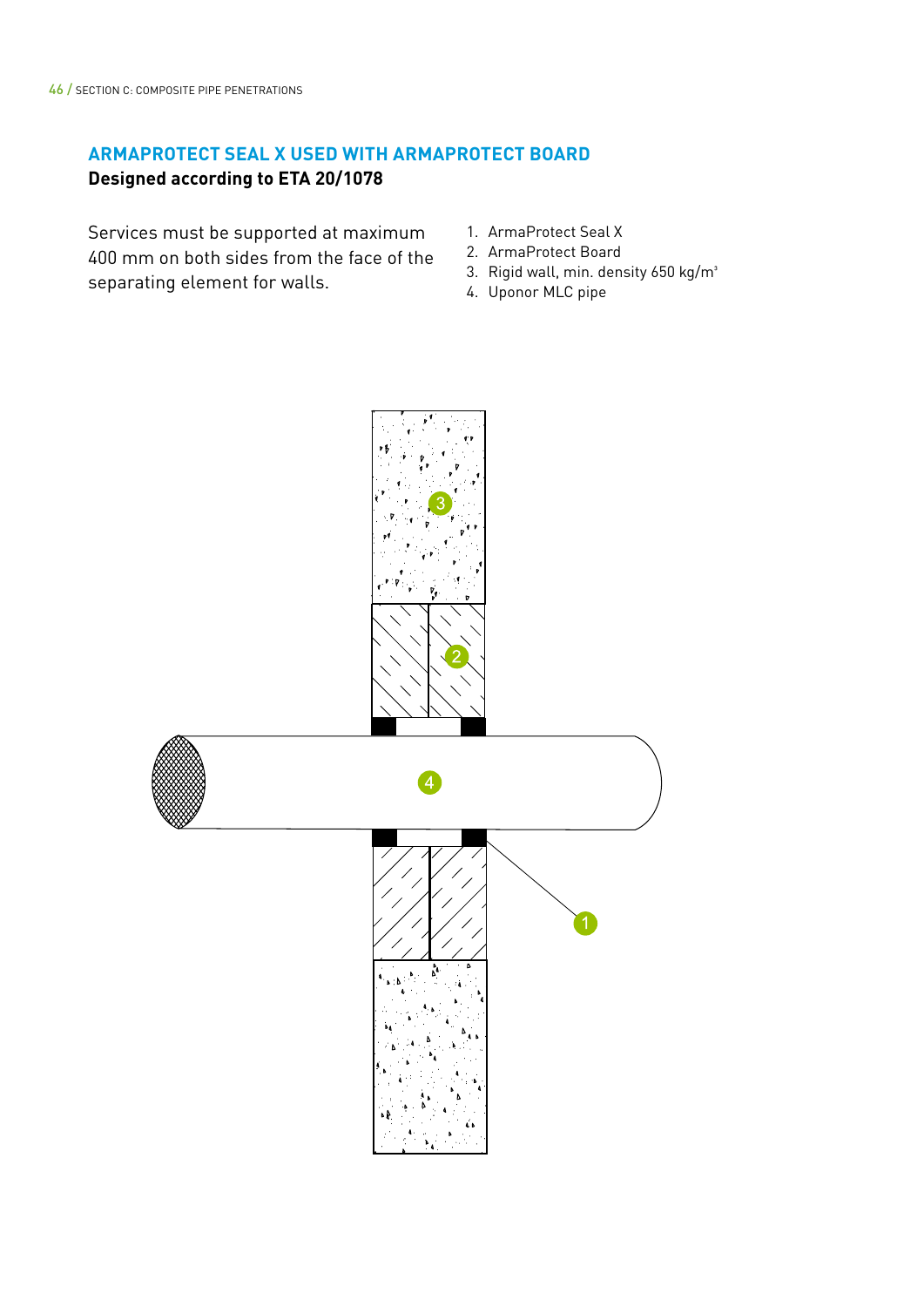### **ArmaProtect Seal X used with armaprotect board to both sides of rigid walls with a minimum thickness of 150 mm**

### **UPONOR MLC PIPES**

| Max. opening | <b>Penetration</b><br>specification |                         | <b>ArmaProtect</b><br>Seal X |                    | <b>ArmaProtect</b><br><b>Board</b> | <b>Classification</b> |
|--------------|-------------------------------------|-------------------------|------------------------------|--------------------|------------------------------------|-----------------------|
| mm           | <b>Pipe diameter</b><br>mm          | Wall<br>thickness<br>mm | <b>Annulus</b><br>mm         | <b>Depth</b><br>mm | Thickness: 50 mm                   | EN 13501-2            |
|              | 40                                  | 4.0                     |                              |                    |                                    | EI 120 U/C            |
|              | 50                                  | 4.5                     |                              | 25                 | $2 \times 50$ mm                   |                       |
| 750 mm (W) x | 63                                  | 6.0                     | 20                           |                    |                                    |                       |
| 1100 mm (L)  | 75                                  | 7.5                     |                              |                    |                                    |                       |
|              | 90                                  | 8.5                     |                              |                    |                                    |                       |
|              | 110                                 | 10                      |                              |                    |                                    |                       |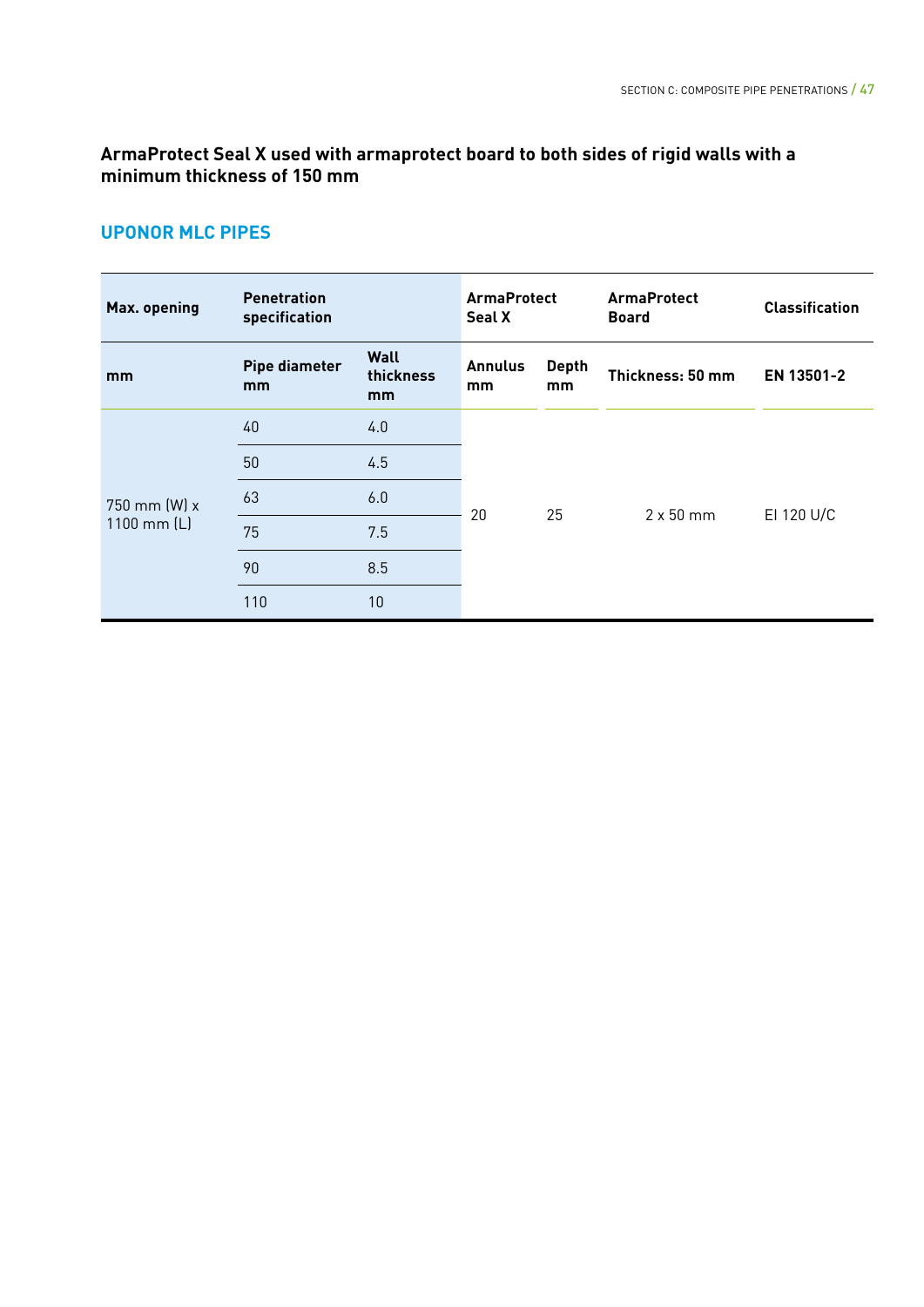### **Installation of ArmaFlex Protect**

The European Technical Assessment ETA-11/0454 of the Austrian Institute for Construction Engineering (OIB) is decisive when carrying out the pipe penetration seal. Only single pipe penetration seals are allowed and therefore each pipe to be sealed off must be equipped with ArmaFlex Protect.

ArmaFlex Protect seal is installed as tube or sheet material on the pipe which is centred in the opening in the separating element. Branches or elbows also have to be equipped with ArmaFlex Protect or in some cases with AF/ArmaFlex along the required minimum insulation length on both sides of the separating element.

For pipes with a diameter  $\leq 88.9$  mm ArmaFlex Protect tubes must be used. The tube can be either sleeved over the pipe or slit and glued with ArmaFlex 520 on the longitudinal seam. For pipes with outer diameter > 88.9 mm ArmaFlex Protect sheet material has to be used. The sheet must be wrapped around the pipe, the longitudinal seam bonded and additionally fixed in place with a winding wire (steel wire with diameter  $\geq 0.5$  mm; minimum 6 windings per metre).

Secure the glued seam outside the building element with ArmaFlex self-adhesive tape. The ArmaFlex Protect tube or sheet has to be continuous along the required minimum insulation length (≥ 500 mm for multi-layer composite pipes and metal pipes ≥ 1000 mm for metal pipes with a diameter > 35 mm. For metal pipe penetrations with pipe diameters above Ø88.9 mm for floors and above Ø108 mm for walls, adjoining AF/ArmaFlex insulation (tubes or sheets) must be glued on both sides of ArmaFlex Protect. Butt joints must be glued with ArmaFlex 520.

The residual gap (maximum width 50 mm, measured from the surface of ArmaFlex Protect) between ArmaFlex Protect and the rigid wall or floor must be completely filled (over the entire thickness of the separating element) with gypsum joint filler, cement or mortar on both sides of the separating element.

The annular gap (maximum 50 mm width) between ArmaFlex Protect and a flexible wall must be filled with gypsum joint filler in at least the thickness of the lining after first filling the gap with shredded mineral wool (stone wool with classification A1 according to EN 13501-1, a min. compacted apparent density of  $100 \text{ kg/m}^3$  and a melting point ≥ 1000°C according to DIN 4102-17) or completely filled (over the entire thickness of the separating element) with gypsum joint filler on both sides of the separating element. For this, the surfaces must be clean, dry and free from all traces of oil, grease and dust.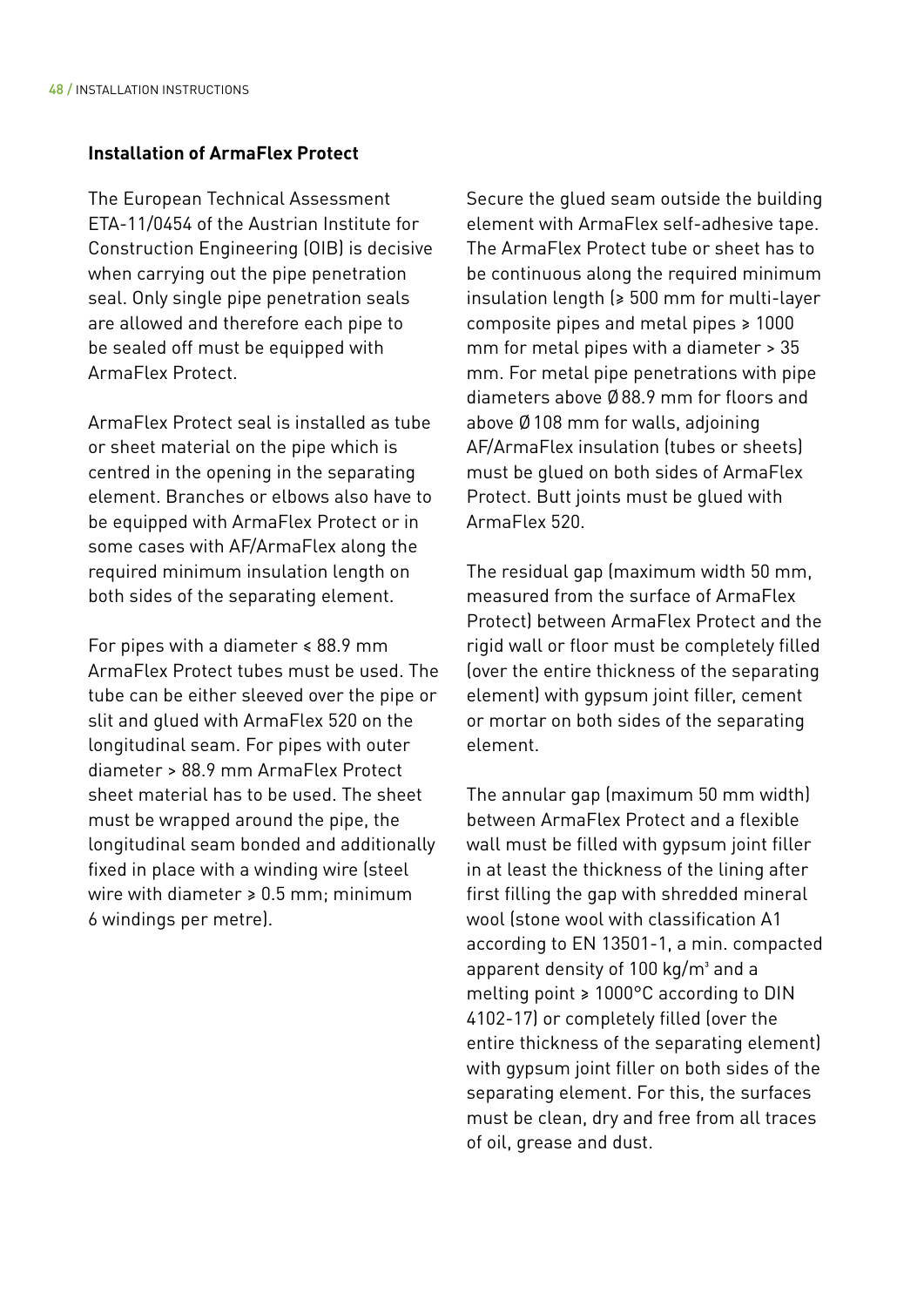### **Installation of ArmaProtect WRAP**

Please note, that the wrap is installed around the pipe at both faces of the wall and at the soffit and upper face of floors, depending on the application, by applying a number of layers to reach the required thickness. The number of layers is indicated in the detailed tables provided in the relevant sections.

Ensure that the services in question are tested with ArmaProtect Wrap, and the site conditions are within the application specifications. Sufficient annular space needs to be present around the service (pipe penetration) to allow adequate installation depth. All services need to be clean and free of all dust and loose particles. The aperture temperature needs to be +5 °C or above at the time of installation.

1. Ensure that the ''non-mesh'' side is facing towards the application surface (i.e. the mesh side is facing away from the application surface). 2. Make sure that ArmaProtect Wrap is applied around the pipe in the correct number of layers as per the tables provided in the related literature or on the product packaging. 3. It is recommended that the wrap is applied relatively loosely. Leave approximately 5 mm between the wrap and the surface of the pipe or insulation, to allow movement.

4. Slide the applied wrap into the annular space between the pipe and the separating element (wall/floor), leaving 5 mm from the surface (i.e. the distance between the surface of the wall/floor and the closest side of the wrap should be 5 mm). 5. Fill the annular space thoroughly and uniformly with ArmaProtect Seal flush with the surface of the separating element so that after the sealant is applied the installed wrap material is no longer visible. 6. Smooth off the ArmaProtect Seal surface for a more professional-looking finish.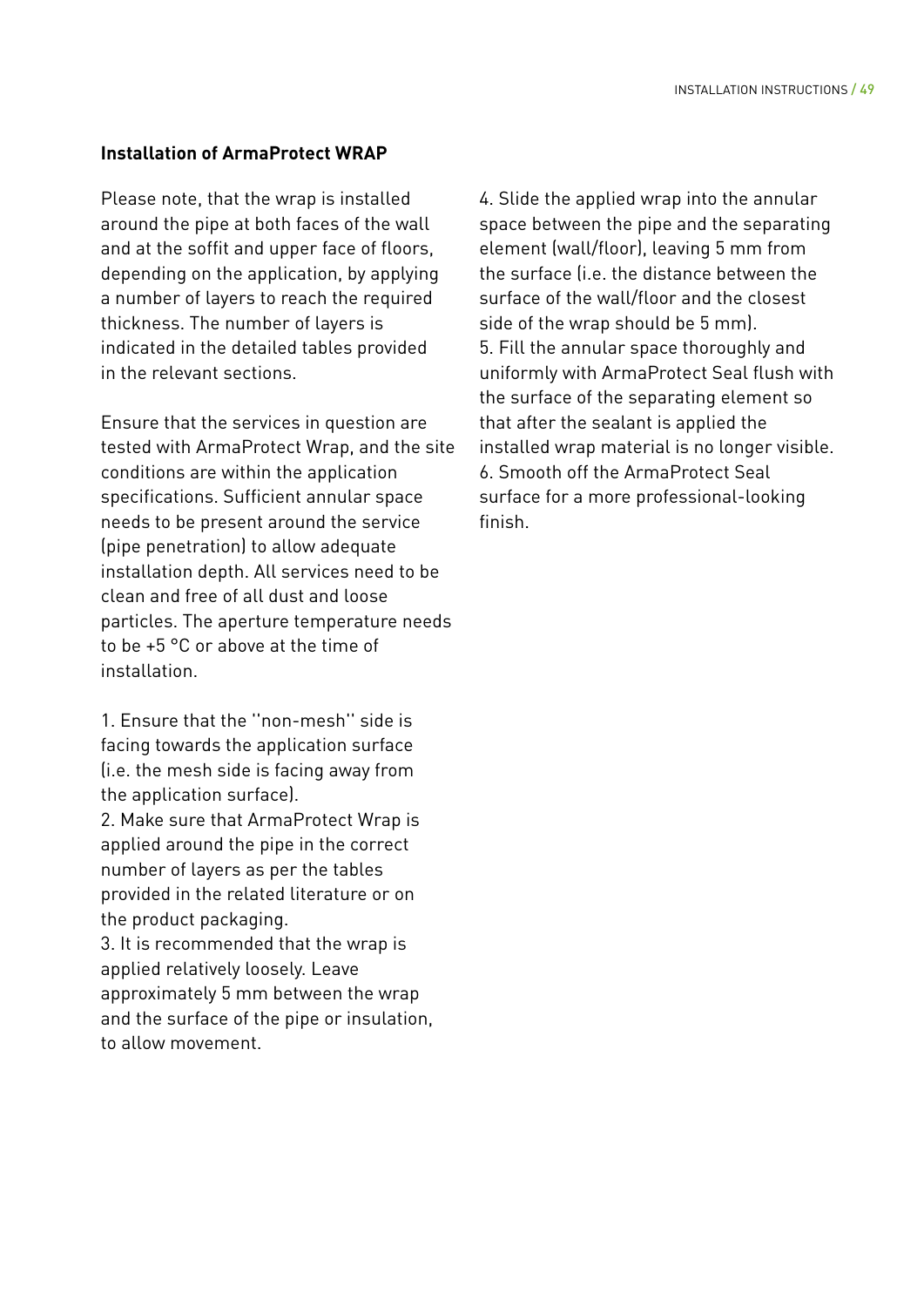### **Installation of ArmaProtect BOARD Application of ArmaProtect SEAL**

Ensure that the aperture and services in question have been tested with ArmaProtect Board and the site conditions are within the application specification. All services and apertures need to be clean and free of all dust and loose particles. The aperture temperature needs to be +5 °C or above at the time of installation. Upon installation, make sure that ArmaProtect Board is installed with at least 10 % friction fit. Measure the size of the opening, the position and size of the services. Mask all surfaces where necessary to ensure an aesthetic appearance of ArmaProtect sealant. Draw these details onto the ArmaProtect Board and cut out using a suitable saw. Coat all joints and interfaces (also along the edges of the newly formed ArmaProtect Board sections if cutting was required) of ArmaProtect Board thoroughly and uniformly with ArmaProtect Seal. Once compacted within the frame, finish off all exposed edges with ArmaProtect Seal to ensure a complete seal is achieved. Smooth off excess ArmaProtect Seal with a pallet knife to ensure a professional-looking finish. For patress installaton, upon application make sure that ArmaProtect Board is installed with 100mm overlap onto the substrate. Fix the board to the substrate with at least 80 mm steel wood screws and penny washers and maximum 300 mm centres overcoated with 2 mm ArmaProtect Seal bead. Coat all joints using ArmaProtect Seal and ensure all leading edges of the ArmaProtect Board are coated with ArmaProtect Seal.

For good adhesion ensure the application surfaces are firm, clean, dry, uniform and free from any contaminants such as oil, grease or dust. Ensure that the aperture and services in question have been tested with ArmaProtect Seal and the site conditions are within the application specification. An annular space needs to be present around the service to apply sufficient installation depth. The aperture temperature needs to be at least +5 °C at the time of installation. Upon installation, make sure that you apply the ArmaProtect Seal around all services needed. Once compacted, smooth off the ArmaProtect Seal to produce a professional finish.

### **Application of ArmaProtect SEAL X**

Ensure that the aperture and services in question have been tested with ArmaProtect Seal X and the site conditions are within the application specification. An annular space needs to be present around the service to allow sufficient installation depth. All services and apertures need to be clean and free of all dust and loose particles. The aperture temperature needs to be at least +5 °C at the time of installation. When required use backing material as indicated in ETA 20/1075. The backing material should be noncombustible stone wool. Upon installation ensure that enough application area is left around the penetration. Apply ArmaProtect Seal X thoroughly and uniformly in the provided depth and annulus around all penetrations. Once compacted, smooth off the ArmaProtect Seal X surface to produce a professional finish. For applications where ArmaProtect Seal X is used with ArmaProtect Board, please also refer to ArmaProtect Board literature and ETA 20/1078 in addition to those for ArmaProtect Seal X.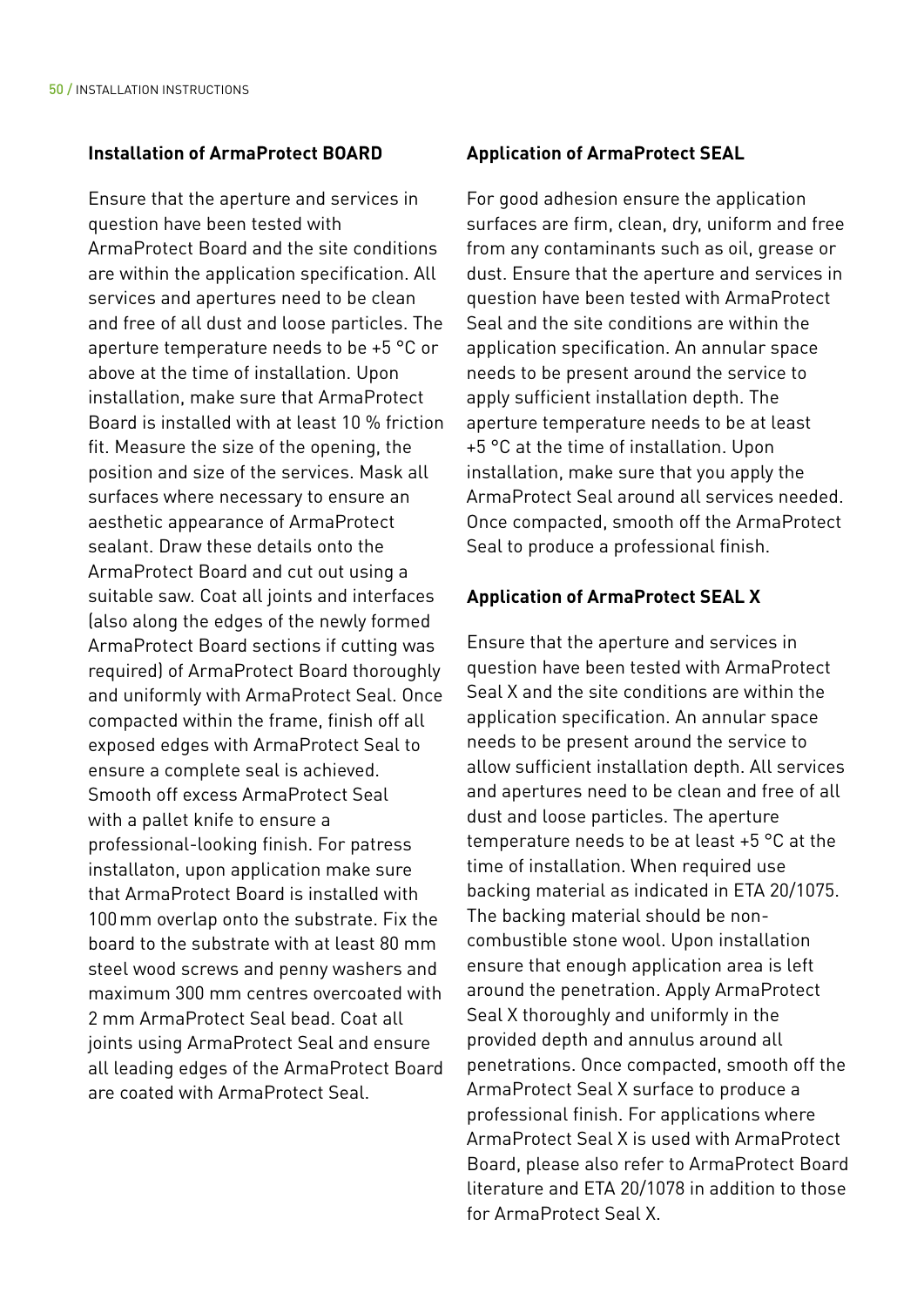### **Installation of ArmaProtect COLLAR**

Ensure that the aperture and services in question have been tested with ArmaProtect Collar and the site conditions are within the application specification. An annular space needs to be present around the service to allow a sufficient installation depth of ArmaProtect Seal.

All services and apertures need to be clean and free of all dust and loose particles. The aperture temperature needs to be at least +5 °C at the time of installation. Before installing ArmaProtect Collar make sure that you fill in the annular gap around the pipe and the substrate (maximum 10 mm annulus) with ArmaProtect Seal, place the ArmaProtect Collar around the pipe and fix the collar to the wall (on each side) or floor (underside) with the recommended fixings.

### **Application of ArmaProtect 1000-HS**

### **ArmaProtect 1000-HS / water ratio:**

Pourable mix ratio:  $3 - 3\frac{1}{2}$ : 1: Trowelable mix ratio: 4:1 Mix sufficient material to be used within the recommended pot life (20-30 minutes). Time required for setting can change depending on conditions. Installation should not be carried in conditions where temperatures exceed +35 °C. Nominal setting times range between 30 and 90 minutes. Design strength is achieved when fully hardened and dry.

### **Mixing:**

ArmaProtect 1000-HS should preferably be mixed using a mechanical paddle type mixer, though it can also be mixed manually if necessary. Use clean water and a clean container for the mixing process. Slowly add ArmaProtect 1000-HS powder into the

correct amount of clean water and stir continually to ensure a smooth, homogeneous consistency is achieved in the correct ratio for the desired application method.

### **Application:**

All services and apertures need to be clean and free of all dust and loose particles. The aperture temperature needs to be at least +5 °C at the time of installation. Fill the full depth in a single pour to create a solid structure. Provide minimum 100 mm depth in a single pour to achieve load-bearing capabilities. Once filled smooth off the ArmaProtect 1000-HS to produce a professional finish.

When sealing holes in floor slabs, appropriate shuttering must be installed, cut to fit tightly around any services within the opening to support the wet mix until it sets. Non-combustible shuttering materials, such as mineral fibre slabs, can be left in place, but combustible materials must be removed after the mix has set. For complex penetrations it may be preferable to initially form a thin seal around all services with a 5 mm layer of ArmaProtect 1000-HS mix. Once this has set the remaining depth of seal should be poured in one operation.

**Please ensure that for specific cases permanent steel shuttering can be required in order to achieve long-term service conditions.**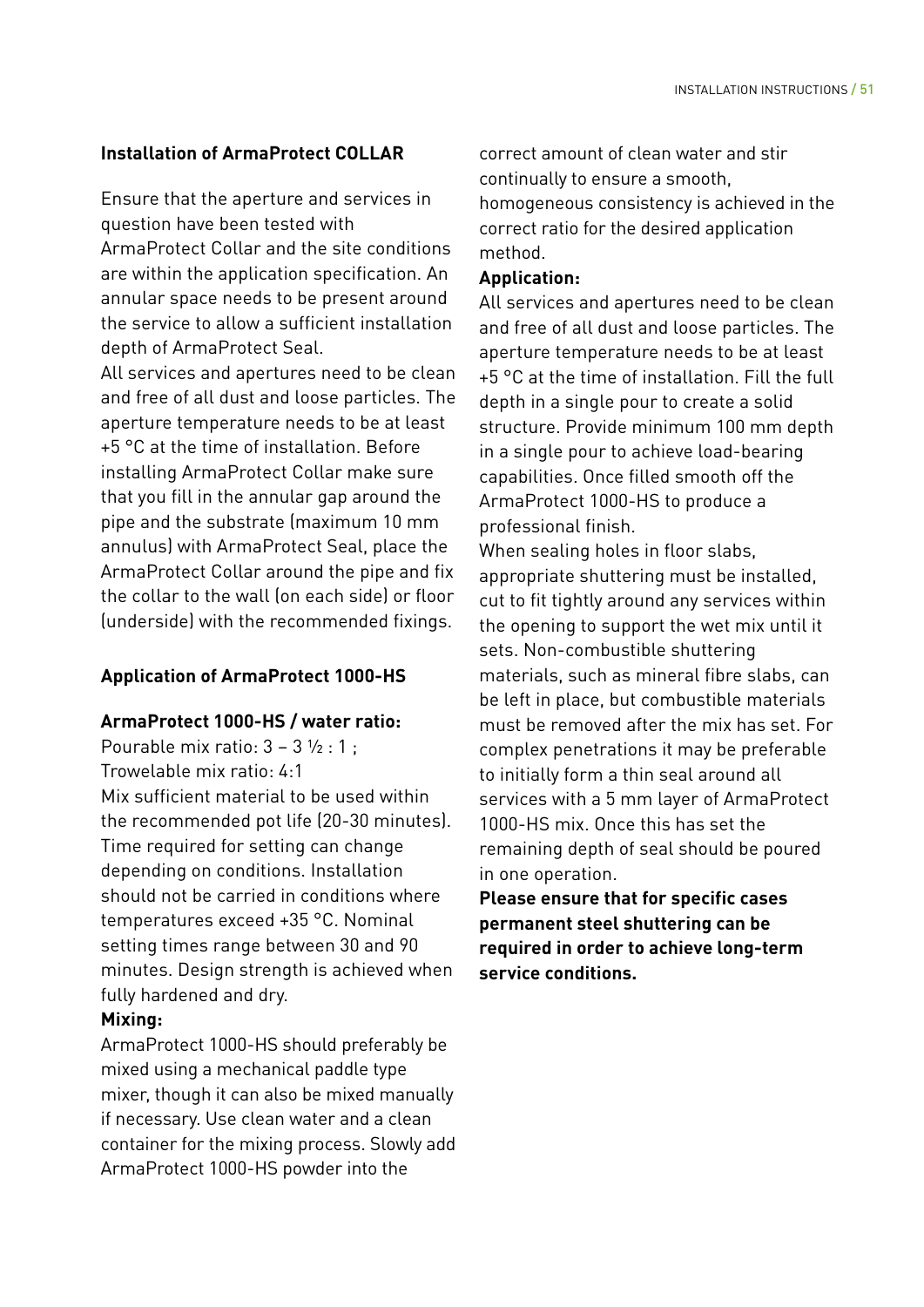### 52 / ANNEX – TERMS AND DEFINITIONS

|                       | Ablative material The term describes a material which does not expand significantly when exposed to<br>heat but may consume energy through chemical or physical processes and only degrade<br>slowly in a fire, remaining sufficiently stable to delay the passage of heat,<br>smoke, flames or any combination of these.                                                                                                                                                                                                                   |
|-----------------------|---------------------------------------------------------------------------------------------------------------------------------------------------------------------------------------------------------------------------------------------------------------------------------------------------------------------------------------------------------------------------------------------------------------------------------------------------------------------------------------------------------------------------------------------|
|                       | Building element Integral part of a built environment.<br>Note: This includes floors, walls, beams, columns, doors and penetrations,<br>but does not include furnishings.                                                                                                                                                                                                                                                                                                                                                                   |
|                       | Burning behaviour <fire tests=""> Response of a test specimen when it burns under specified conditions,<br/>to examination of reaction to fire or fire resistance</fire>                                                                                                                                                                                                                                                                                                                                                                    |
|                       | Composite material Structured combination of two or more discrete materials.                                                                                                                                                                                                                                                                                                                                                                                                                                                                |
|                       | Fire barrier Separating element that exhibits fire integrity or fire stability or thermal insulation or a<br>combination thereof, for a period of time under specified conditions.                                                                                                                                                                                                                                                                                                                                                          |
|                       | Fire classification Standardised system of classifying fires in terms of the nature of the fuel.<br>Note: In Europe there are six classes:<br>- Class A: fire involving solid materials, usually of an organic nature, in which combustion<br>normally takes place with the formation of glowing embers<br>- Class B: fire involving liquids or liquefiable solids<br>- Class C: fire involving gases<br>- Class D: fire involving metals<br>- Class E: fire involving electrical hazards<br>- Class F: fires involving cooking oil or fat. |
|                       | Fire compartment Enclosed space, which may be subdivided, separated from adjoining spaces by fire barriers.                                                                                                                                                                                                                                                                                                                                                                                                                                 |
|                       | Fire integrity Ability of a separating element, when exposed to fire on one side, to prevent the passage of flames<br>and hot gases or the occurrence of flames on the unexposed side for a stated period of time in a<br>standard fire resistance test.<br>Note: Compare with the term integrity criterion "E".                                                                                                                                                                                                                            |
|                       | Fire resistance Ability of a test specimen to withstand fire or give protection from it for a period.<br>Note: Typical criteria used to assess fire resistance in a standard fire test are fire integrity,<br>fire stability and thermal insulation.                                                                                                                                                                                                                                                                                        |
| Fire safety objective | Desired outcome with respect to the probability of an unwanted fire,<br>relative to essential aspect of the built environment.<br>Note: The essential aspects typically relate to the issues of life safety, conservation of property,<br>continuity of operations, protection of the environment and preservation of heritage.                                                                                                                                                                                                             |
| <b>Fire stability</b> | <fire resistance=""> Ability of a building element to resist collapse for a stated period of time in a<br/>standard fire resistance test.<br/>Note: The building element may or may not be load-bearing.</fire>                                                                                                                                                                                                                                                                                                                             |
| Floor                 | Horizontal, load-bearing, separating element of building construction.                                                                                                                                                                                                                                                                                                                                                                                                                                                                      |
|                       | Metal pipes, field of direct application:<br>Results of tests conducted as specified in the standard configurations may be interpolated for<br>pipes with diameters and wall thicknesses between those tested, based on the lowest result<br>achieved, provided the minimum pipe diamenter is greater than or equal to 40 mm.                                                                                                                                                                                                               |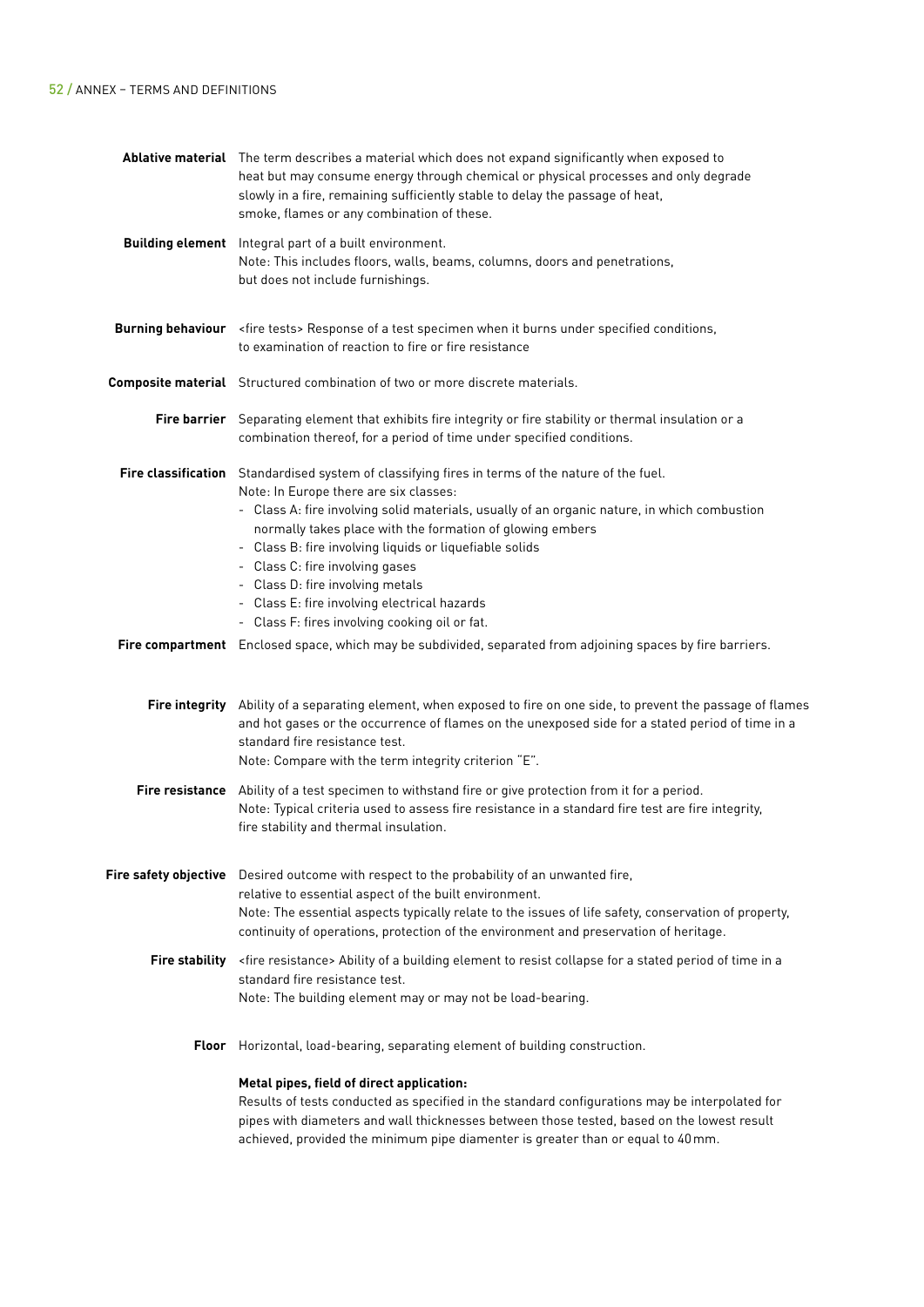|                                             | Intumescent material The term describes a material which expands, creating a foam or char, when exposed to heat in a<br>fire to restrict the passage of heat, smoke, flames or any combination of these.                                                                                                                                                                                                                                                                                                                                                                                                                                                                                                                                                                                                                                                                                                                                                                                                                                               |
|---------------------------------------------|--------------------------------------------------------------------------------------------------------------------------------------------------------------------------------------------------------------------------------------------------------------------------------------------------------------------------------------------------------------------------------------------------------------------------------------------------------------------------------------------------------------------------------------------------------------------------------------------------------------------------------------------------------------------------------------------------------------------------------------------------------------------------------------------------------------------------------------------------------------------------------------------------------------------------------------------------------------------------------------------------------------------------------------------------------|
|                                             | <b>Insulation</b> Criterion by which the thermal insulation is assessed.<br>criteria "I" Note: The "I" criterion is based on the measurement of temperature rise on the surface away from<br>fire. The insulation criterion can vary and will depend on the fire safety objective(s).                                                                                                                                                                                                                                                                                                                                                                                                                                                                                                                                                                                                                                                                                                                                                                  |
| criteria "E"                                | Insulation Criterion by which the ability of a separating element to prevent the passage of flames and hot<br>gases is assessed.<br>Note: Compare with the terms "fire integrity" and "fire resistance".                                                                                                                                                                                                                                                                                                                                                                                                                                                                                                                                                                                                                                                                                                                                                                                                                                               |
| <b>Load-bearing</b><br>criterion "R"        | Criterion by which the ability of a building element or structure to sustain an imposed load when<br>exposed to fire is assessed.<br>Note: This term is preferred to "load-bearing capacity" within the European Community. It is used<br>by the European fire testing and construction industry and by those who use European standards<br>both inside and outside the EC.                                                                                                                                                                                                                                                                                                                                                                                                                                                                                                                                                                                                                                                                            |
|                                             | Load-bearing For load-bearing elements:<br>elements REI tt: tt being the classification period in minutes during which all criteria, load-<br>bearing capacity, integrity and thermal insulation, are satisfied<br>RE tt: tt being the classification period in minutes during which the criteria load-<br>bearing capacity and integrity are satisfied<br>tt being the classification period in minutes during which the criteria load-<br>R tt:<br>bearing capacity is satisfied<br>For non-load-bearing elements:<br>El tt: tt being the classification period in minutes during which the criteria integrity<br>and thermal insulation are satisfied<br>tt being the classification period in minutes during which the criteria integrity<br>$E$ tt:<br>is satisfied<br>Note: tt can be one of below;<br>10, 15, 20, 30, 45, 60, 90, 120, 180, 240, 360<br>Thus the following example classes may be defined:<br>REI 20, REI 30<br>EI 45, EI 60                                                                                                    |
| Non-combustible                             | Not capable of undergoing combustion under specified conditions.<br>Note. In some regulations, a material is classified as being "non-combustible" even if it is capable<br>of combustion, provided that its heat of combustion is less than a defined amount.                                                                                                                                                                                                                                                                                                                                                                                                                                                                                                                                                                                                                                                                                                                                                                                         |
|                                             | <b>Non-flammable</b> Not capable of burning with a flame under specified conditions                                                                                                                                                                                                                                                                                                                                                                                                                                                                                                                                                                                                                                                                                                                                                                                                                                                                                                                                                                    |
| The use categories<br>for penetration seals | Type X: intended for use in conditions exposed to weathering.<br>Type Y <sub>1</sub> : intended for use at temperatures below 0°C with exposure to UV but no exposure to rain<br>Type $Y_2$ : intended for use at temperatures below 0°C, but with no exposure to rain or UV.<br>Type Z <sub>1</sub> : intended for use in internal conditions with humidity equal to or higher than 85% RH<br>excluding temperatures below 0°C, without exposure to rain or UV.<br>Type $Z_2$ : intended for uses in internal conditions with humidity lower than 85 % RH excluding<br>temperatures below 0°C, without exposure to rain or UV.<br>Products that meet requirements for type X meet the requirements for all other types.<br>Products that meet requirements for type $Y_1$ also meet the requirements for type $Y_2$ , $Z_1$ and $Z_2$ .<br>Products that meet the requirements for type $Y_2$ also meet the requirements for type $Z_1$ and $Z_2$ .<br>Products that meet the requirements for type $Z_1$ also meet the requirements for type $Z_2$ . |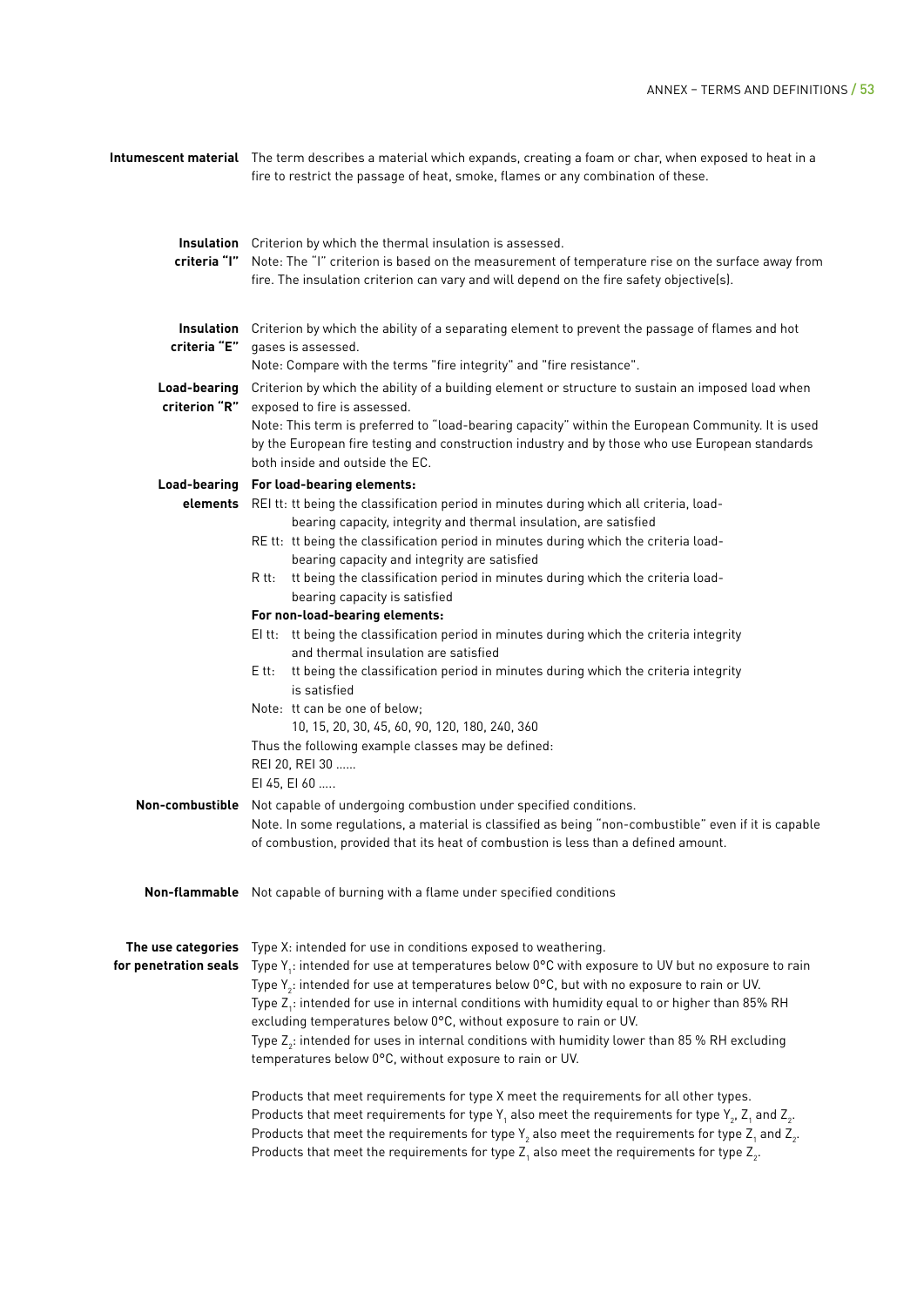

| Pipe end                    | <b>Pipe-end condition</b> | <b>Additional specification</b> |                    |
|-----------------------------|---------------------------|---------------------------------|--------------------|
| configuration <sup>11</sup> | Inside the furnace        | <b>Outside the furnace</b>      | for classification |
|                             | uncapped                  | uncapped                        | U/U                |
|                             | capped                    | uncapped                        | C/U                |
|                             | uncapped                  | capped                          | U/C                |
|                             | capped                    | capped                          | C/C                |

1) The class obtained for the penetration seal is specified by the letter indicating the test condition as given above, e.g. EI 30 C/U.

| <b>Field of application</b>         |        |     |              |     |     |     |                                          |
|-------------------------------------|--------|-----|--------------|-----|-----|-----|------------------------------------------|
| rules for pipe end<br>configuration |        |     | U/U          | C/U | U/C | C/C |                                          |
|                                     |        | U/U | $\checkmark$ | N   | N   | N   |                                          |
|                                     | overed | C/U | v            | v   | N   | N   | $Y =$ acceptable<br>$N = not acceptable$ |
|                                     | ပ      | U/C | v            | v   | ν   | N   |                                          |
|                                     |        | C/C | $\checkmark$ | v   | v   | v   |                                          |

**Real-scale fire test** Fire test that simulates a given application, taking into account the real scale, the real way the item is installed and used, and the environment.

**Separating element** Physical barrier intended to resist the passage of fire from one side of the barrier to the other side.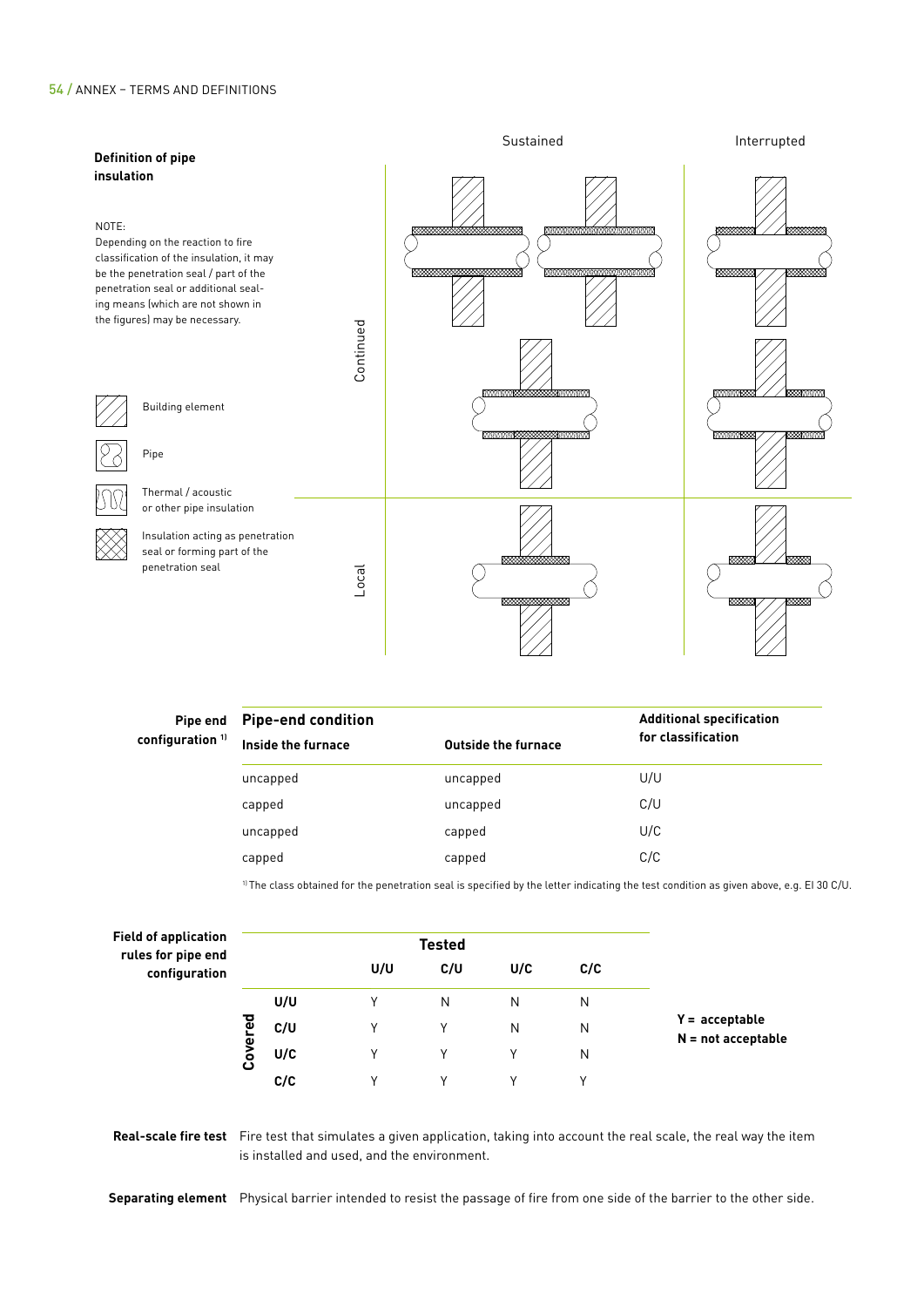|                 | <b>Separating wall</b> Wall with or without glazing provided within a building or between adjoining<br>buildings to prevent the transfer of fire from one side to the other.                      |
|-----------------|---------------------------------------------------------------------------------------------------------------------------------------------------------------------------------------------------|
| <b>Specimen</b> | Representative piece of the material, product or assembly which is to be tested<br>together with any substrate or treatment.<br>Note. Often the term specimen is replaced by test specimen.       |
|                 | <b>Temperature-</b> <standardized> Time-related variation of temperature prescribed in a specified way<br/>time-curve during a standard fire resistance test defined in ISO R 834.</standardized> |
| material        | <b>Thermal insulation</b> Material used for the confinement of heat to a particular location.                                                                                                     |

### **1) Pipe end configuration of plastic pipes versus intended use (EN 1366-3, Table H.1)**

| Intended use of pipe                    |              | <b>Pipe-end condition</b> |                            |  |
|-----------------------------------------|--------------|---------------------------|----------------------------|--|
|                                         |              | Inside the furnace        | <b>Outside the furnace</b> |  |
| Rainwater pipe                          |              | uncapped                  | uncapped                   |  |
| Sewage pipe                             | ventilated   | uncapped                  | uncapped                   |  |
|                                         | unventilated | uncapped                  | capped                     |  |
| Gas, drinking-water, heating-water pipe |              | uncapped                  | capped                     |  |

### **Pipe end configuration of metal pipes versus intended use (EN 1366-3, Table H.2)**

| Use of pipe                                              | <b>Pipe-end condition</b> |                     |  |  |
|----------------------------------------------------------|---------------------------|---------------------|--|--|
|                                                          | Inside the furnace        | Outside the furnace |  |  |
| Supported by fire-rated "suspension" system <sup>a</sup> | capped                    | uncapped            |  |  |
| Supported by non-fire-rated "suspension" system          | uncapped                  | capped              |  |  |
| Waste disposal shafts made from pipes                    | uncapped                  | capped              |  |  |

a Shown by test or calculation (e.g. Eurocodes).

On occasio, there can be practical limitations on the design and dimensions of elements that can be tested by standard methods of fire resistance test. When these elements are required to be larger in size, or consists of a modified design, there are the necessity to be able to confirm their performance, without being able to conduct tests. In such cases Extended Field of Application (EXAP) documents are used. EXAP document sets the principles ans guidance for the preperation of extended application documents for, penetration sealing systems tested in accordance with the EN 1366 and EN 15882 series. For more information, please consult Armacell.

The information may constitute a guide only, since individual operating conditions affect the usability in addition. In cases where there is no operational experience, we recommend a preliminary test to avoid risks. The applications described above do not necessarily represent an exhaustive list of applications for the Armacell products shown. Armacell does not accept responsibility for the consequences of using Armacell products in applications different from those described within this compendium or related product / technical literature for the products shown. **Please check and study ArmaProtect System Compendium and related product literature before commencing with application**. Please also seek expert technical advice directly from Armacell if you have any questions or if you are considering applications with electrical apertures or other applications not described here.